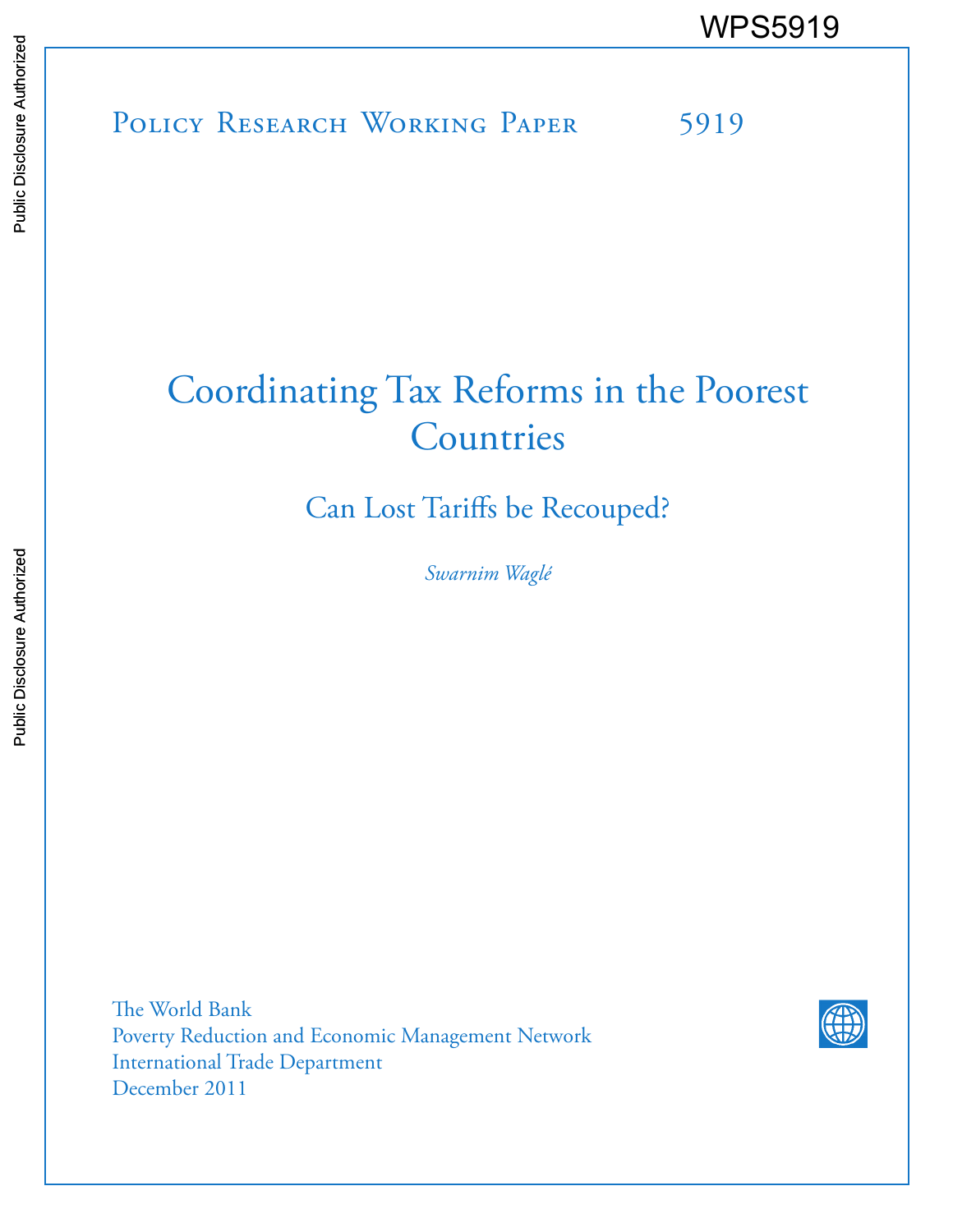# POLICY RESEARCH WORKING PAPER 5919

# **Abstract**

A revenue-neutral switch from trade taxes to domestic consumption taxes is fraught with implementation challenges in countries with a large informal sector. It is shown for a sample of low-income countries over 25 years that they have had a mixed record of offsetting reductions in trade tax revenue. The paper then analyzes the specific case of Nepal, using a unique data set compiled from unpublished customs records of imports, tariffs and all other taxes levied at the border. It estimates changes to revenue and domestic production associated with two sets of reforms: i) proportional tariff cuts coordinated with a strictly enforced value-added tax; and ii) proposed tariff cuts under a regional free trade agreement. It is shown that a revenue-neutral tax reform is conditional on the effectiveness with which domestic taxes are enforced. Furthermore, loss of revenue as a result of intra-regional free trade can be minimized through judicious use of Sensitive Lists that still cover substantially all the trade as required by Article XXIV of the GATT.

This paper is a product of the International Trade Department, Poverty Reduction and Economic Management Network. It is part of a larger effort by the World Bank to provide open access to its research and make a contribution to development policy discussions around the world. Policy Research Working Papers are also posted on the Web at http://econ.worldbank. org. The author may be contacted at swarnim@post.harvard.edu.

*The Policy Research Working Paper Series disseminates the findings of work in progress to encourage the exchange of ideas about development*  issues. An objective of the series is to get the findings out quickly, even if the presentations are less than fully polished. The papers carry the *names of the authors and should be cited accordingly. The findings, interpretations, and conclusions expressed in this paper are entirely those of the authors. They do not necessarily represent the views of the International Bank for Reconstruction and Development/World Bank and its affiliated organizations, or those of the Executive Directors of the World Bank or the governments they represent.*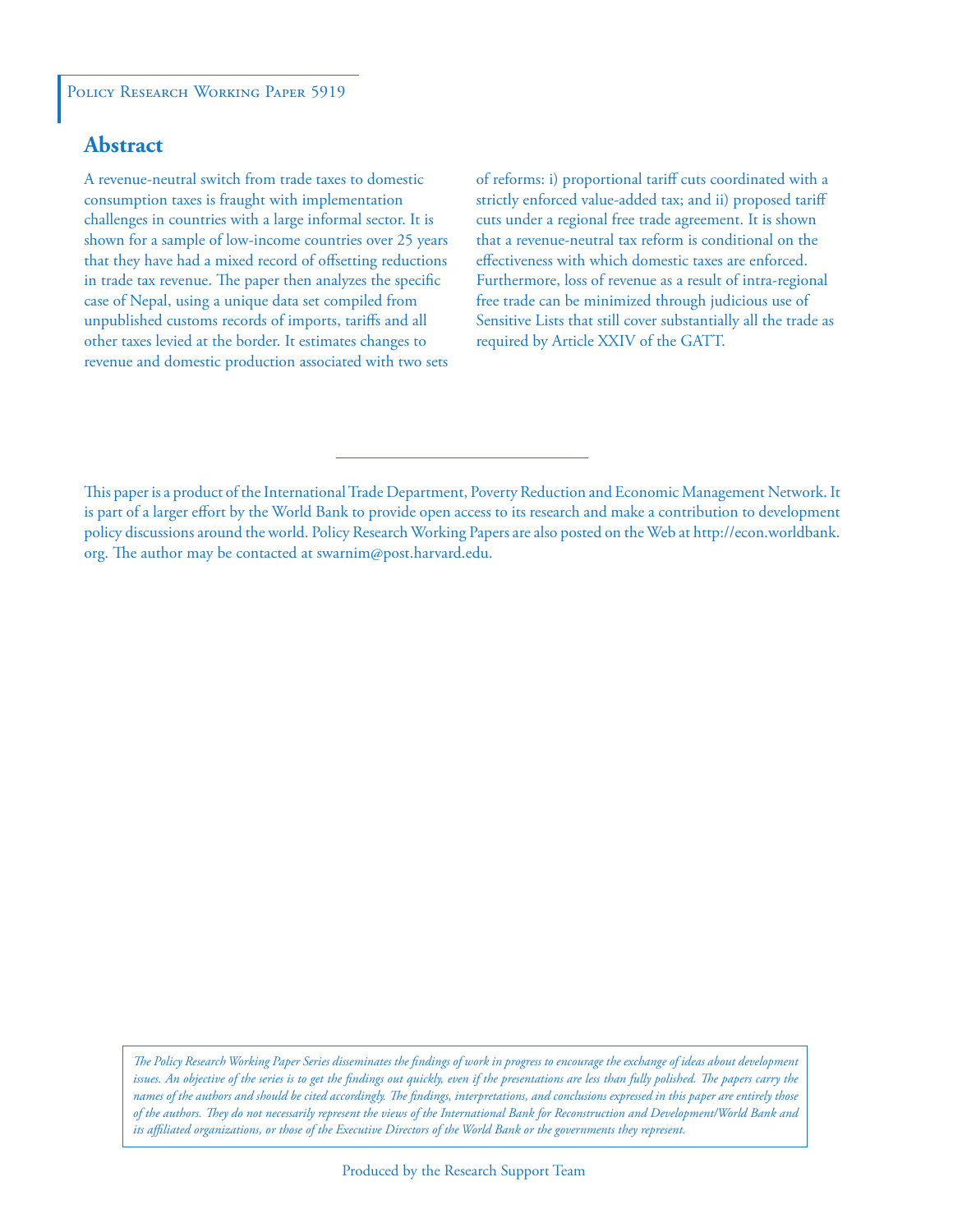# COORDINATING TAX REFORMS IN THE POOREST COUNTRIES: CAN LOST TARIFFS BE RECOUPED?

 $SWARNIM WAGLÉ<sup>1</sup>$ 

Keywords: tariff, tax revenue, trade adjustment, Nepal JEL Classification: F13, F21, H20, O17 Sector Board: EPOL

<sup>1</sup> Consultant, The World Bank. I am grateful to Prema-chandra Athukorala for helpful comments and guidance. I thank Paul Brenton, Mombert Hoppe and Olivier Jammes for facilitating the use of the Tariff Reform Impact Simulation Tool (TRIST) developed by the World Bank. I also thank Nepali officials in the Ministry of Finance and the Department of Customs for granting me access to the Automated System for Customs Data (ASYCUDA). And I acknowledge with gratitude Thomas Baunsgaard and Michael Keen of the International Monetary Fund (IMF) for sharing their data set on taxes. All errors are mine.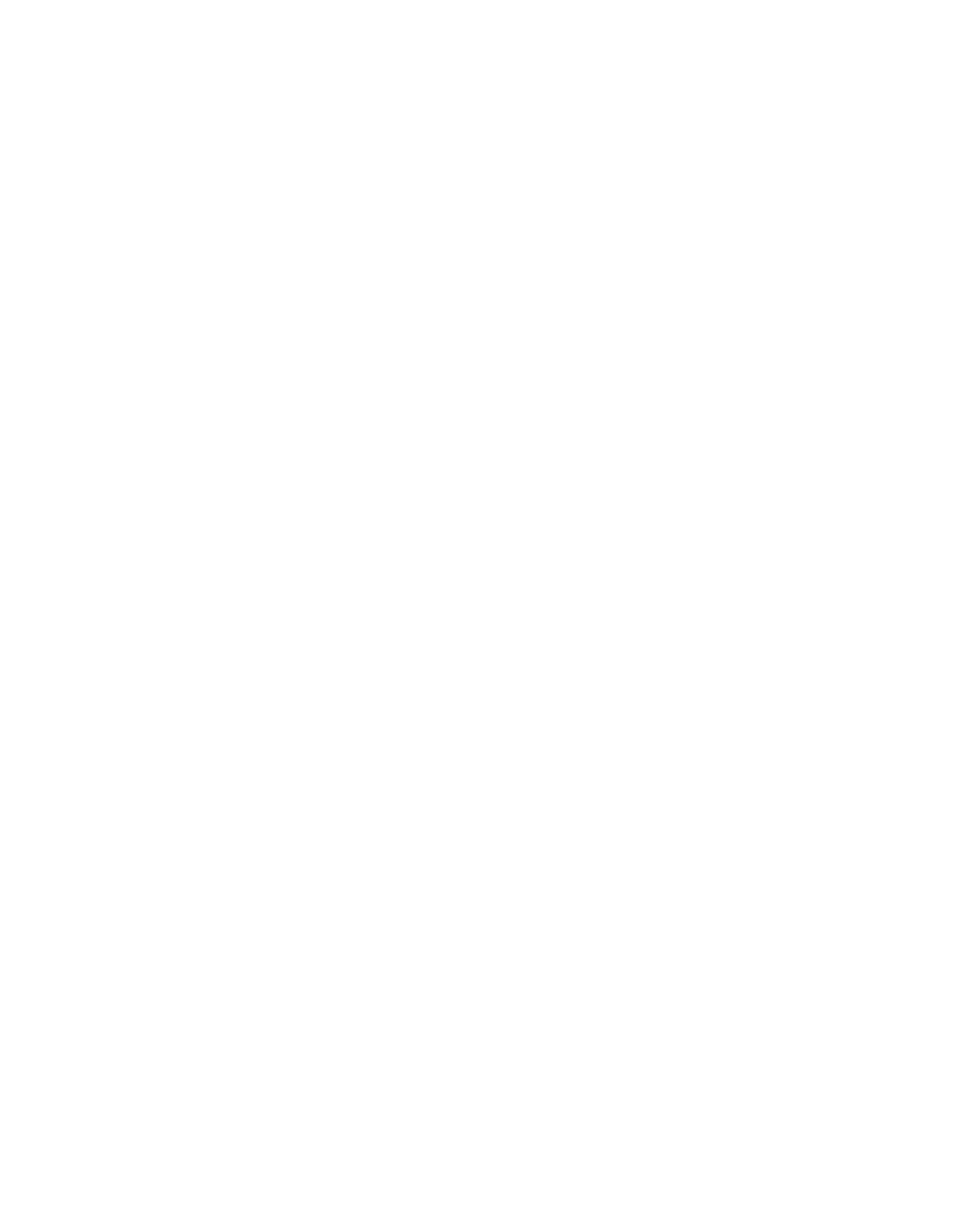# CONTENTS

|              |          | Table of Contents |                                                         | ii                      |
|--------------|----------|-------------------|---------------------------------------------------------|-------------------------|
|              |          | List of Figures   |                                                         | iv                      |
|              |          | List of Tables    |                                                         | iv                      |
|              | Acronyms |                   |                                                         | $\overline{\mathbf{V}}$ |
| $\mathbf{I}$ |          |                   | COORDINATING TAX REFORMS: CAN LOST TARIFFS BE RECOUPED? | $\mathbf{I}$            |
|              | 1.1      |                   |                                                         | $\mathbf{1}$            |
|              | 1.2      |                   | Cross-Country Evidence on Revenue Recovery              | 5                       |
|              |          | 1.2.1             |                                                         | 5                       |
|              |          | 1.2.2             | Data                                                    | $\overline{7}$          |
|              |          | 1.2.3             |                                                         | 8                       |
|              |          | 1.2.4             |                                                         | 9                       |
|              | 1.3      |                   | Joint Trade-Fiscal Reform: A Case Study                 | 13                      |
|              |          | 1.3.1             |                                                         | 14                      |
|              |          | 1.3.2             |                                                         | 19                      |
|              |          | 1.3.3             |                                                         | 21                      |
|              |          | 1.3.4             |                                                         | 25                      |
|              |          | 1.3.5             | Robustness                                              | 34                      |
|              | 1.4      |                   |                                                         | 36                      |
|              |          | 1.4.1             | Change in Domestic Prices and Production                | 36                      |
|              |          | 1.4.2             |                                                         | 37                      |
|              | 1.5      |                   |                                                         | 39                      |
|              |          |                   |                                                         | 47                      |
|              |          |                   |                                                         | 47                      |
|              | 1.B      |                   |                                                         | 51                      |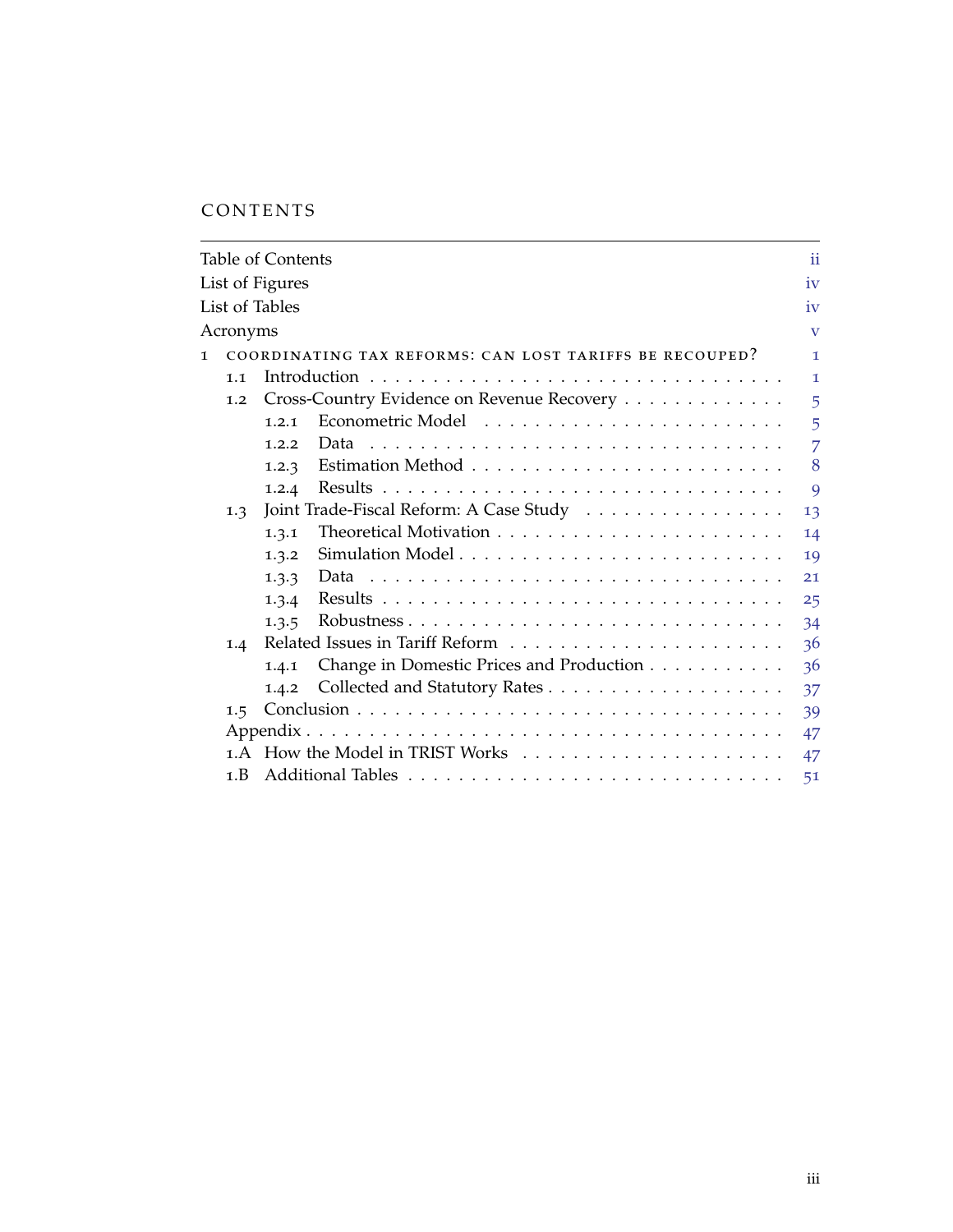# <span id="page-5-0"></span>LIST OF FIGURES

| Figure 1 | Contribution of Trade Taxes to Total Tax Revenue 3 |  |
|----------|----------------------------------------------------|--|
| Figure 2 | Share of Tax Revenue by Source 24                  |  |
| Figure 3 |                                                    |  |
| Figure 4 | Statutory and Collected Tariff Rates 38            |  |

# <span id="page-5-1"></span>LIST OF TABLES

| Table 1  | Recovery of Taxes in Low-Income Countries, 1982-2006       | 11 |
|----------|------------------------------------------------------------|----|
| Table 2  | Illustration of Price and Demand Response in TRIST         | 50 |
| Table 3  | Tariff Rates and Import-based Revenue in Nepal, 2008       | 51 |
| Table 4  | VAT Collected on Imports, 2005-2010                        | 51 |
| Table 5  |                                                            | 51 |
| Table 6  | Impact on Revenue of Tariff and Tax Reforms                | 52 |
| Table 7  | Impact on Revenue of Tariff and Tax Reforms with an Infor- |    |
|          |                                                            | 53 |
| Table 8  | Impact on Revenue of Regional Free Trade                   | 54 |
|          |                                                            |    |
| Table 9  | Impact on Revenue of Regional Free Trade with Sensitive    |    |
|          |                                                            | 55 |
| Table 10 | Robustness Tests with Higher Elasticities                  | 56 |
| Table 11 | Change in Price, Production, Revenue, and Protection       | 57 |
| Table 14 | Statutory and Applied Tariff Rates                         | 58 |
| Table 12 | Major Exporters to Nepal, 2008 & 2010                      | 58 |
| Table 13 | Number of Products in the Sensitive Lists                  | 58 |
| Table 15 | Summary of Data used in Table 1 Regressions                | 59 |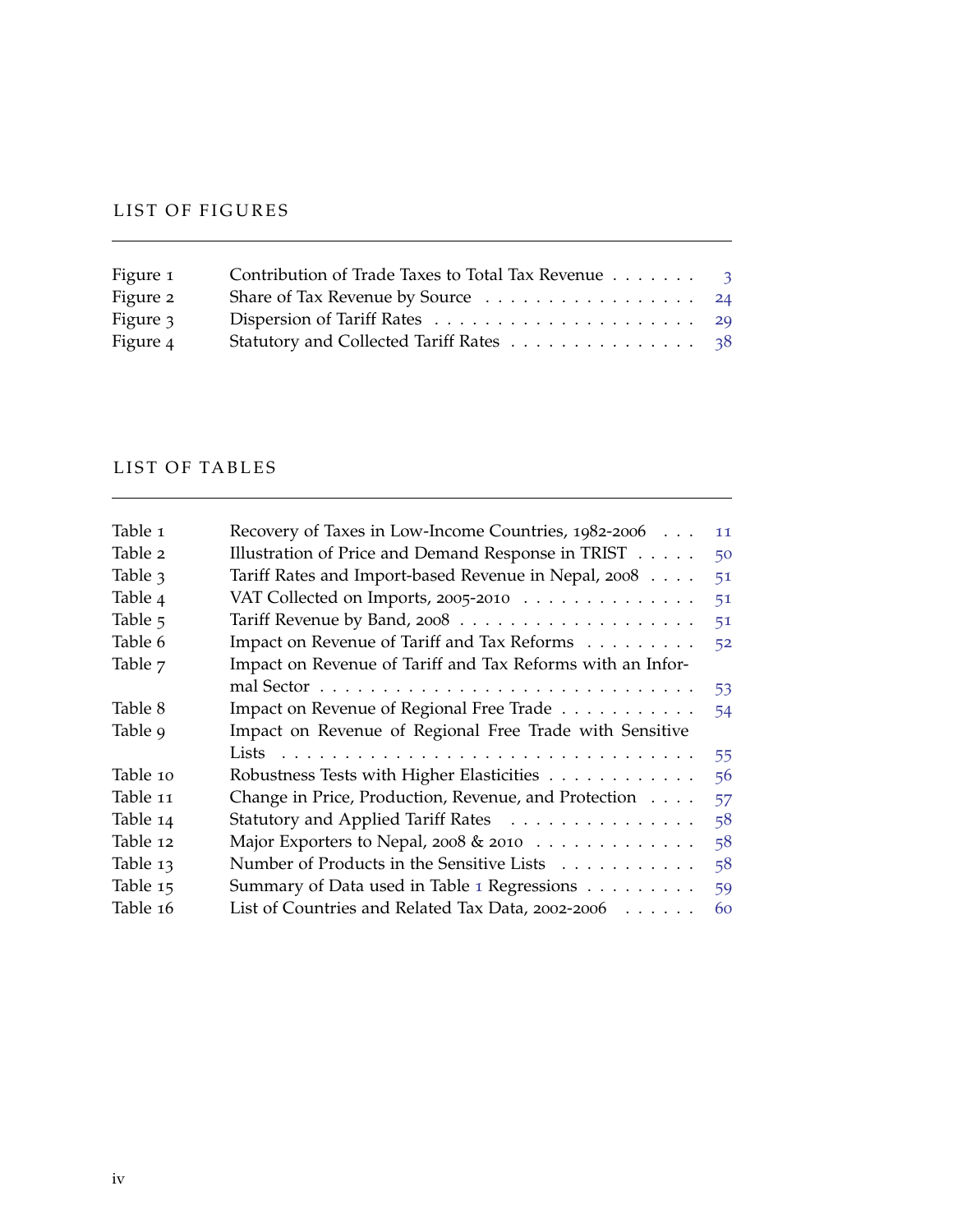# <span id="page-6-0"></span>A C R O N Y M S

- <span id="page-6-11"></span>ARF Agricultural Reform Fee
- ASYCUDA Automated System for Customs Data
- <span id="page-6-15"></span>AVE Ad Valorem Equivalent
- <span id="page-6-9"></span>CGE Computable General Equilibrium
- <span id="page-6-17"></span>GATT General Agreement on Tariffs and Trade
- <span id="page-6-1"></span>GDP Gross Domestic Product
- <span id="page-6-6"></span>GMM Generalized Method of Moments
- <span id="page-6-13"></span>HS Harmonized Commodity Description and Coding System
- IMF International Monetary Fund
- <span id="page-6-18"></span>ISIC International Standard Industrial Classification
- <span id="page-6-7"></span>IV Instrumental Variables
- <span id="page-6-12"></span>MFN Most Favored Nation
- <span id="page-6-2"></span>LDC Least Developed Countries
- <span id="page-6-14"></span>ROW Rest of the World
- <span id="page-6-4"></span>SAFTA South Asian Free Trade Area
- <span id="page-6-16"></span>SL Sensitive List
- <span id="page-6-10"></span>TRIST Tariff Reform Impact Simulation Tool
- <span id="page-6-8"></span>2SLS Two-Stage Least Squares
- <span id="page-6-3"></span>VAT Value-Added Tax
- <span id="page-6-5"></span>WGI World Governance Indicators
- <span id="page-6-19"></span>WTO World Trade Organization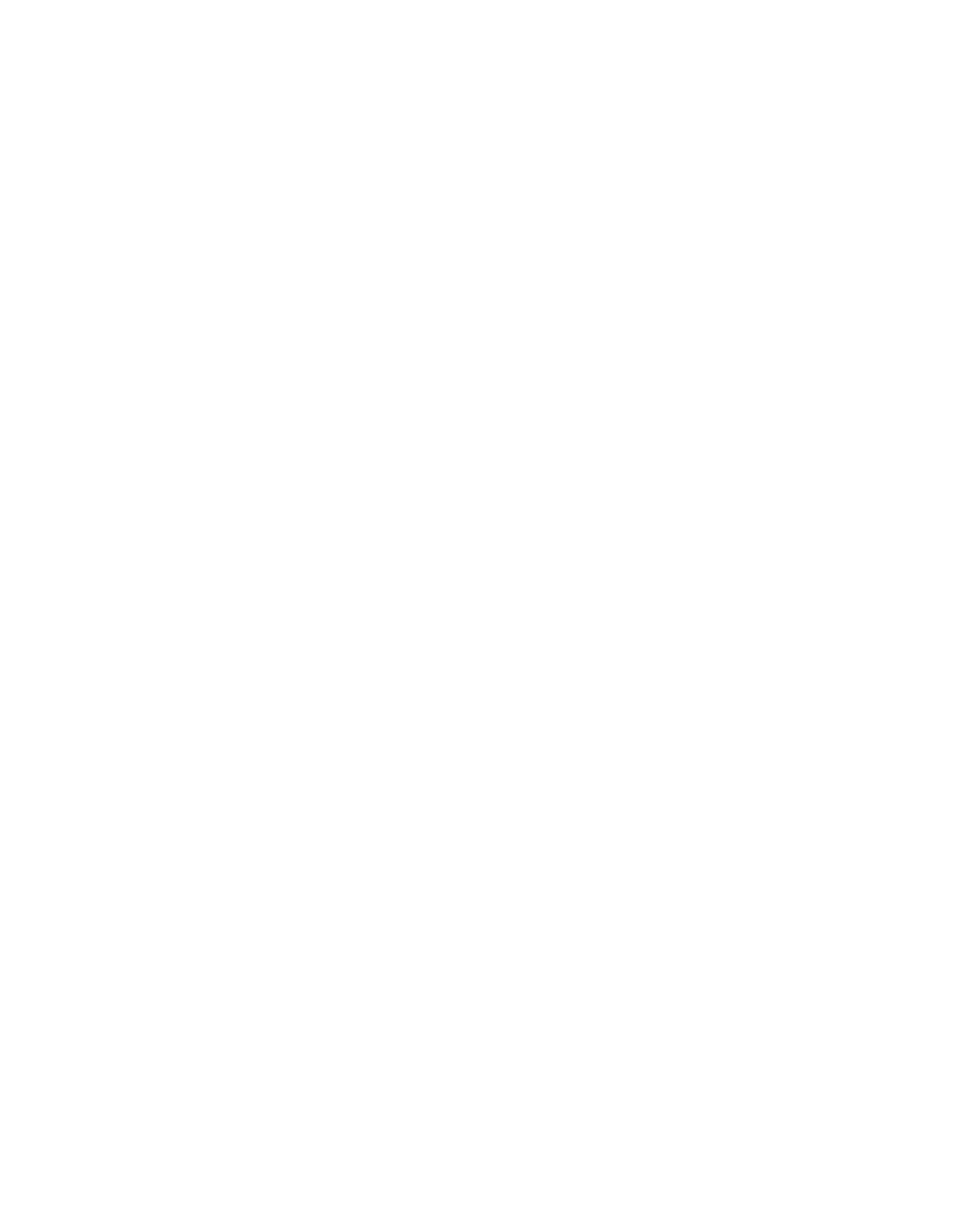# <span id="page-8-0"></span>COORDINATING TAX REFORMS: CAN LOST TARIFFS BE RECOUPED?

"Import tariffs should generally be ranked between four and twenty percent ad valorem intended for [the monarch's] revenue rather than for trade limitation."

*–* Kautilya*, Arthashastra*, circa <sup>300</sup> BC<sup>1</sup>

"Little else is requisite to carry a state to the highest degree of opulence from the lowest barbarism, but peace, *easy taxes*, and a tolerable administration of justice."

– Adam Smith, quoted in the *Collected Works of Dugald Stewart*, <sup>1755</sup><sup>2</sup>

#### <span id="page-8-1"></span>1.1 introduction

This paper analyzes the immediate revenue implications of trade and fiscal policy reforms. The emphasis on "immediate" is important because over the long run, a less distorted economy allocates resources better and is likely to contribute to economic growth that widens the tax base. Liberalization thereby pays for itself over time. Even in the short run it is not always the case that tariff cuts automatically lead to revenue losses [\(Greenaway & Milner](#page-50-0) [1991](#page-50-0)).<sup>3</sup> However, if the immediate cost of potential revenue loss is not addressed, trade reforms are not only unlikely to be undertaken, but they can be promptly reversed: [Buffie](#page-49-0) ([2001](#page-49-0)) cites at least

1

<sup>1</sup> See [Waldauer et al.](#page-52-0) ([1996](#page-52-0))

<sup>2</sup> See section IV of [Stewart](#page-51-0) ([1755](#page-51-0)), emphasis added.

<sup>3</sup> This depends on the price elasticity of imports and exports, as well as the ability of the economy and tax administrations to respond to altered incentives. Lowered tariffs reduce the incentive to smuggle and bring goods through the informal channels. Lower tariffs also stimulate increased imports. The nature of trade liberalization also matters: while a gradually reforming country with a moderate range of tariffs may lose revenue when it cuts them below a certain threshold, others that are still in the process of converting quotas into tariffs could have a revenue windfall.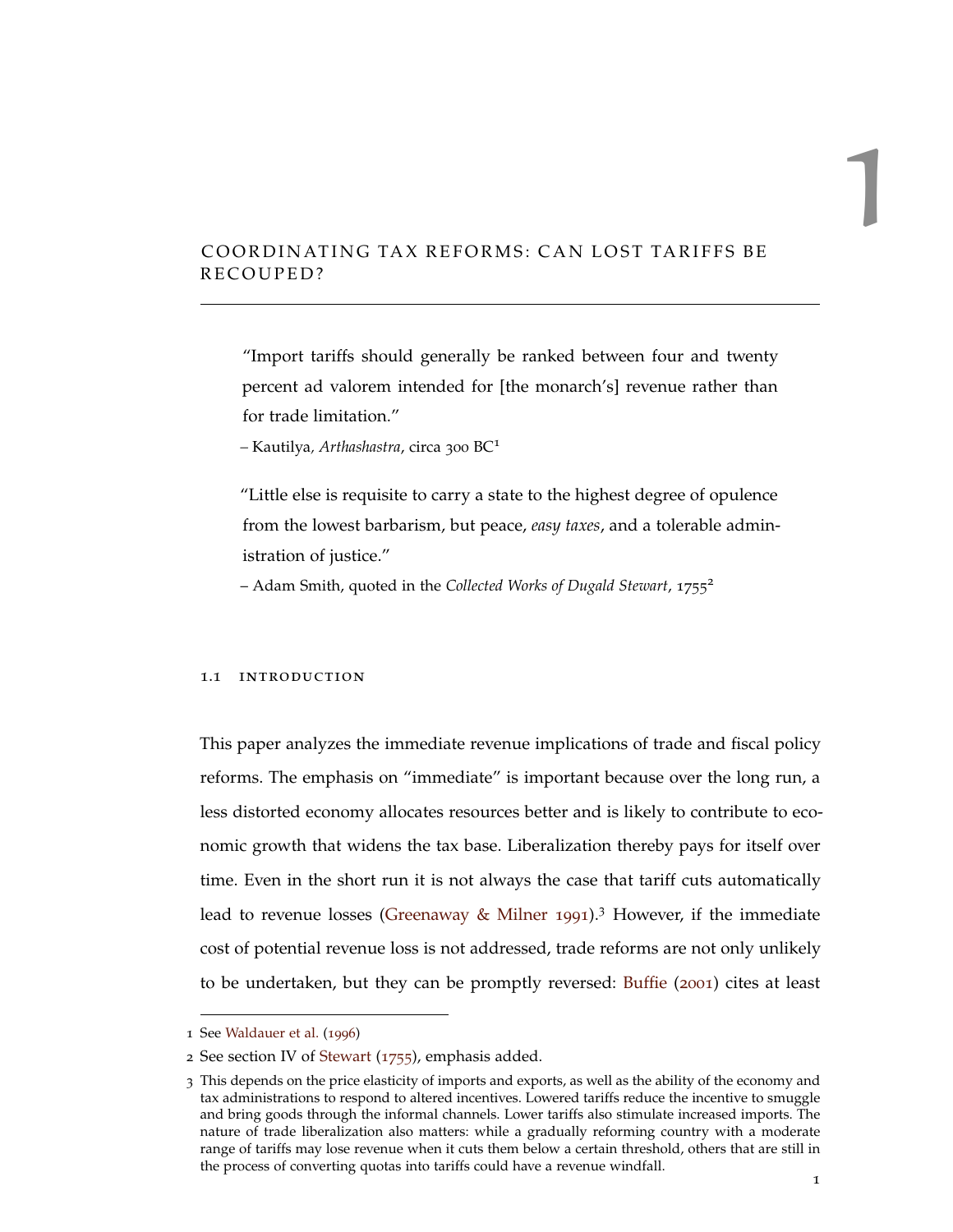12 episodes where revenue shortfalls triggered partial or full policy reversals in recent decades.<sup>4</sup>

The conventional wisdom imparted in tax policy advice to developing countries over the past 30 years has been that domestic consumption or income taxes are superior to trade taxes because the former can meet the government's revenue target with lower rates, a wider base, and without a protectionist bias. This is underpinned by economic theory. Trade taxes introduce a wedge between foreign and national prices which distort the allocation of resources by encouraging activities in sectors that are viable only at prices above the world average. [Dixit](#page-50-1) ([1985](#page-50-1)) shows that small, open economies are better off reducing tariffs to zero and depending instead on destination-based consumption taxes.

As countries build capacities to extract tax revenue from income and domestic consumption, the importance of trade taxes as a source of government finance tends to decline.<sup>5</sup> Figure [1](#page-10-0) depicts this starkly with trade taxes being a substantial portion of total tax revenues relative to Gross Domestic Product ([GDP](#page-6-1)) in lowincome countries, but negligible in high-income countries. In the 1950s, developing countries that are today classified as middle-income such as Colombia, Indonesia, Malaysia, Nigeria, Sri Lanka and Thailand derived more than 40 percent of government revenue from trade taxes [\(Lewis](#page-51-1) [1963](#page-51-1); [Corden](#page-50-2) [1997](#page-50-2)). By 1989, import duties as a share of total *tax* revenue in developing countries were nearly 25 percent, on average, but in developed countries only 2.7 percent [\(Burgess & Stern](#page-49-1) [1993](#page-49-1)). In 2009, customs and other import duties still accounted for more than 10 percent of tax revenue in at least 24 countries. A majority of countries that rely excessively on

<sup>4</sup> Philippines (1991), Kenya (1983), Morocco (1987), Guinea (1990, 1992), Bangladesh (late 1980s), Malawi (1980s), Senegal (after 1989), Costa Rica (1995), Mexico (1995), Brazil (1995), Colombia (1996).

<sup>5</sup> [Corden](#page-50-2) ([1997](#page-50-2)) offers reasons why trade taxes become a less important source of government revenue as countries become rich: i) collection costs of non-trade tax like income fall; ii) the capacity of manufactured import-competing industries improve reducing the need for tariffs for either protection or revenue; iii) as imports evolve from being associated with luxury to becoming part of the general population's consumption basket, the progressive tax function played by tariffs diminishes; and iv) the pattern of imports shifts away from final consumer goods to intermediate and capital goods, because tariffs on intermediate goods lower effective protection for final goods, and are therefore likely to be reduced.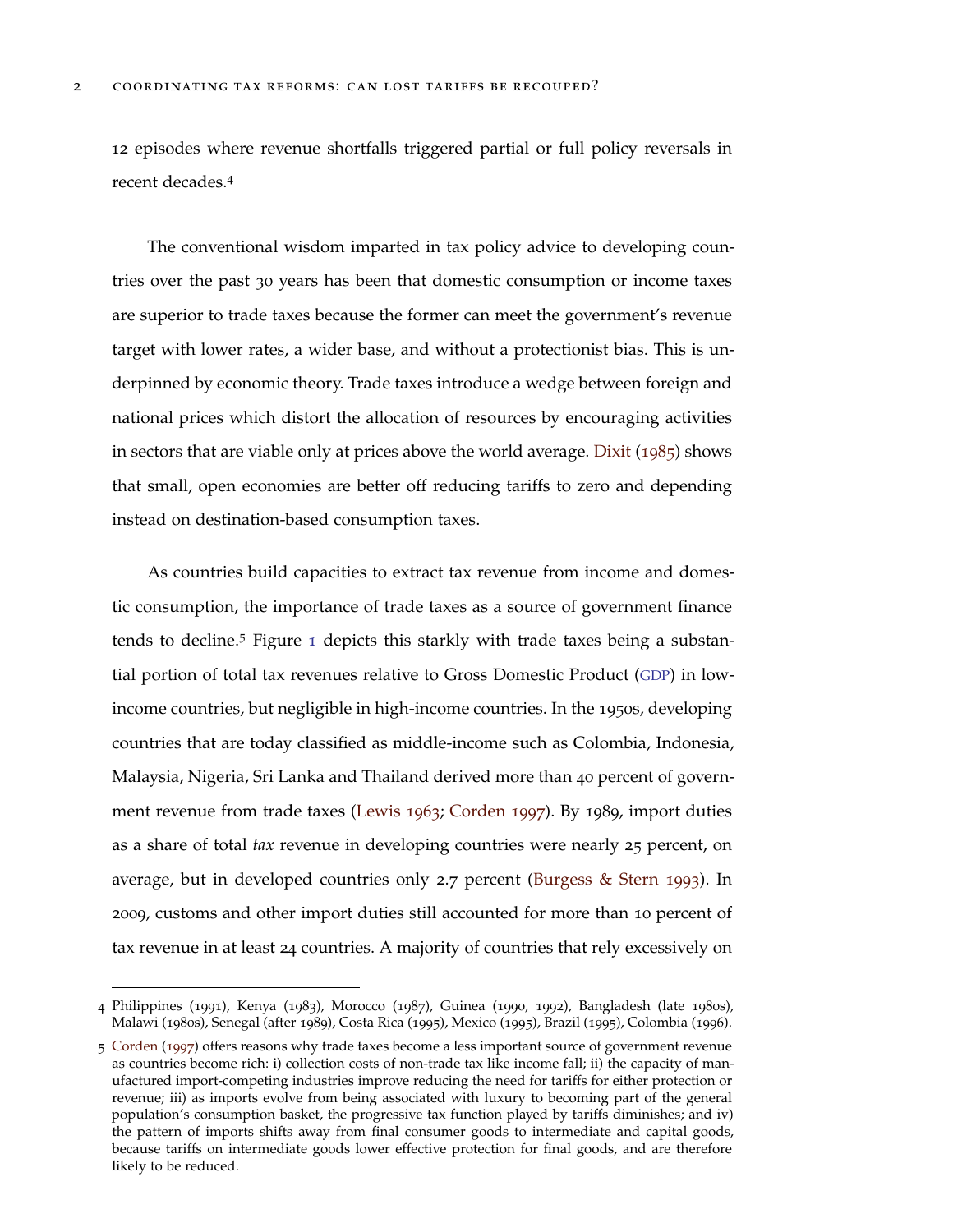<span id="page-10-0"></span>

Figure 1: Contribution of Trade Taxes to Total Tax Revenue

Source: Baunsgaard a Source: Baunsgaard and Keen (2010)<br>Note 1: Each dot is a five-yearly average between 1982 and 2006

trade taxes belong to the group of 48 poor nations classified by the United Nations as Least Developed Countries ([LDC](#page-6-2)).<sup>6</sup>

However, if countries embark on a path of radical trade liberalization without finding adequate sources of alternative domestic revenue, they can face fiscal difficulties. Many LDCs have not reached a development threshold where they can rely more on sophisticated tax instruments. They have weak tax administrations, as well as large informal sectors (with unrecorded or illicit transactions), narrowing the tax base.<sup>7</sup> Trade taxes also involve a lower cost of collection than other taxes. Such costs, as emphasized by [Corden](#page-50-2) ([1997](#page-50-2)), include i) administrative costs of the tax-collecting agency and ii) resource costs and distortions incurred by taxpayers

<sup>6</sup> See [United Nations](#page-52-1) ([2011](#page-52-1)). This group includes 33 countries from Sub-Saharan Africa, 14 from the Asia-Pacific and one from the Caribbean. Fifteen of them are landlocked and nine are small island states.

<sup>7</sup> [Buehn & Schneider](#page-49-2) ([2007](#page-49-2)) estimated the size of the informal sector to be 35.5 percent of official GDP, on average, in 76 developing countries, 36.7 percent in 19 transition countries, and 15.5 percent in 25 OECD countries in 2004-05. The burden of taxation is one of the factors that drives activities to become unofficial and unreported.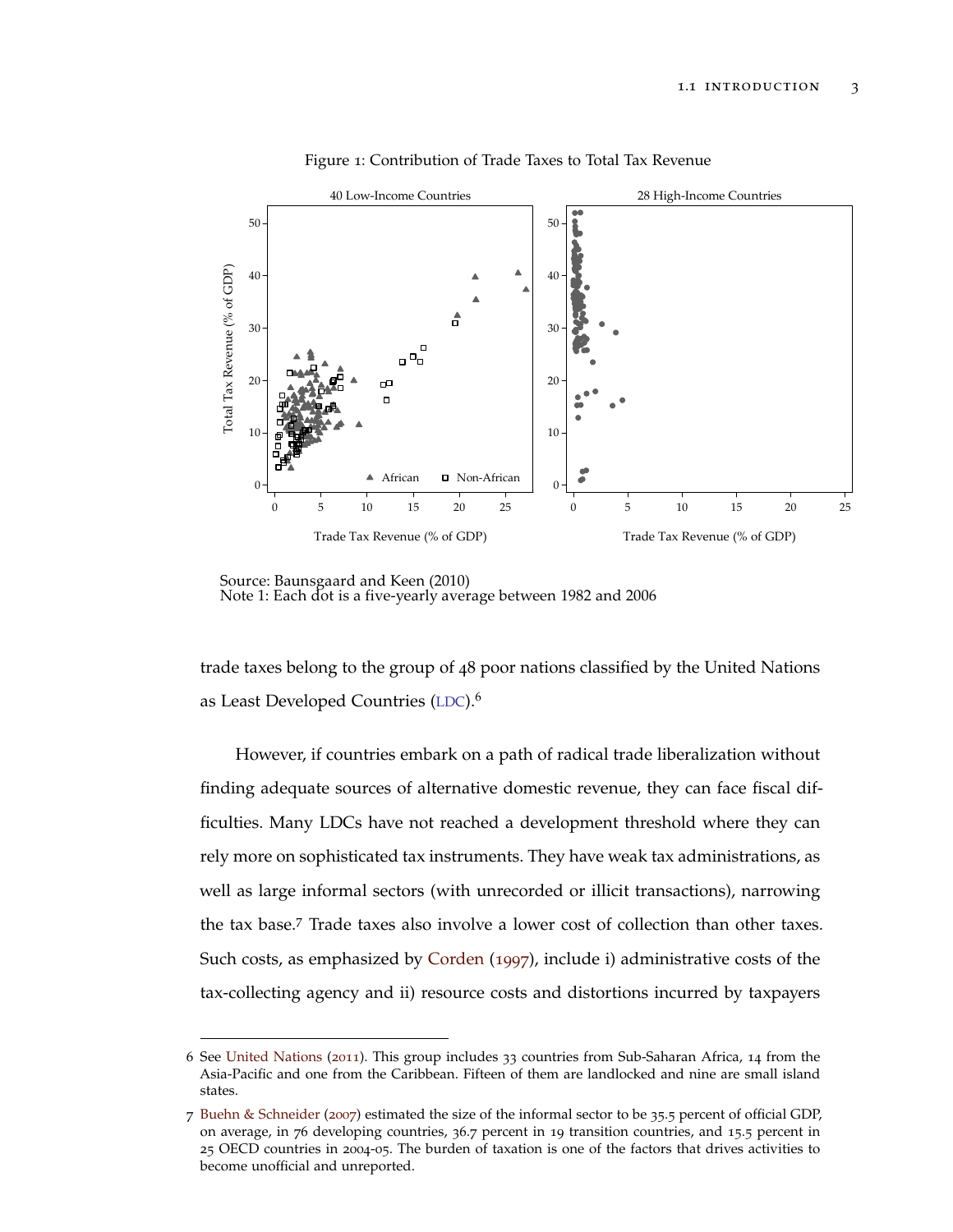to minimize or evade payments, which if substantial could render trade taxes part of a *first*-best tax package.

In this paper, I combine trade theory, cross-national evidence, and an in-depth case study of a low-income country using a unique data set on all import transactions at the border in Nepal.<sup>8</sup> I find that low-income countries have had a mixed record of achievement in offsetting reductions in trade tax revenue. This is partly because of their weak enforcement of domestic taxes like Value-Added Tax ([VAT](#page-6-3)). In principle, a strict enforcement of a positive, single-rated [VAT](#page-6-3) with no exemptions is a highly effective form of modern taxation, and can negate substantial losses in tariff revenue. I confirm this by using a partial equilibrium model to simulate reforms using data from Nepal on tariffs and up to *ten* additional domestic taxes imposed on more than 400,000 import transactions between January 1 and December 31, 2008.<sup>9</sup>

The paper proceeds as follows. Section 2 uses panel data from selected lowincome countries to assess whether they have succeeded in replacing trade taxes with domestic sources over a period of 25 years. Given the limitations for countryspecific policy inference from cross-country regressions, sections 3 and 4 cover a country case study. Section 3 begins by adapting conditions for welfare-enhancing tariff cuts to a revenue-enhancing result from a *coordinated* tariff and tax reform in the presence of an informal sector. Two sets of plausible policy reforms are then simulated: i) different tariff cutting approaches are matched by domestic tax reforms with and without the assumption of a large informal sector; and ii) tariffs and other discriminatory charges on imports from members party to the Agreement on the South Asian Free Trade Area ([SAFTA](#page-6-4)) are eliminated with and without Sensitive Lists that exempt a subset of products from tariff cuts.<sup>10</sup> I check for

<sup>8</sup> "Border" in this paper refers to a generic port of entry. In many countries, a substantial share of imports arrives by air into cities that may not technically be on the border.

<sup>9</sup> In 2009-10, 22.5 percent of the government's tax revenue was generated from tariffs on imports [\(Government of Nepal](#page-50-3) [2011](#page-50-3)).

<sup>10</sup> Note that tariff cuts often take place as part of a broader package of trade policy reforms. Liberalization of trade policy implies more than tariff cuts, for example, the conversion of quotas into tariffs, elimination of tariff exemptions and trade-related subsidies, reform of state-trading monop-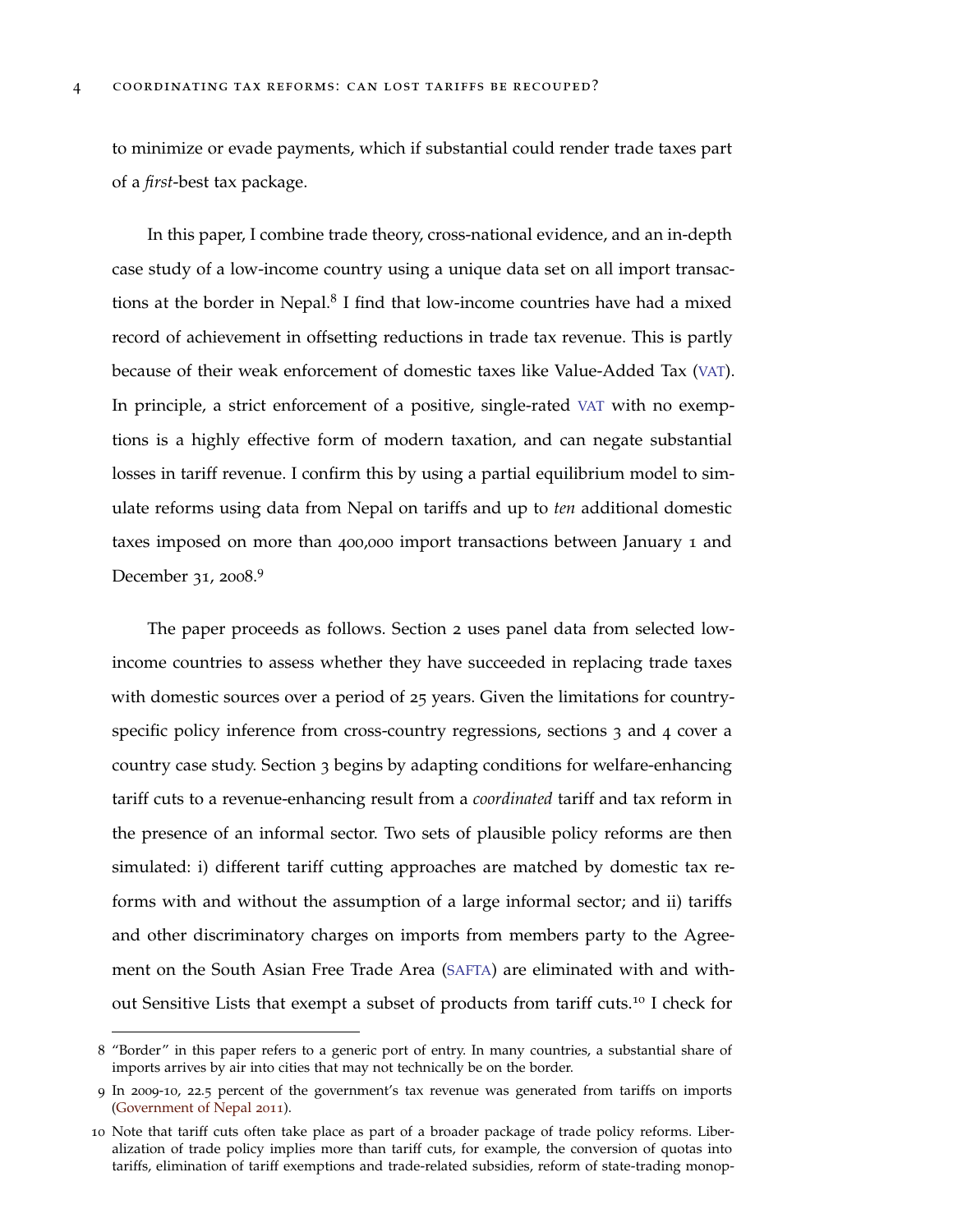robustness of results with different parameter assumptions of elasticities for product substitution among exporters, between exporters and domestic producers, and overall demand. Section 6 highlights two additional aspects of tariff reform. Section 6 concludes.

#### <span id="page-12-0"></span>1.2 cross-country evidence on revenue recovery

To set the stage for a detailed country case study subsequently, I examine in this section the cross-national evidence from a sample of 40 low-income countries on their record of replacing trade taxes with domestic sources over time. As trade taxes as a share of GDP have altered, how have poor countries fared in terms of domestic tax collection? In other words, for every dollar "lost" in trade taxes, how many cents have they recouped through domestic sources? A cross-national estimation of this nature requires a dynamic panel regression involving detailed tax data that are not always publicly available. I, therefore, use internally compiled IMF data and the estimation strategy of [Baunsgaard & Keen](#page-49-3) ([2010](#page-49-3)). I make three major changes to their data and specification (explained later) to derive results for revenue recovery by low-income countries that are comparable to, if not stronger than the estimations in Baunsgaard and Keen ([2005](#page-49-4), [2010](#page-49-3)).

# <span id="page-12-1"></span>1.2.1 *Econometric Model*

The basic econometric specification is as in equation  $(1.1)$  $(1.1)$  $(1.1)$  where the dependent variable is total domestic tax revenue (net of trade taxes) as a share of GDP  $(DT_{it})$ . Subscripts i and t indicate country and time, respectively.

<span id="page-12-2"></span>
$$
DT_{it} = \alpha_i + \beta_o DT_{it-1} + \beta_1 TT_{it} + \beta'_2 X_{it} + \mu_t + \varepsilon_{it}
$$
 (1.1)

olies, raising of low tariffs, elimination of export taxes, removal of foreign exchange rationing and import licensing regimes, among others. Often these are coupled with macro-economic reforms to influence exchange rates, inflation, and incentives for investment.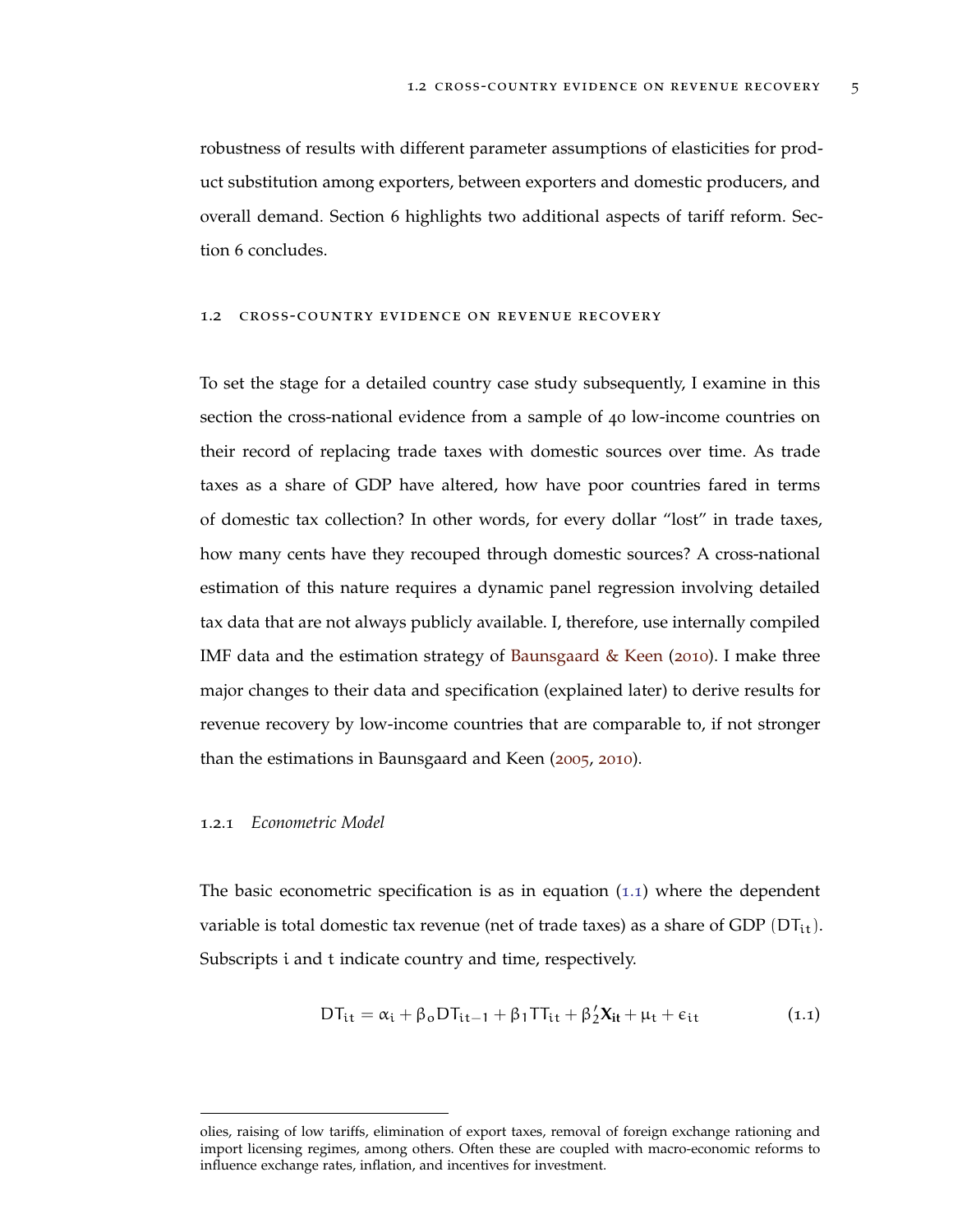The main explanatory variable of interest is trade tax revenue relative to GDP (TT<sub>it</sub>). If its coefficient  $\beta_1$  is significantly negative, it can be concluded that a fall in trade taxes has been associated with a rise in non-trade tax revenue. In the long term, the relevant coefficient is  $\frac{-\beta_1}{(1-\beta_0)}$ . Time and country-fixed effects are captured by  $\mu_t$  and  $\alpha_i$ . The control variables  $(X_{it})$  are those that affect either the costliness of raising revenue from non-trade sources or the valuation of public expenditure. If the marginal value of public expenditures foregone with lost trade taxes is high, the urgency to seek alternative sources is greater. The control variabes are:

- GDP per capita: demand for government expenditures increases as average incomes of citizens grow (Wagner's Law). GDP per capita also proxies for administrative and institutional capacity in the country to collect and manage taxes. (Institutional capacity is proxied better by measures of the quality of governance like the World Governance Indicators ([WGI](#page-6-5)), but their crossnational time-series does not go as far back as the 1980s.)
- Imports: it is the share of total imports relative to GDP. It captures "openness" of the economy as well as the fact that imports are a substantial part of the domestic tax base in poor countries. [Baunsgaard & Keen](#page-49-3) ([2010](#page-49-3)) use for openness a slightly broader measure: the share of exports and imports in GDP, citing [Rodrik](#page-51-2) ([1998](#page-51-2)) who finds this measure of openness to be closely associated with the size of government.
- Natural resources per capita: two measures are introduced as important controls to capture the fact that states that derive a large share of revenues from natural resources do not need to tax their citizens highly [\(Ross](#page-51-3) [2001](#page-51-3)).
- Foreign aid as a share of national income: this could have a perverse effect on the urgency of finding an alternative source of domestic revenue.
- Share of agriculture in GDP: this measures the size of the economy that is hard to tax, as well as the degree of informality prevailing in the economy.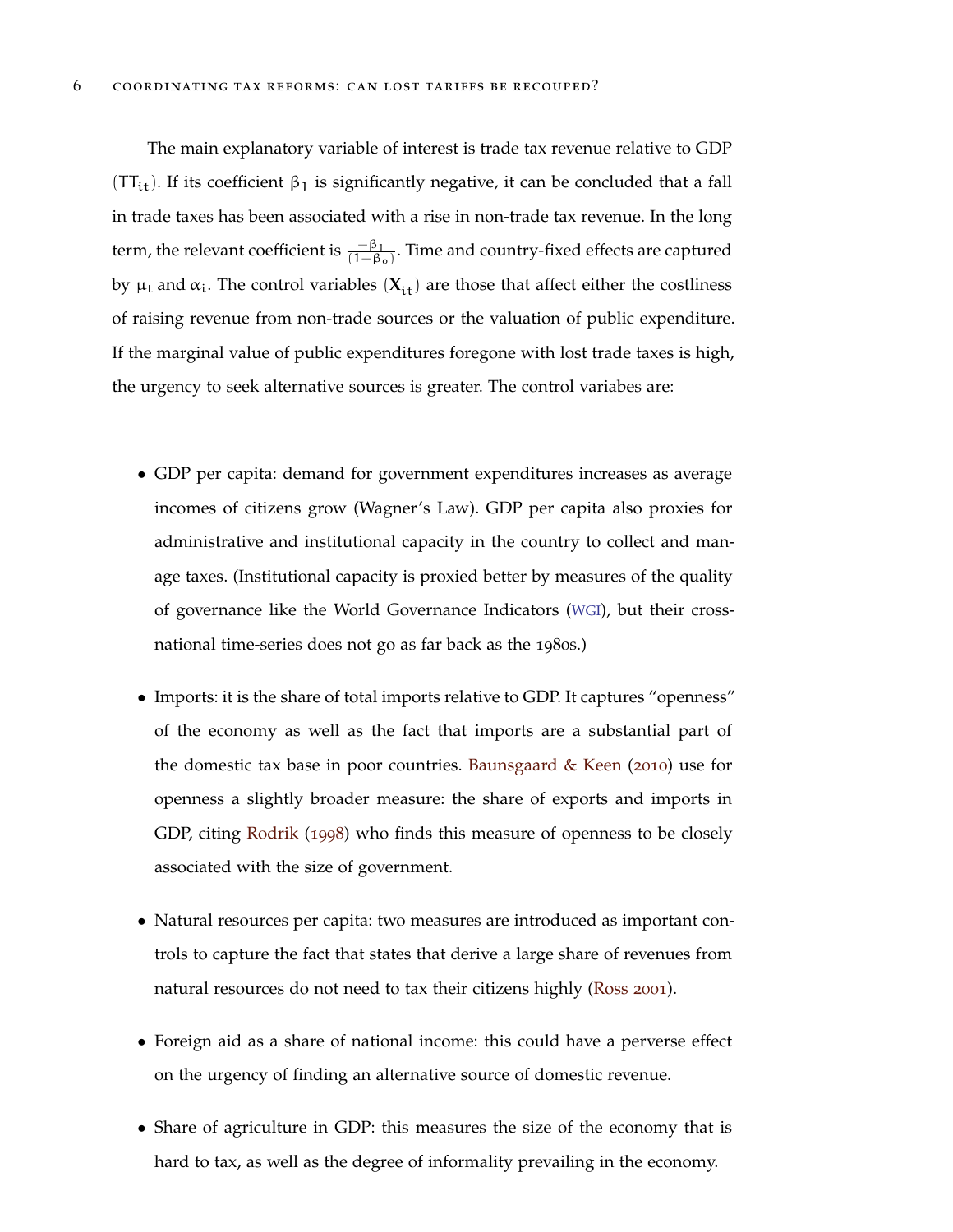- Inflation: reflects the extent to which revenue is generated from seigniorage, which needs to be controlled for.
- VAT: a modern VAT regime that is strictly enforced is associated with increased domestic revenue collection; however, a weakly enforced VAT system with widespread exemptions could be revenue-reducing compared to taxes collected at fixed border points.

# <span id="page-14-0"></span>1.2.2 *Data*

The IMF's Government Finance Statistics is the best publicly accessible source for cross-country data on tax revenue, but it is incomplete and suffers from mismeasurement. I therefore use the same panel data as that used by [Baunsgaard](#page-49-3) [& Keen](#page-49-3) ([2010](#page-49-3)) who adjust the GFS data by cross-checking numbers with internal IMF figures obtained through ("Article IV") consultations with individual countries. They try to correct a common flaw in many countries where tariff and VAT revenues are conflated if they are both collected at the border. This would be problematic for the exercise in this paper because the aim is to find out whether decline in tariff revenues are made up for by domestic sources like VAT and excise.

I make three modifications to Baunsgaard and Keen's data set. First, their data on VAT is only a binary variable of whether the country had VAT in place in the year concerned. I use in its place actual ad valorem rates, compiled from three different sources as follows: [Krever](#page-51-4) ([2008](#page-51-4)), [Ernst & Young](#page-50-4) ([2008](#page-50-4)) and [World Bank](#page-52-2) [2011](#page-52-2)*a*. Second, I confine my analysis to 40 low-income countries over a shorter time period of 25 years, from 1982 to 2006.<sup>11</sup> Third, I use two new measures for a country's abundance in natural resources as an additional explanatory variable. The first measure is the per capita natural resource-based exports (belonging to

<sup>11</sup> Five countries drop out of the regression because of incomplete data on inflation and per capita income, as follows: Comoros, Guinea, Myanmar, Sao Tome and Principe, and the Solomon Islands.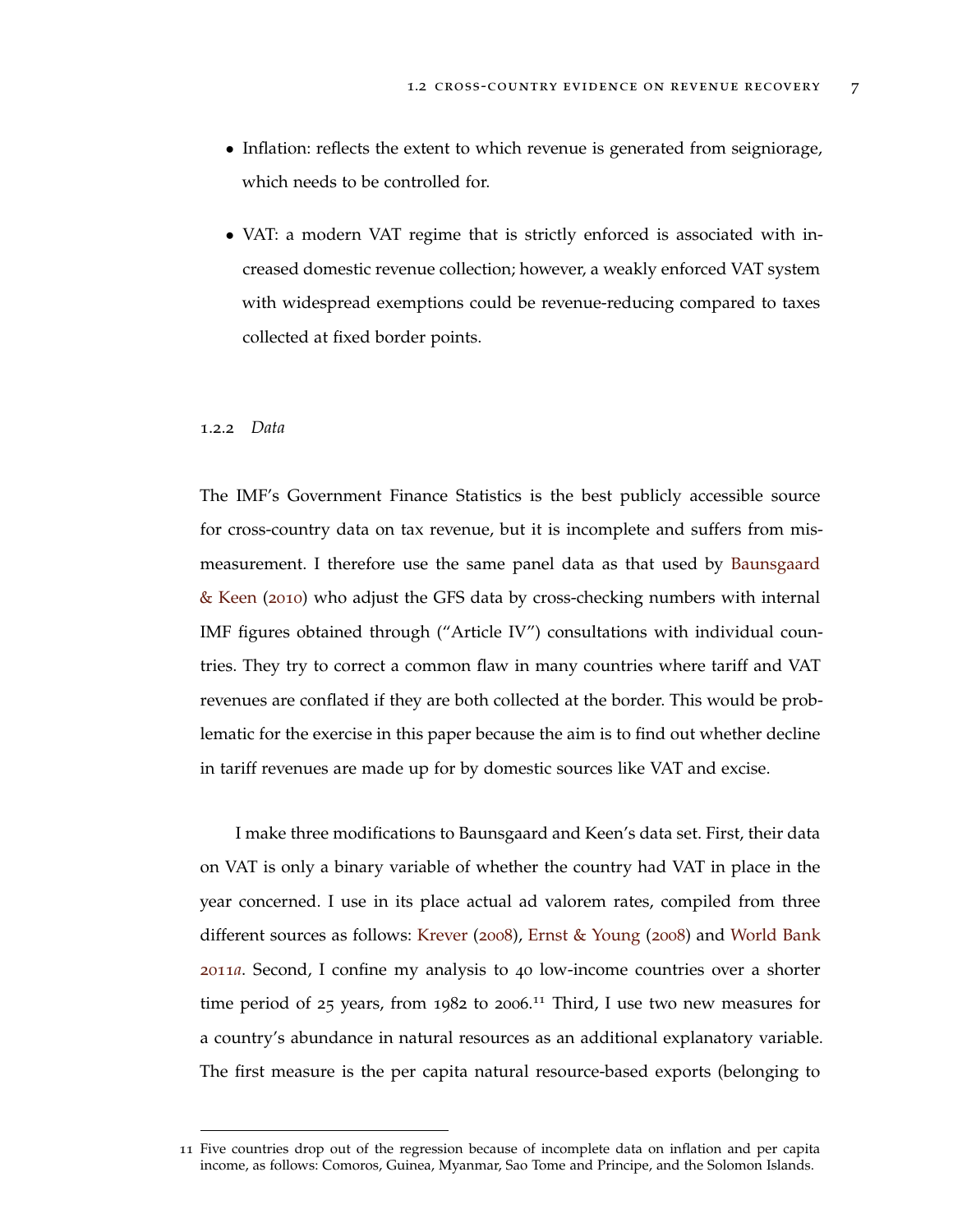SITC Section 3 and Division 27, 28 and  $68$ ).<sup>12</sup> Exports, however, could be misleading as a measure of natural resource abundance because a country that is too poor to consume its own natural resources exports much of its output, compared with a richer country which exports less but produces just as much. Therefore, I also use a second measure – oil and gas rents per capita – taken from the World Bank's Adjusted Net Savings data center.<sup>13</sup>

## <span id="page-15-0"></span>1.2.3 *Estimation Method*

I use four different estimation methods. The first method uses the fixed effects "within" estimator in equation [1](#page-12-2).1 where the dependent variable – domestic taxes (net of trade taxes) – is regressed on a set of explanatory variables explained earlier. The fixed effects model removes the correlation between time-invariant unobserved effects and the explanatory variables. The main explanatory variable – tax revenue as a share of GDP – is, however, possibly endogenous. Both the collection of non-trade tax and trade tax revenues could, for example, be driven by a reformed customs administration.

The second method, therefore, addresses the potential endogeneity of trade tax by using instrumental variables which are its own first and second lags. Despite these corrections, a bigger problem in the first two models as specified in equation [1](#page-12-2).1 is that the presence of the lagged dependent variable as one of the explanatory variables regressor ( $DT_{it-1}$ ) renders the estimates inconsistent because of its correlation with the fixed effect, causing a dynamic panel bias [\(Nickell](#page-51-5) [1981](#page-51-5)). There could also be serial correlation in the error term. [Roodman](#page-51-6) ([2009](#page-51-6)) offers a useful guide on the use of dynamic panel estimators in these situations.<sup>14</sup>

<sup>12</sup> These are primarily fuel, metals, and ores, whose total export values for the years 1982-2006 I obtained from partner country records in COMTRADE. Because the values are inclusive of cost, insurance, and freight (c.i.f.), I use an ad hoc coversion factor of 1.1 to bring them closer to their f.o.b. values.

<sup>13</sup> See [Bolt et al.](#page-49-5) ([2002](#page-49-5)).

<sup>14</sup> [Roodman](#page-51-6) ([2009](#page-51-6)) states that dynamic panel estimators are suitable in the following situations: (i) panels that have a relatively small number of years but large number of countries; (ii) the depen-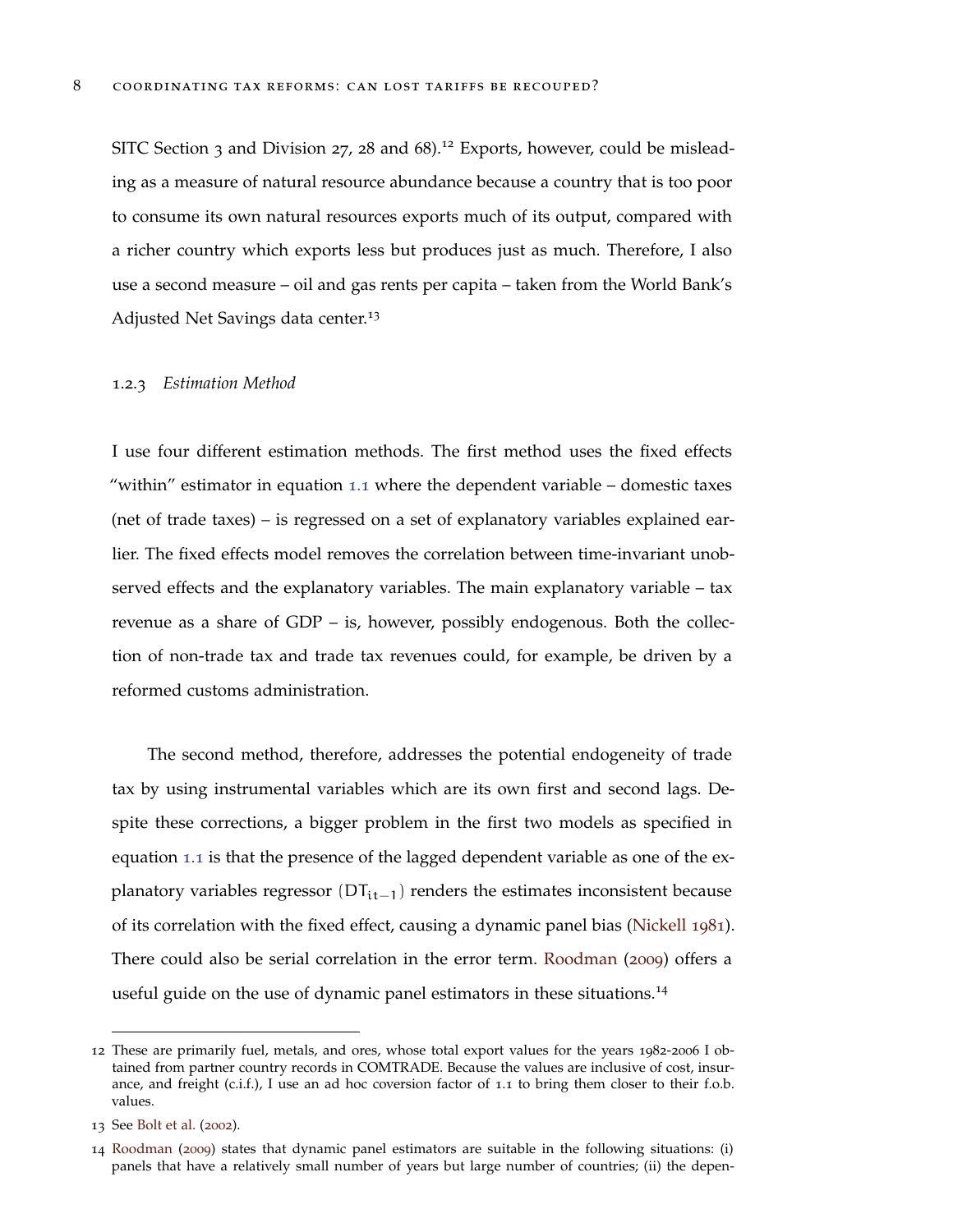In the third method, I use the Generalized Method of Moments ([GMM](#page-6-6)) estimation method of [Arellano & Bond](#page-49-6) ([1991](#page-49-6)). Equation [1](#page-12-2).1 is transformed into its firstdifferenced self as in equation [1](#page-16-1).2 to control for unobserved effects with lagged dependent and explanatory variables used as instruments.

<span id="page-16-1"></span>
$$
\triangle DT_{\mathfrak{i}\mathfrak{t}}\ =\ \beta_o\triangle DT_{\mathfrak{i}\mathfrak{t}-1}+\beta_1\triangle TT_{\mathfrak{i}\mathfrak{t}}+\beta_2'\triangle X_{\mathfrak{i}\mathfrak{t}}+\triangle\mu_\mathfrak{t}+\triangle\varepsilon_{\mathfrak{i}\mathfrak{t}}\ \ \hspace{1cm} (1.2)
$$

The regression equation in differences (equation [1](#page-16-1).2), however, is not satisfactory when the explanatory variables are persistent over time. In such situations, lagged levels of these variables are poor instruments, leading to biased coefficients (finite sample bias). An improved option is to use the linear GMM estimator of [Arel](#page-49-7)[lano & Bover](#page-49-7) ([1995](#page-49-7)) which combines the regression equation in differences and the regression equation in levels into one system (System GMM). In this method, bias is reduced by including more informative moment conditions. As explained by [Blundell & Bond](#page-49-8) ([2000](#page-49-8)), the equation in levels uses lagged first differences as instruments and the equation in first differences uses lagged levels as instruments. Next, I report results obtained from all four estimation methods.

## <span id="page-16-0"></span>1.2.4 *Results*

Column [1](#page-18-0) of Table 1 reports the fixed effects estimates of the model.<sup>15</sup> The coefficient of trade taxes is not statistically significant, suggesting that the sample of 35 low-income countries included in the regression was not able to recoup lost trade tariffs with increase in domestic taxes. The coefficient on long term replacement  $(\omega)$  is also not significant.<sup>16</sup>

dent variable is affected by its own past realization; (iii) some explanatory variables are not strictly exogenous; (iv) there are fixed (country) effects; and (v) there is heteroskedasticity and autocorrelation within countries. My data and model satisfy all these criteria, thus justifying the use of GMM estimators. This approach is also taken by [Baunsgaard & Keen](#page-49-3) ([2010](#page-49-3)).

<sup>15</sup> Hausman specification test rejects the assumption of random effects.

<sup>16</sup> This is  $\frac{-\beta_1}{1-\beta_0}$ . The statistical significance of such a combination of coefficients is calculated by the "delta method" in Stata.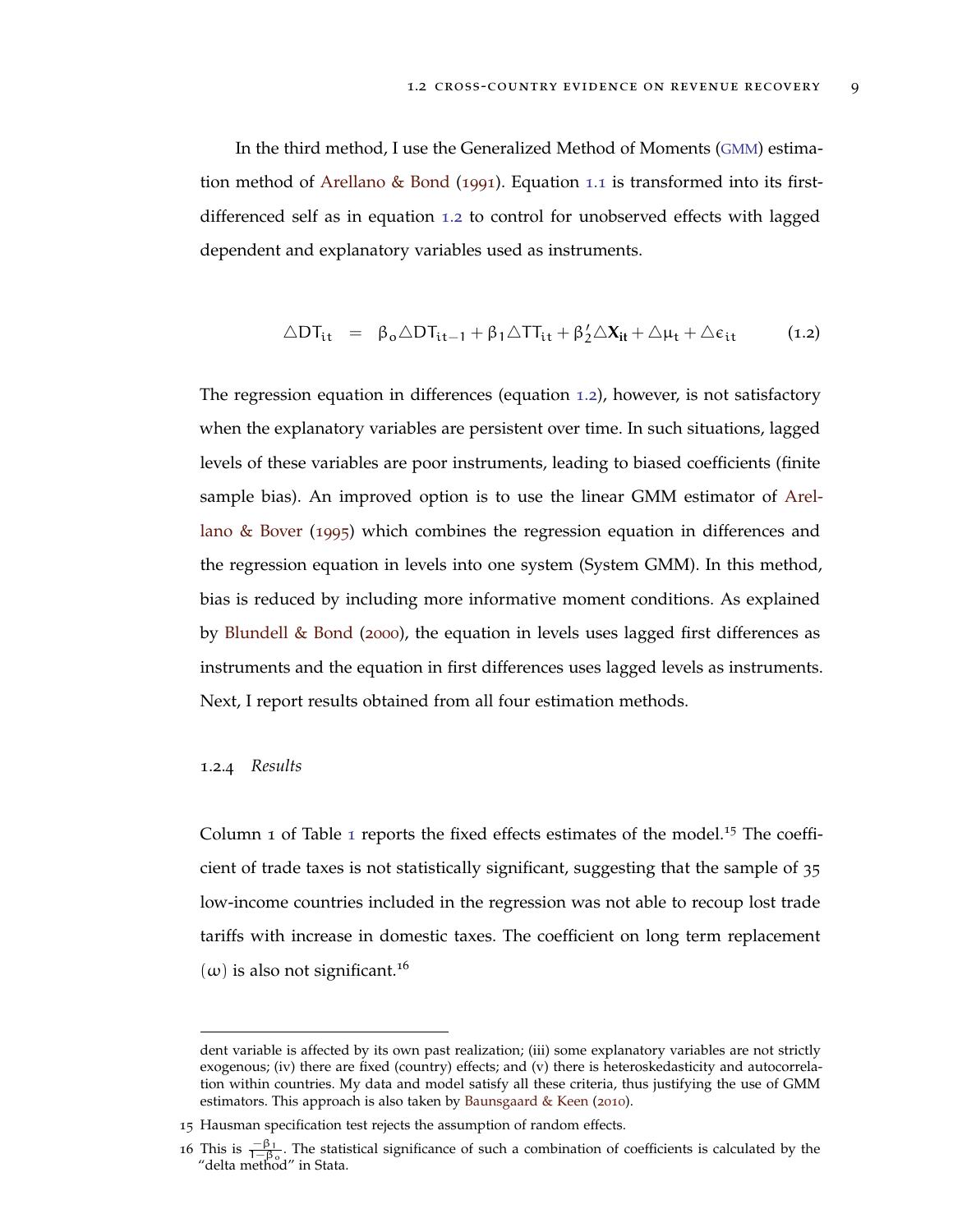Column 2 reports Instrumental Variables ([IV](#page-6-7)) estimates from the Two-Stage Least Squares (2[SLS](#page-6-8)) model on equation [1](#page-12-2).1. The coefficient on trade tax is negative and statistically significant at the 5 percent level. Although both trade tax and domestic tax variables are expressed relative to [GDP](#page-6-1), for a clearer insight into the magnitude of this coefficient, it could be said that for every dollar lost on trade taxes, low-income countries have recouped nearly 25 cents in the short run. In the long run, as indicated by  $\omega$ , the recovery rate per dollar is nearly 74 cents.

The estimates in column 3 (Difference [GMM](#page-6-6)) show that there a large recovery of trade tax in the short run (nearly 79 cents for each dollar lost) but not in the long term. This coefficient is significant at the 10 percent level, but it is likely to be biased. This is generally detected if the size of the coefficient of the lagged dependent variable obtained under a first-differenced GMM is smaller that obtained under the fixed effects model.

In Column 4 (System [GMM](#page-6-6)), the coefficient on short-term recovery is statistically significant at the 1 percent level, suggesting that low-income countries recouped nearly 46 cents in the dollar.<sup>17</sup> Furthermore, the coefficient on the lagged dependent variable in System [GMM](#page-6-6) lies between those obtained under fixed effects  $(0.69)$  and OLS estimations (not reported, but the coefficient is  $0.89$ ).<sup>18</sup> The tests of autocorrelation show that first order serial correlation is present but the second order serial correlation is not, as expected. These checks for the appropriateness of the model specification are in line with what [Baunsgaard & Keen](#page-49-3) ([2010](#page-49-3)) show.

Finally, column 5 reports System GMM estimates with oil and gas rent per capita as a control for natural resource wealth instead of the export per capita of oil, gas, ores, and metals that was used in column 4. The coefficient of short-term recovery of 32 cents to the dollar is statistically significant at the 5 percent level. In

<sup>17</sup> The coefficient for long-term replacement is very high, at 2.18, but it is only significant at the 25 percent level.

<sup>18</sup> This is reassuring because the OLS estimates are biased upwards and the fixed effects estimates are biased downwards.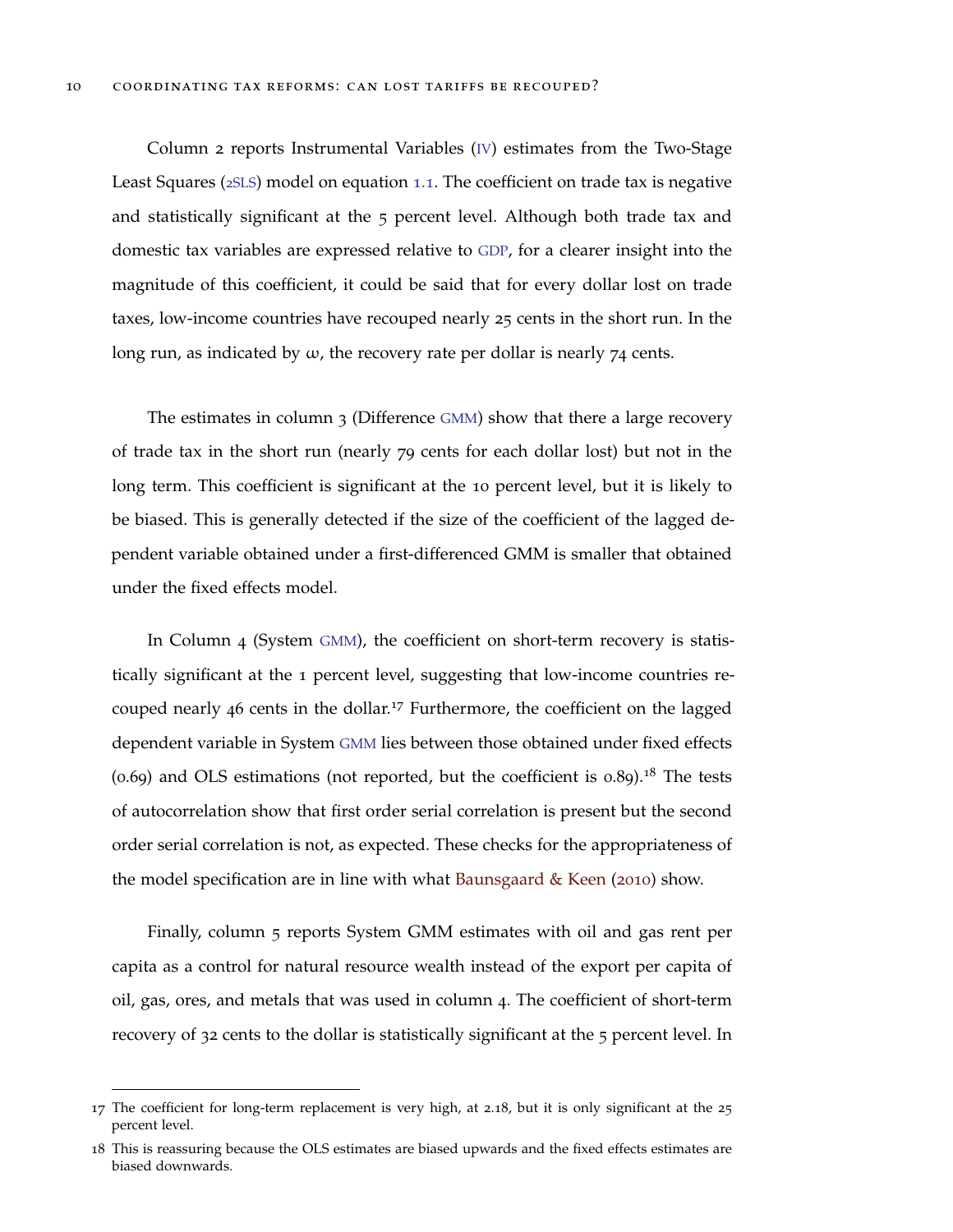<span id="page-18-0"></span>

|                                      | (1)       | (2)       | (3)        | (4)        | (5)        |
|--------------------------------------|-----------|-----------|------------|------------|------------|
|                                      | FE        | IV        | Diff. GMM  | System GMM |            |
| Lagged Total Tax Revenue             | $.694***$ | $.665***$ | $.658***$  | $.830***$  | $.758***$  |
|                                      | (.034)    | (.041)    | (.115)     | (.128)     | (.082)     |
| Trade Tax Revenue                    | $-0.045$  | $-.249**$ | $-789*$    | $-457***$  | $-320**$   |
|                                      | (.069)    | (.103)    | (.442)     | (.155)     | (.126)     |
| Share of Imports in GDP              | $.036**$  | $.044***$ | $.078***$  | $.066*$    | $.066***$  |
|                                      | (.014)    | (.016)    | (.030)     | (.037)     | (.019)     |
| Natural Resources Exports Per Capita | $-.070$   | $-.067$   | $-.061$    | .023       |            |
|                                      | (.080)    | (.073)    | (.108)     | (.504)     |            |
| Oil and Gas Rent Per Capita          |           |           |            |            | .010       |
|                                      |           |           |            |            | (.083)     |
| Share of Agriculture in GDP          | $-.041*$  | $-.046**$ | $-.120***$ | $-.044$    | $-.049*$   |
|                                      | (.023)    | (.020)    | (.040)     | (.511)     | (.026)     |
| Share of Aid in GDP                  | $-.010$   | $-0.003$  | $-.001$    | $-.027$    | $-.020$    |
|                                      | (0.009)   | (.010)    | (.022)     | (.132)     | (.014)     |
| Log of Inflation                     | .017      | .046      | $-165$     | .035       | .080       |
|                                      | (.125)    | (.114)    | (.160)     | (.733)     | (.117)     |
| Log of Per Capita GDP                | $-371$    | $-.071$   | 1.705      | $-0.822$   | $-545$     |
|                                      | (.630)    | (.609)    | (2.699)    | (15.637)   | (.771)     |
| VAT                                  | $.026*$   | $.027**$  | $.051***$  | .027       | .006       |
|                                      | (.013)    | (.013)    | (.019)     | (.135)     | (.019)     |
| Long term replacement $(\omega)$     | 0.148     | $0.74***$ | 2.31       | 2.69       | $1.32***$  |
|                                      | (0.225)   | (0.241)   | (1.43)     | (2.62)     | (0.638)    |
| Serial correlation (1st order)       |           |           | $-3.24***$ | $-3.05***$ | $-3.22***$ |
| Serial correlation (2nd order)       |           |           | 0.44       | 0.77       | 0.61       |
| No. of observations                  | 645       | 643       | 567        | 645        | 672        |
| Adj. R-sq.                           | .87       | .86       |            |            |            |
| Time dummies                         | Yes       | Yes       | Yes        | Yes        | Yes        |
| No. of countries                     | 35        | 35        | 35         | 35         | 35         |
| No. of instruments                   | 35        | 35        | 35         | 38         | 38         |

Table 1: Recovery of Taxes in Low-Income Countries, 1982-2006

Note 1: robust standard errors in parenthesis

Note 2: statistical significance indicated as  $*$  for p<0.1,  $**$  for p<0.05, and  $***$  for p<0.01 Note 3: coefficient of the lagged dependent variable in an OLS model (not shown) is 0.89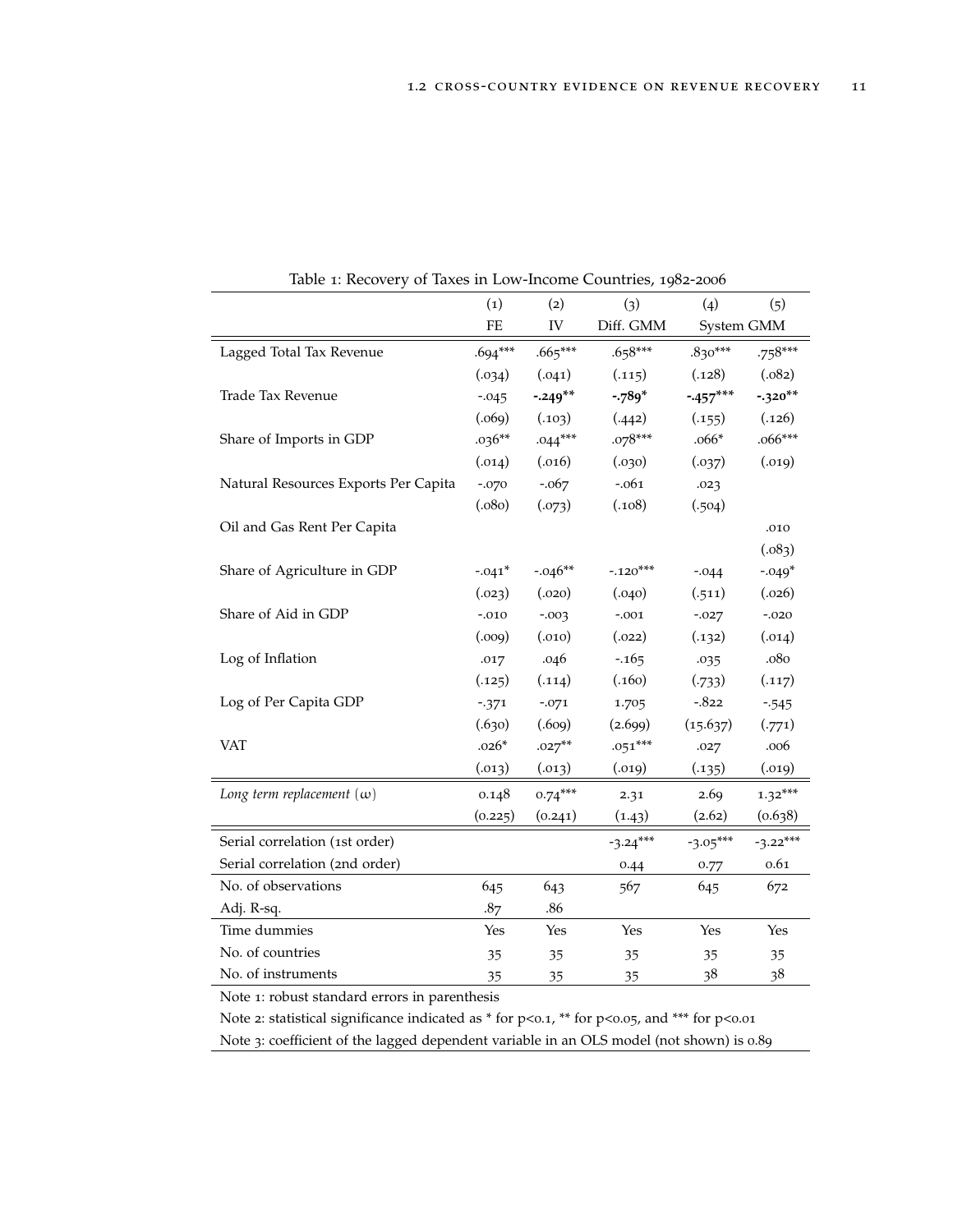this regression, the coefficient of the long-term recovery (US\$1.32 for every dollar) is also highly significant.

In sum, the estimates from the System GMM models of tax recovery in lowincome countries – between 32 and 46 cents to the dollar – in the short run and 132 cents to the dollar in the long run are higher than those found in two previous studies with different specifications and years under consideration. [Baunsgaard](#page-49-3) [& Keen](#page-49-3) ([2010](#page-49-3)) found a recovery rate of between 20 and 25 cents for low-income countries, and [Baunsgaard & Keen](#page-49-4) ([2005](#page-49-4)) found for only one of the models a recovery estimate of about 30 cents for each dollar lost.

The [IV](#page-6-7) and the Difference GMM models also find the VAT coefficient to be statistically significant, that is, it was associated with fast positive tax recovery. The VAT coefficient, however, is not significant in the System GMM regressions. That the significance of coefficients of all VAT dummies is not consistently stronger leads to the inference that not all VAT regimes are alike. An attempt to assess the role of VAT regimes in revenue recovery by just looking at the applied ad valorem rate is perhaps incomplete. Their efficacy depends crucially on how they have been introduced along the following dimensions: i) the number and level of the rates; ii) share of products that are exempted; iii) income threshold above which the tax applies; iv) coverage of the retail sector and services; and v) effectiveness of the refund system [\(Keen & Lockwood](#page-50-5) [2010](#page-50-5)).<sup>19</sup>

Among other variables, total imports relative to GDP (a proxy for openness) are consistently associated with high rates of domestic tax collection. This is not surprising because imports are a significant part of the VAT base in low-income economies. Contrary to expectations, coefficients of variables measuring natural resource abundance are not significant in any of the estimations. Coefficients of inflation and overseas aid are not statistically significant, whereas those on per

<sup>19</sup> As confirmed by policy simulations in subsequent sections of this paper, however, a basic rule of thumb is that a broad-based VAT that has a uniform rate and little or no exemptions raise more revenue. Exemptions generally have no investment-promotion effect, and merely offer conducive fiscal loopholes for tax evasion and avoidance [\(Tanzi et al.](#page-51-7) [2008](#page-51-7)).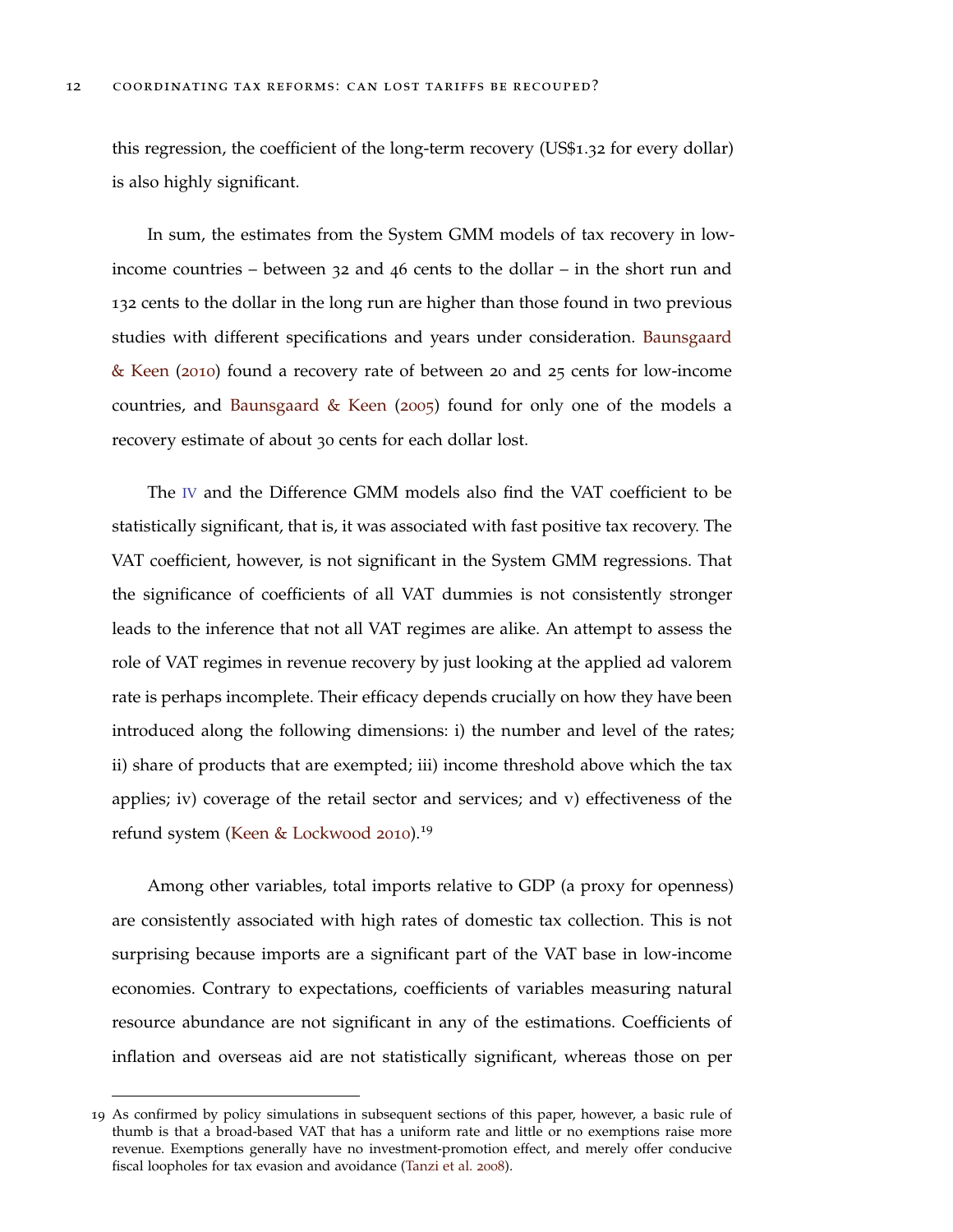capita income and the share of agriculture have the expected signs in selected regressions.

There are caveats to this analysis. In addition to the methodological complexity in asserting a precise relationship between lost trade taxes and domestic taxes, all indirect effects through which control variables like [GDP](#page-6-1) or openness may generate tax revenue over the long run are not analyzed. Indeed, this section of the paper should not be seen as a definitive analysis of the impact of trade liberalization on revenue, but rather as shedding light on what has happened to the share of domestic taxes in GDP across an imperfect sample of poor countries when – for whatever reason – import duties change relative to [GDP](#page-6-1).

Furthermore, to accurately assess and forecast the likely impact of reforms, there is greater need for nuanced country-specific case studies. The case for the use of in-depth country-specific case studies to understand policy regimes is best articulated by [Bhagwati & Srinivasan](#page-49-9) ([1999](#page-49-9)). They find several problems with crosscountry regressions as a method of policy evaluation. Even if the theoretical, data and methodological weaknesses inherent in most cross-country regressions were ignored, the cross-country results, after all, only indicate *average* effects. In view of these shortcomings, I focus next on a detailed country case, of Nepal, where tariffs still constitute more than one-fifth of total tax revenue, and the vast majority of its 30 million people are employed in the largely untaxed agricultural and informal sectors.

## <span id="page-20-0"></span>1.3 joint trade-fiscal reform: a case study

My contribution in this section is to simulate the revenue consequences of joint trade-fiscal reforms with actual data on import, tariffs, excise duty, value-added tax and para-tariffs from Nepal. I also assess how these reforms change the price and production of domestic manufactures. Because it is often the perceived loss of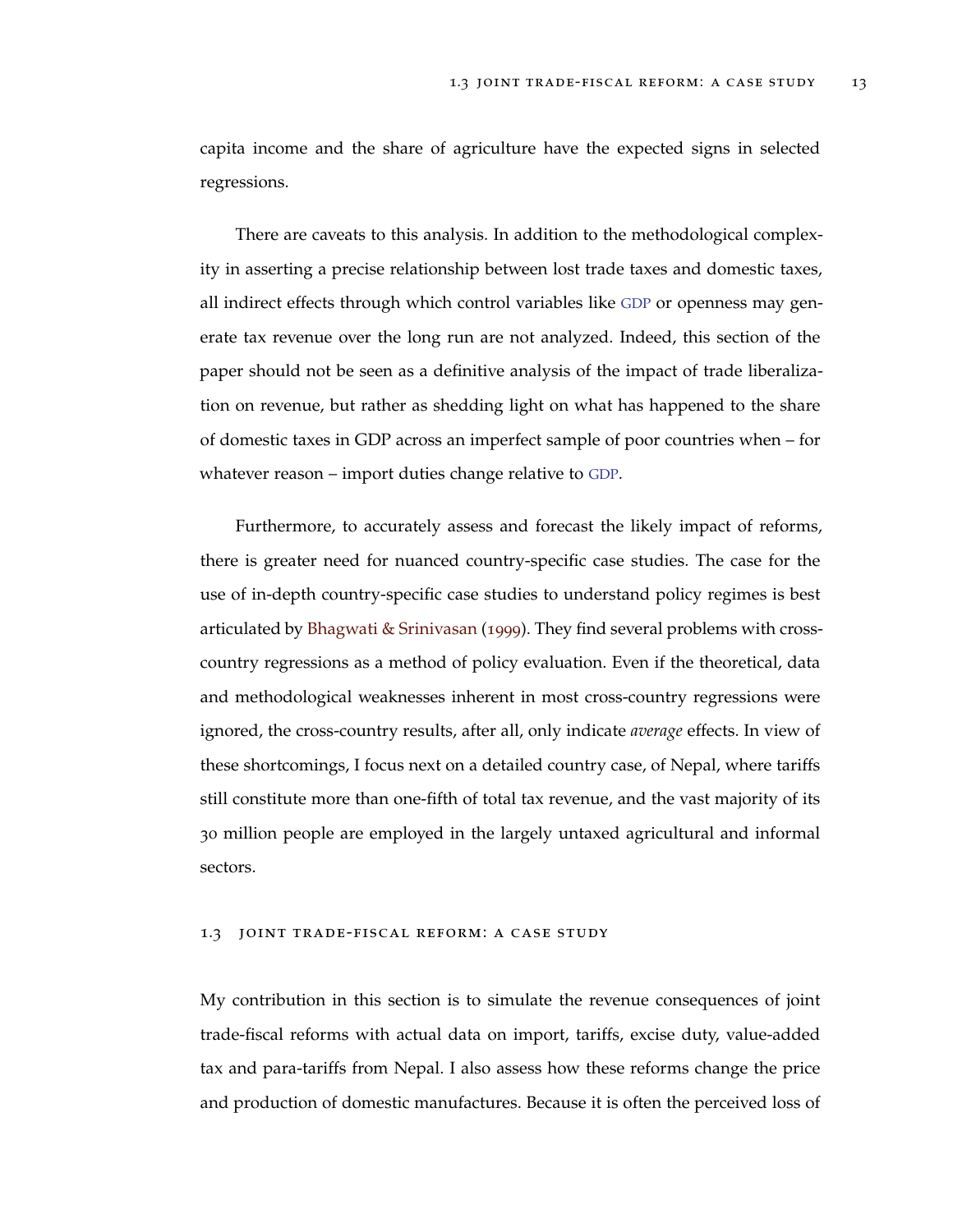immediate revenue that leads stakeholders to resist trade reforms in poor countries, the focus is on short-term impacts.

The academic literature on coordinated trade and fiscal reforms in Nepal is scant. [Khanal](#page-50-6) ([2006](#page-50-6)) finds econometrically that trade reform in Nepal over the period 1990-2005 did not lower trade tax revenue. [Cockburn](#page-49-10) ([2006](#page-49-10)) uses a Computable General Equilibrium ([CGE](#page-6-9)) model to study the poverty impact of tariff elimination. His innovation is to incorporate household data in the model to capture complex income and consumption effects. When tariffs are eliminated but compensated by a uniform 1.1 percent increase in consumption tax, he shows that urban poverty falls and rural poverty increases because initial tariffs protected agriculture.

#### <span id="page-21-0"></span>1.3.1 *Theoretical Motivation*

In an economy with multiple distortions, reduction of one or a subset of distortions (such as tariffs) may not lead to Pareto welfare gains. This is the essence of the theory of second-best launched by [Meade](#page-51-8) ([1955](#page-51-8)) and [Lipsey & Lancaster](#page-51-9) ([1956](#page-51-9)). Welfare may also not be increasing in the number of reforms that are undertaken because of second-best interactions, except when *all* distortions are simultaneously reduced. However, it is impossible to know all distortions and their cross-effects. The challenge in trade policy reform, therefore, is to "design small, feasible changes in the existing tariff structure that will result in a welfare improvement when the first-best policy of free trade is not feasible" (Turunen-Red and Woodland [1993](#page-52-3), p. 145).<sup>20</sup>

A more realistic objective of governments is to maximize revenue which can be used in ways to improve national welfare. When the condition that revenue

<sup>20</sup> An example of such a feasible change is to remove the biggest distortions first ("Concertina" tariff reform rule). As shown by [Bertrand & Vanek](#page-49-11) ([1971](#page-49-11)), [Hatta](#page-50-7) ([1977](#page-50-7)) and [Lloyd](#page-51-10) ([1974](#page-51-10)), if the highest tariff is reduced to the next highest level, welfare can improve if the good whose tariff is being cut is a gross substitute of all other goods. The other well-known rule is the "proportionality rule" which shows that if all tariffs are reduced proportionally, welfare can be increased.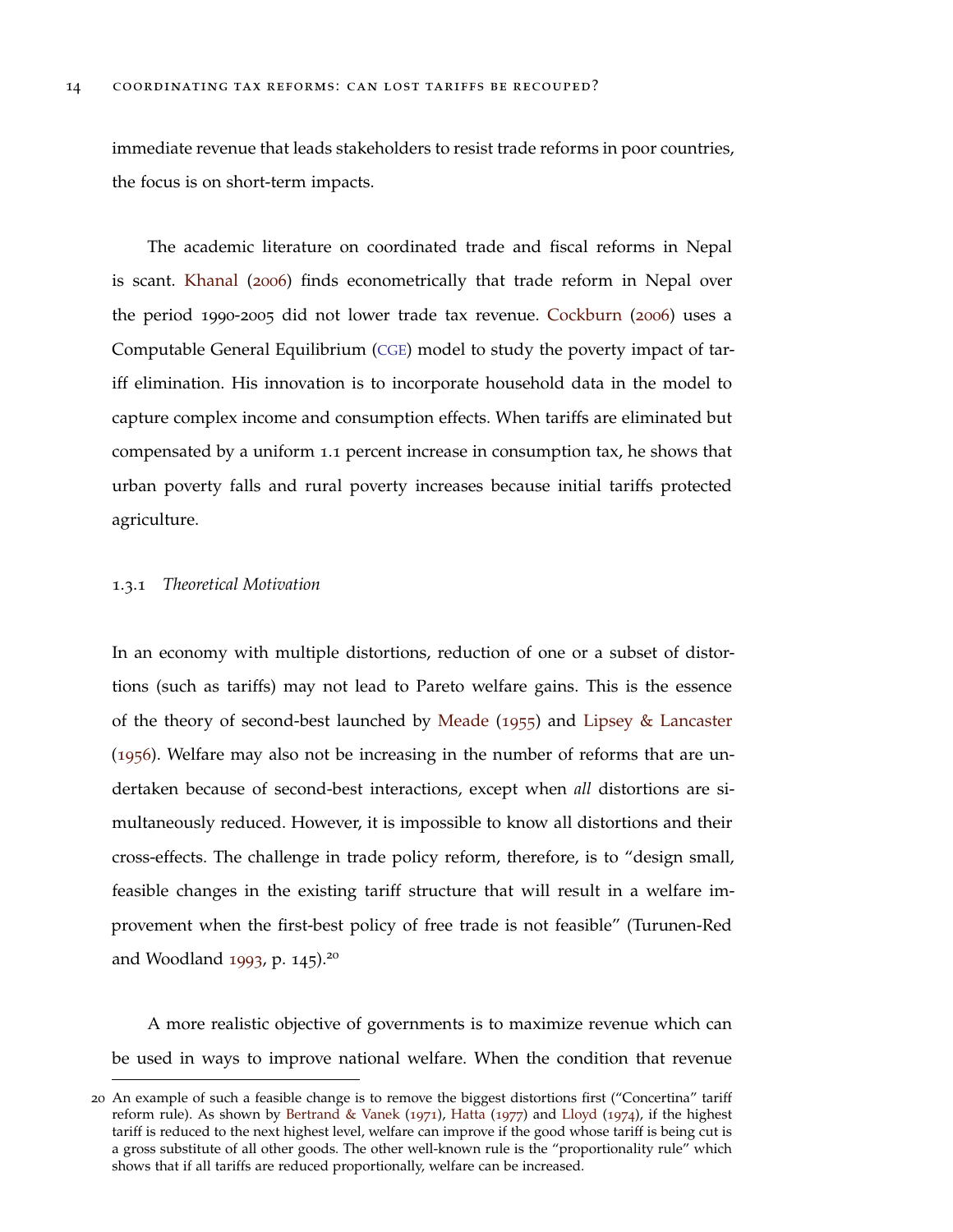should not fall when undertaking tariff reform is imposed, the welfare-enhancing result of a simple tariff cut is weakened [\(Falvey](#page-50-8) [1994](#page-50-8)). The policy challenge, then, is to undertake tariff reforms in ways that do not reduce welfare *and* revenue. [Keen &](#page-50-9) [Ligthart](#page-50-9) ([1999](#page-50-9)) suggest that any trade tax (tariff) cut that is offset point-for-point by an increase in consumption (domestic) tax that leaves consumer prices unchanged can achieve this goal to some extent.

This evolving consensus on the desirability of revenue-neutral reforms that involve replacing tariffs with value-added tax in developing countries is contested by [Emran & Stiglitz](#page-50-10) ([2005](#page-50-10)). They show that in the presence of an informal sector where economic activities normally go untaxed, such coordinated reforms can prove to be welfare reducing. They find that the threshold of the [VAT](#page-6-3) base of a commodity below which welfare falls is low if the good whose tariff has been cut belongs to the informal sector. In other words, a reduction in tariff of good k reduces its consumer price and leads to expanded demand for good k. However, if the good is not produced in the formal sector, the government does not receive increased VAT receipts from the sale of good k.<sup>21</sup>

The foucs of [Emran & Stiglitz](#page-50-10) ([2005](#page-50-10)) is on the conditions required for *welfare* to increase in the presence of an informal sector. In what follows, I adapt their framework to identify conditions for *revenue* to increase in the presence of an informal sector, following a coordinated tax and tariff reform that keeps welfare intact.

Assume a small open economy with a representative consumer that imports products at world price  $(p^w)$  before imposing tariffs. There are no externalities. All  $(n + 1)$  goods are produced using a convex, constant-returns-to-scale technology. There is an informal sector (s) which does not pay consumption tax  $(v)$ , so price in this sector is  $q^s$ . In the formal sector, domestic price  $(q^f)$  is inclusive of both the tariff  $(t)$  and the consumption tax  $(v)$ . There are four subsets of commodities,

<sup>21</sup> The Diamond-Mirrlees theorem states that from the point of view of production efficiency, a small country should not discriminate between domestic and international supply of identical goods. [Munk](#page-51-11) [2008](#page-51-11) argues that when tax collection is administratively costly, this theorem fails to hold.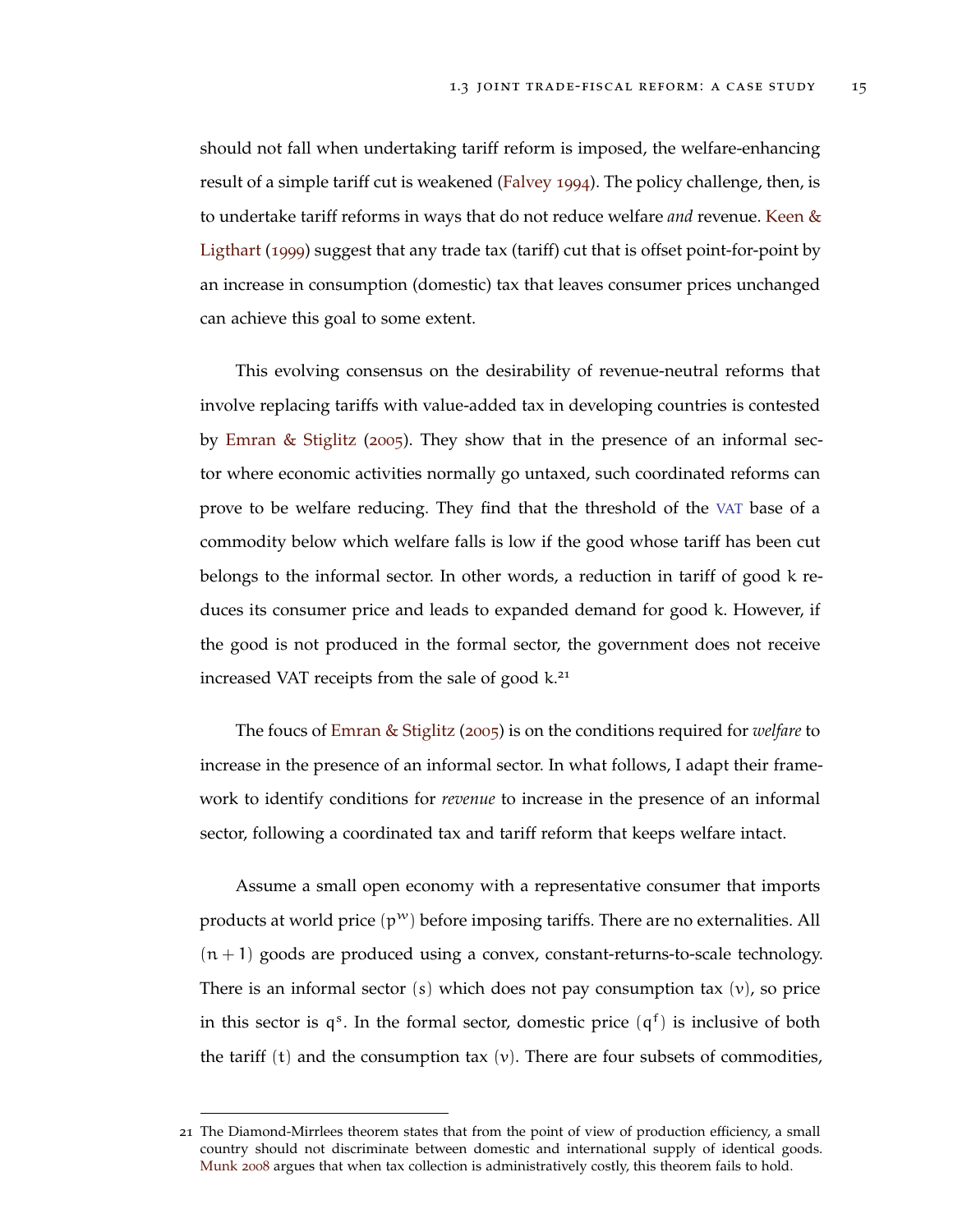importables and exportables, produced in the formal (f) and informal sectors as follows. Informal exportables that face no tariff or tax are the numeraire.

$$
\begin{cases}\n\mathbf{q}^f = \mathbf{p}^w + \mathbf{t}^f + \mathbf{v} : \text{consumer price in the formal sector} \\
\mathbf{q}^s = \mathbf{p}^w + \mathbf{t}^s : \text{consumer price in the informal sector} \\
\mathbf{p}^f = \mathbf{p}^w + \mathbf{t}^f : \text{producer price in the formal sector} \\
\mathbf{p}_o = \mathbf{q}_o = \mathbf{1} : \text{numeraire}\n\end{cases}
$$

The representative consumer is unsatiated, owns all the factors, and maximizes a quasi-concave utility function. The expenditure function minimizes her consumption expense to attain a given utility  $(u)$  facing a price vector  $(q_0, q)$ . The function is twice differentiable, non-decreasing and concave in q, and homogeneous of degree one.

$$
E(q_0, q, u) = \min_{\{c\}} \{p.c \text{ such that } u(c) \geqslant u_0\}
$$
 (1.3)

Production is represented by a GNP function,  $G(p_0, p, y)$ , which maximizes the value of output facing a price vector  $(p_0, p)$ . The function is twice differentiable, non-decreasing and convex in p, and homogeneous of degree one in p. It is nondecreasing and concave in y.

$$
G(p_0, p, y) = \max_{\{x\}} \{p.x \text{ such that } x(y) \text{ is feasible}\}\
$$
 (1.4)

By Shephard's Lemma,  $E_q$  is the consumption vector.

- By Hotelling's Lemma,  $G_p$  is the net output vector.
- The net import vector, m, is  $E_q(q, u) G_p(p, y)$ .

The government's revenue, R, is raised from tariffs  $(t'm)$  and VAT  $(v'E_{qf})$ :

<span id="page-23-0"></span>
$$
R(t, v) = t'(E_q - G_p) + v'E_{q^f}
$$
 (1.5)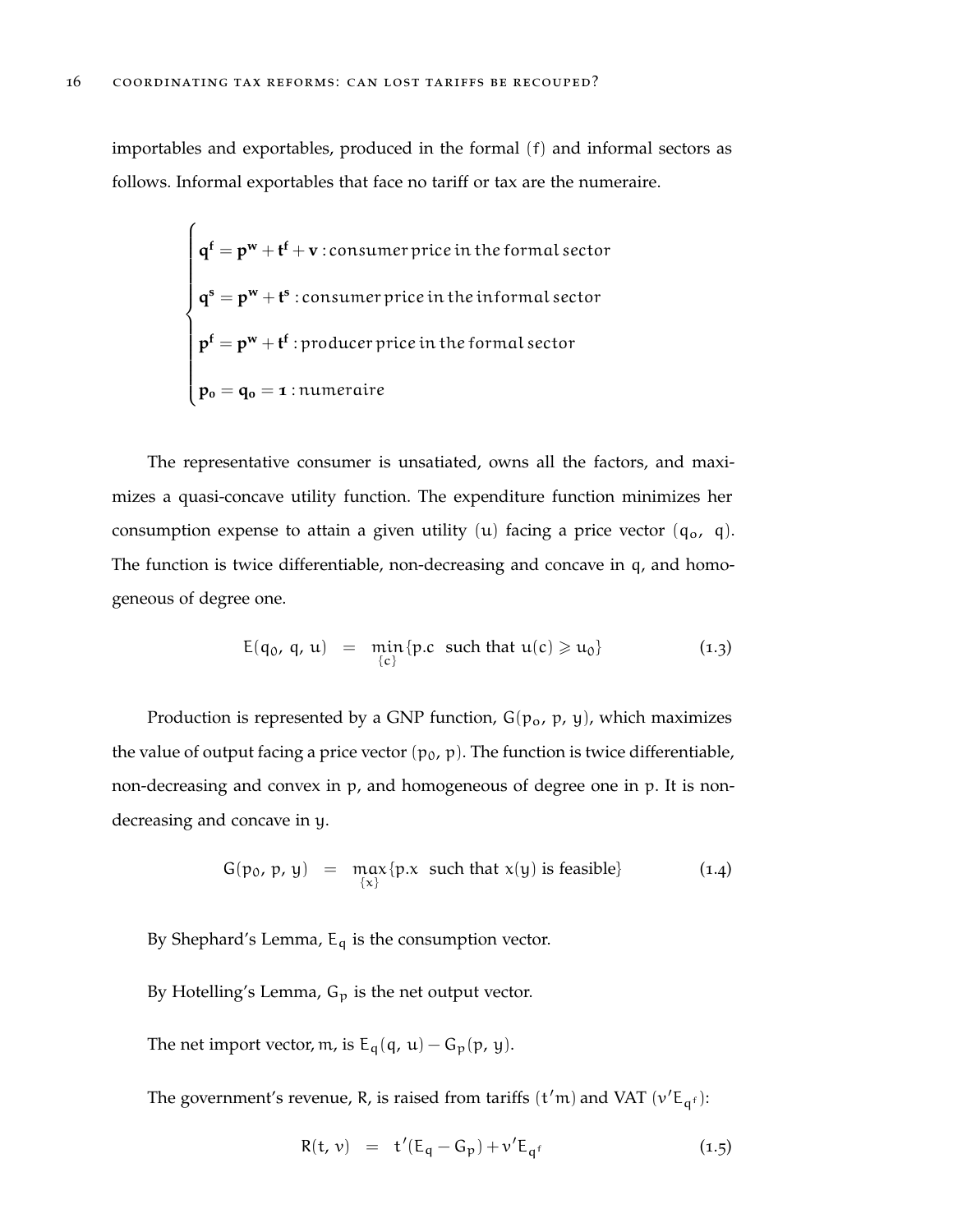Private budget constraint is:

<span id="page-24-0"></span>
$$
E(q_0, q, u) = G(p_0, p, v) + R(t, v)
$$
 (1.6)

From equation [1](#page-24-0).6, when tariff on good k is reduced and VAT on good i is increased, we get:

<span id="page-24-3"></span>
$$
dR = E_{q_k} dq_k + E_u du + E_{q_i^f} dv_i - G_{p_k} dp_k
$$
  
\n
$$
E_u du = dR - (E_{q_k} - G_{p_k}) dt_k - E_{q_i^f} dv_i
$$
  
\n
$$
E_u \frac{du}{dt_k} = \frac{dR}{dt_k} - (E_{q_k} - G_{p_k}) - E_{q_i^f} \frac{dv_i}{dt_k}
$$
 (1.7)

Differentiating equation 1.[5](#page-23-0), we get:

<span id="page-24-1"></span>
$$
(E_{q_k} - G_{p_k})dt_k + t'[E_{qq_k}dq_k + E_{qu}du + E_{qq_1^f}dv_i - G_{pp_k}dp_k] + E_{q^f}dv_i + v'[E_{q^fq_i^f}dv_i + E_{q^fu}du + E_{q^fq_k}dt_k] = dR
$$
\n(1.8)  
\n
$$
[(E_{q_k} - G_{p_k}) + v'E_{q^fq_k} + t'[E_{qq_k} - G_{pp_k})]dt_k + [t'E_{qq_i^f} + v'E_{q^fq_i^f} + E_{q^f}]dv_i + [t'E_{qu} + v'E_{q^fu}]du = dR
$$
\n(1.9)

**Definition <b>1**. Let  $\psi_i$ , be the marginal effect of a change in  $v_i$  on total indirect taxation; and let  $ψ$ <sub>k</sub> be the marginal revenue effect of a change in  $t$ <sub>k</sub>. Then  $ψ$ <sub>i</sub> =  $t' E_{qq_1^f} + \nu' E_{q^f q_1^f} + E_{q_1^f}$  and  $\psi_k = (E_{q_k} - G_{p_k}) + \nu' E_{q^f q_k} + t'(E_{q q_k} - G_{p p_k}).$ 

Both  $\psi_i$  and  $\psi_k$  are assumed to be greater than zero.

From equation [1](#page-24-1).9 and Definition 1:

<span id="page-24-2"></span>
$$
\frac{dv_i}{dt_k} = -\psi_i^{-1} \left\{ \psi_k + [t'E_{qu} + \nu'E_{q^fu}] \frac{du}{dt_k} - \frac{dR}{dt_k} \right\}
$$
(1.10)

Substituting equation 1.[10](#page-24-2) in equation [1](#page-24-3).7: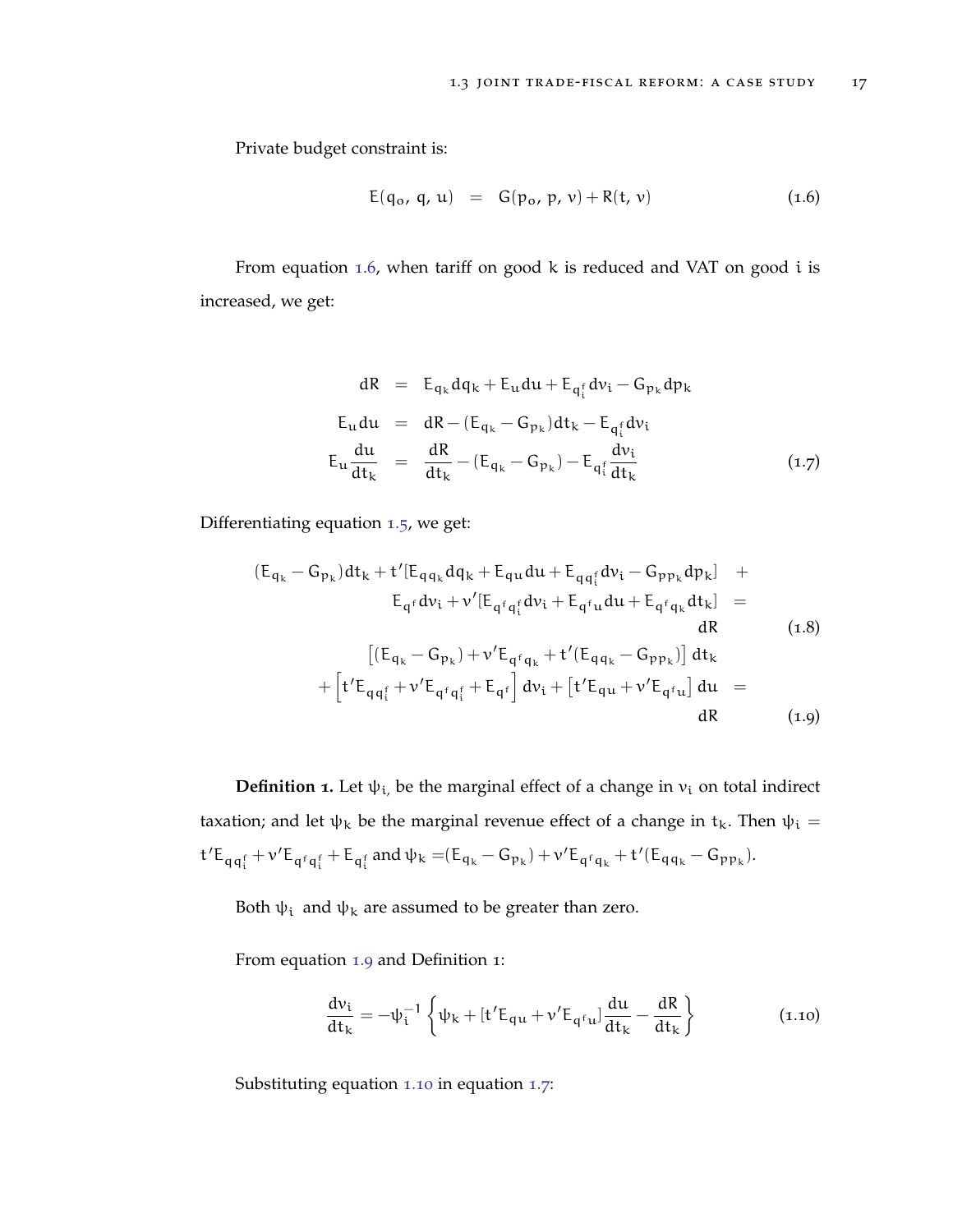<span id="page-25-0"></span>
$$
-(E_{q_k} - G_{p_k}) - E_{q_i^f} \left[ -\psi_i^{-1} \left\{ \psi_k + [t' E_{qu} + v' E_{q_i^f u}] \frac{du}{dt_k} - \frac{dR}{dt_k} \right\} \right] =
$$
  
\n
$$
E_u \frac{du}{dt_k}
$$
  
\n
$$
\left\{ E_u - E_{q_i^f} \psi_i^{-1} \left[ t' E_{qu} + v' E_{q_i^f u} \right] \right\} \frac{du}{dt_k} + (E_{q_k} - G_{p_k}) =
$$
  
\n
$$
E_{q_i^f} \psi_i^{-1} \left[ \psi_k - \frac{dR}{dt_k} \right]
$$
  
\n
$$
-E_{q_i^f} \psi_i^{-1} \frac{dR}{dt_k} + E_{q_i^f} \psi_i^{-1} \psi_k - (E_{q_k} - G_{p_k}) =
$$
  
\n
$$
Q \frac{du}{dt_k}
$$
  
\n(1.12)

In equation 1.[12](#page-25-0),  $Q = \left\{ E_u - E_{q_i^f} \psi_i^{-1} \left[ t' E_{qu} + v' E_{q^fu} \right] \right\}$ , and is assumed to be greater than zero for uniqueness and stability (Hatta Normality Condition). Assume further that the tax-tariff reform is welfare neutral (that is,  $\frac{du}{dt_k} = 0$ ). For revenue increase  $\frac{dR}{dt_k} < 0$ , and  $E_{q_i^f} \psi_i^{-1} > 0$ . So, from equation 1.[12](#page-25-0), the condition for welfare-neutral revenue increase is:

<span id="page-25-1"></span>
$$
(E_{q_k} - G_{p_k}) \ < \ E_{q_i^f} \psi_i^{-1} \psi_k
$$
\n
$$
(E_{q_k} - G_{p_k}) \frac{\psi_i}{\psi_k} \ < \ E_{q_i^f}
$$
\n
$$
(E_{q_k} - G_{p_k}) \frac{t' E_{q q_i^f} + \nu' E_{q^f q_i^f} + E_{q_i^f}}{\{(E_{q_k} - G_{p_k}) + \nu' E_{q^f q_k} + t'(E_{q q_k} - G_{p p_k})\}} \ < \ E_{q_i^f}
$$
\n
$$
(1.13)
$$

Assume that the cross-price effects are zero, that is,  $E_{q_i q_j} = 0$ . And let  $\delta_k =$  $(E_{q_k} - G_{p_k}) > 0$  as k is an importable. Then equation 1.[13](#page-25-1) simplifies to:

<span id="page-25-2"></span>
$$
\delta_{k} \left\{ \frac{(\nu_{i} + t_{i}^{f}) E_{q_{i}^{f} q_{i}^{f}}}{\nu_{k} E_{q_{k}q_{k}} + t_{k} (E_{q_{k}q_{k}} - G_{p_{k}p_{k}})} \right\} \quad < \quad E_{q_{i}^{f}} \tag{1.14}
$$

For revenue to increase in response to a welfare-neutral fall in tariff of good k and an increase in VAT of good *i*, equation  $(1.14)$  $(1.14)$  $(1.14)$  requires the latter's VAT base to exceed a certain threshold. The threshold is higher if good k is in the informal sector because when  $v_k = 0$  the denominator becomes smaller. Note that the reduction in  $t_k$  decreases the consumption price  $q_k$  and increases the domestic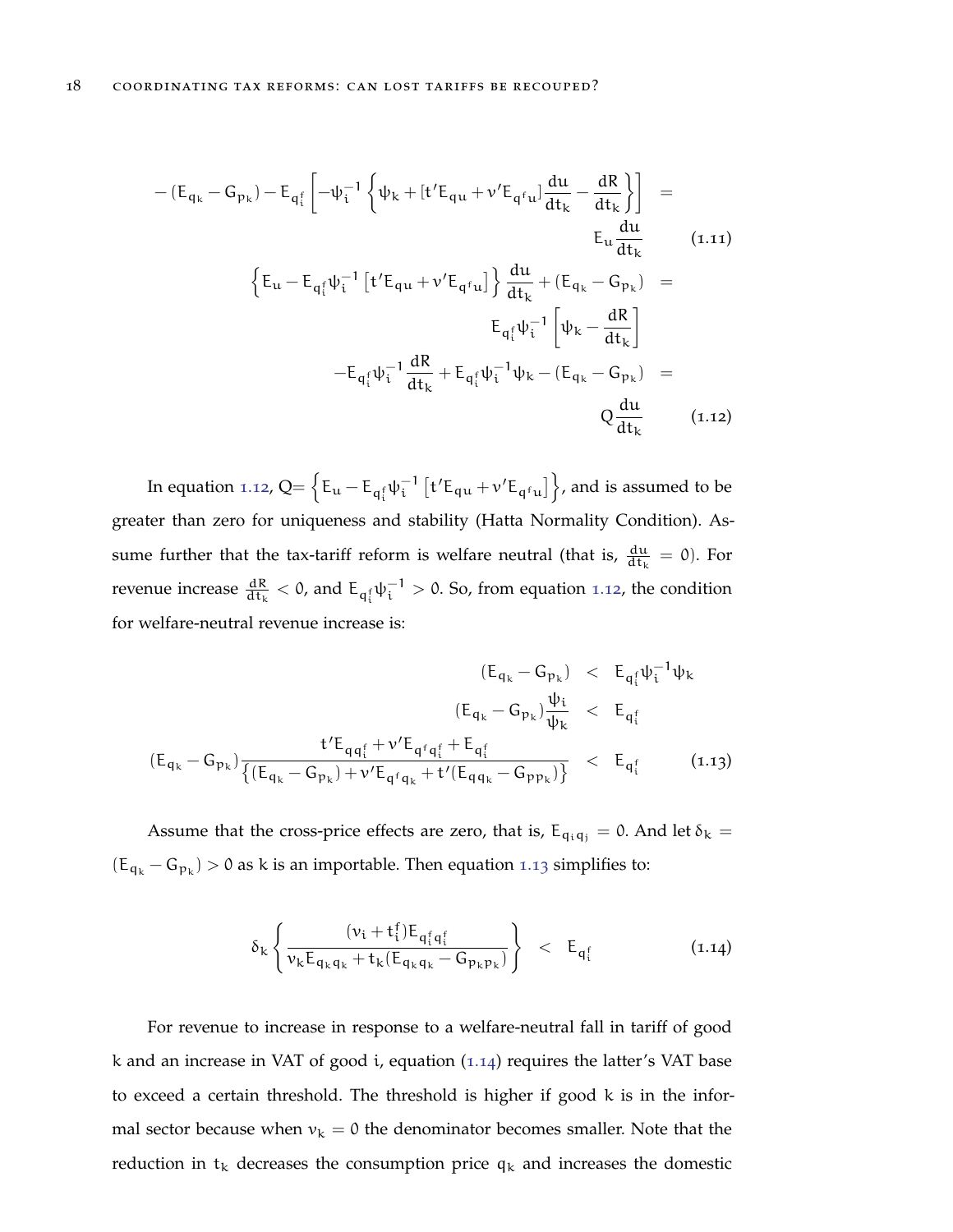consumption of good k, raising revenue through the [VAT](#page-6-3),  $v_k$ . However, when the good is in the informal sector, there is no increase in revenue from increased consumption. If the VAT base of formal goods is small (that is, the informal sector is large), revenue following a coordinated tariff and tax reform could decrease. This theoretical postulate guides the analysis of the revenue implications of tax policy reform in Nepal, a country with a large informal sector that is hard-to-tax.<sup>22</sup>

## <span id="page-26-0"></span>1.3.2 *Simulation Model*

The empirical analysis in this section draws on simulations conducted using the [TRIST](#page-6-10) developed by the World Bank [\(Brenton et al.](#page-49-12) [2011](#page-49-12)). It uses a partial equilibrium model that quantifies the effect of trade reform scenarios on imports, revenue and production (please refer to the appendix) for the simulation model and an illustration). The model makes the following key assumptions: (1) it is derived from standard consumer theory and elasticities play a central role in determining the magnitude of demand response to price change; (2) there is imperfect substitution between imports from different countries, following [Armington](#page-49-13) ([1969](#page-49-13)), and each product is modeled as a separate market; (3) the economy is small and open such that all changes in tariffs are passed on, but change in demand by consumers in the small country does not affect world prices.

Percentage change in the price of good j from country i  $(\Delta p_{ij})$  when tariff and other domestic taxes are lowered is as follows: the prime indicates post-reform values of tariff  $(τ)$ , excise duty  $(e)$  and the VAT  $(ν)$ .

<span id="page-26-1"></span>
$$
\Delta p_{ij} = \left[ \frac{(1 + \tau'_{ij})(1 + e'_{ij})(1 + \nu'_{ij}) - (1 + \tau_{ij})(1 + e_{ij})(1 + \nu_{ij})}{(1 + \tau_{ij})(1 + ei)(1 + \nu_{ij})} \right]
$$
(1.15)

<sup>22</sup> [Keen](#page-50-11) ([2007](#page-50-11)) argues that the theoretical result of [Emran & Stiglitz](#page-50-10) ([2005](#page-50-10)) does not fully take into account the efficacy of VAT as a taxation device. It is not just a tax on final consumption, but a charge on all imports and sales at every stage of transaction (with credit or refund given to registered taxpayers of VAT). Thus, while the informal sector can evade income tax, it can only escape from VAT partially, for it acts like a tax on all purchases the informal sector makes from the formal sector. This point is valid, but does not alter the basic thesis that, all else being equal, domestic tax collection is decreasing in the size of the informal sector.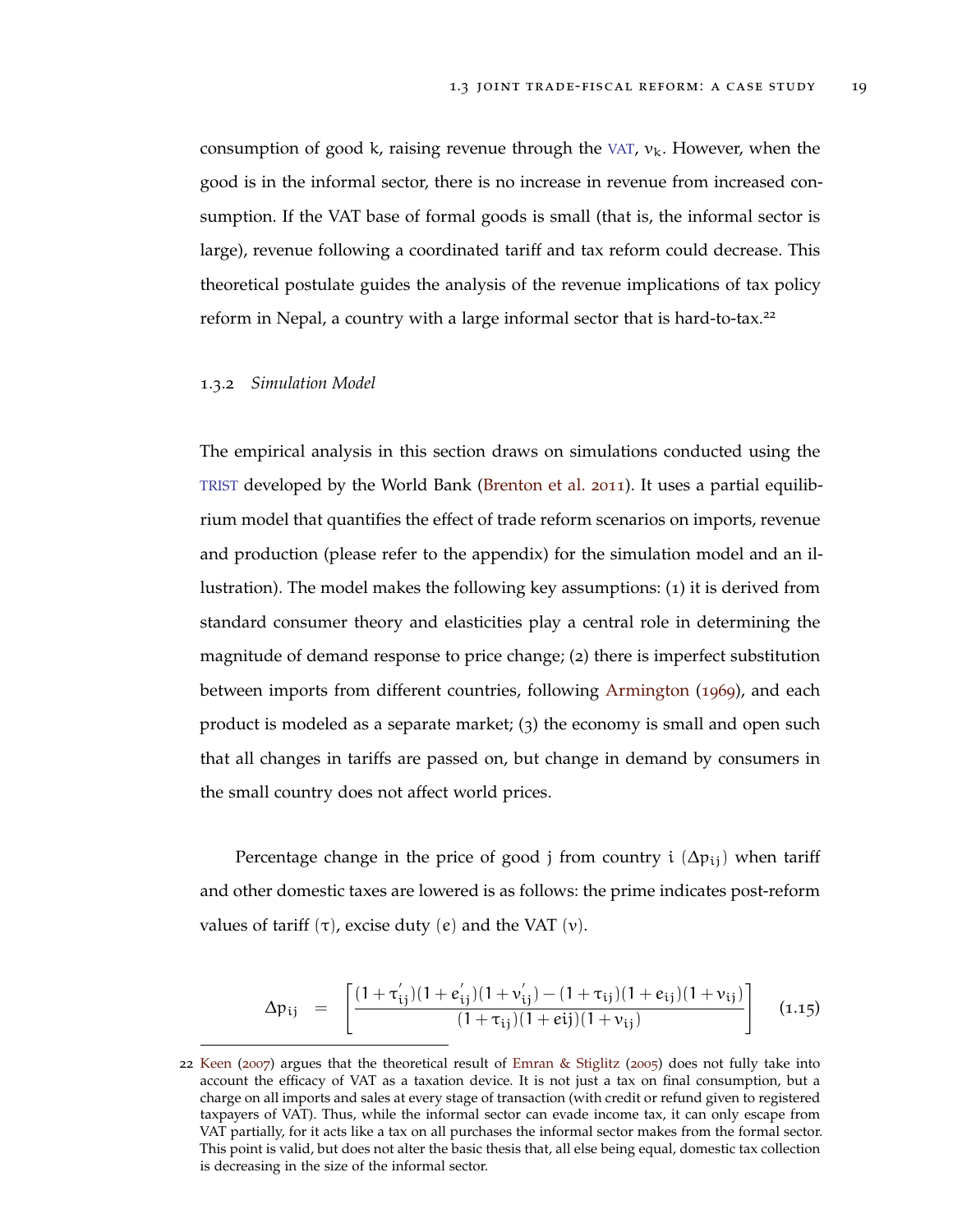Demand responds to the relative price change in three steps, as explained by [Lim & Saborowski](#page-51-12) ([2010](#page-51-12)) and [Brenton et al.](#page-49-12) ([2011](#page-49-12)). *First*, shares of expenditure on imports of a product across different exporting countries change when a particular tariff is altered. Total imports remain the same, but if imports of Country A become cheaper, there will be substitution away from imports from other countries. The elasticity of substitution is calculated as follows:

$$
\left[\frac{\triangle(M_A/M_B)}{(M_A/M_B)}\right] / \left[\frac{\triangle(P_A/P_B)}{(P_A/P_B)}\right]
$$
\n(1.16)

where  $M_A$ ,  $M_B$  are the same imports from Countries A and B with prices  $P_A$ ,  $P_B$ , respectively.

*Second*, the allocation of expenditure between imports and domestically produced goods is calculated. Relative demand changes are derived from changes in the weighted average of the price of imports, adjusted by the elasticity of substitution between domestic and foreign products. If the average price of imports falls, there will be substitution away from domestically produced goods, but total consumption stays the same. *Third*, when average domestic price changes, there will be an overall demand response. Consumers demand more of the good whose price has fallen irrespective of whether it is imported or procured locally.

By definition, the partial equilibrium model has no economy-wide, intra- or inter-sectoral linkages. This does not pose a problem here because the purpose is to analyze the impact of tariff and tax changes on *revenue* in the *short-term*. It is not to judge whether policy changes are beneficial from an economy-wide perspective over the long run for which a [CGE](#page-6-9) model would probably be more suitable. However, in contrast to the tractability of partial equilibrium models, CGE models require a complex data set, a large number of exogenously imposed parameters, and restrictive assumptions rendering the replicability and falsifiability of results difficult.<sup>23</sup>

<sup>23</sup> See [Taylor & Von Arnim](#page-51-13) ([2007](#page-51-13)) for a critique of the CGE methodology.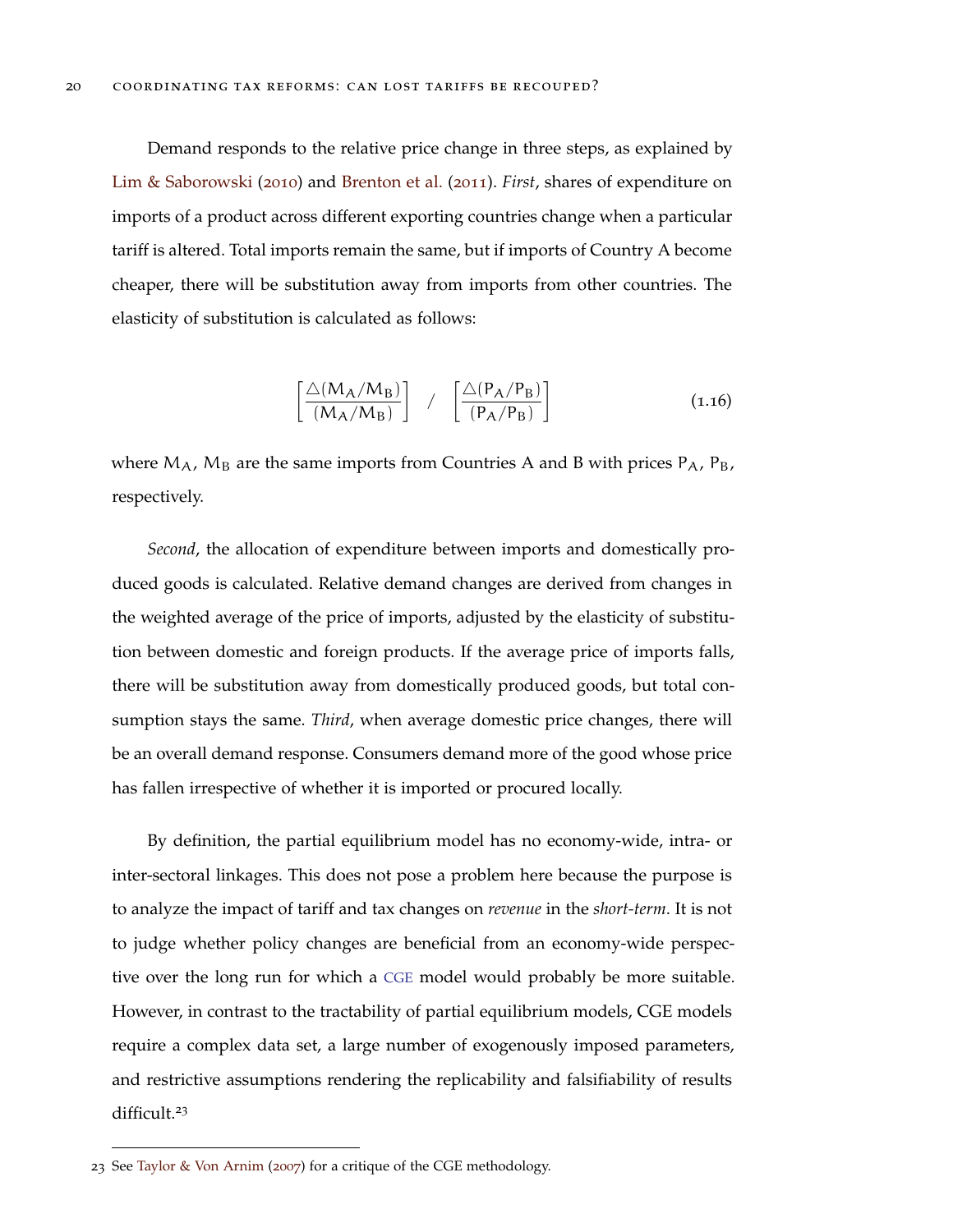# <span id="page-28-0"></span>1.3.3 *Data*

The empirical analysis uses a new data set extracted from unpublished customs records from Nepal for the calendar year 2008. It contains 417,715 import transactions. In addition to the date when the import shipment was processed, the data set lists the value of each import in Nepali Rupees inclusive of cost, insurance and freight (c.i.f.) and tariffs levied on that import. Customs also raise a substantial share of additional revenue at ports of entry by levying a range of domestic taxes. The main ones in Nepal are the excise duty and VAT, as well as the Agricultural Reform Fee ([ARF](#page-6-11)) imposed on agricultural imports from India only. A range of other charges and taxes (para tariffs) are levied as follows: demurrage, customs service fee, fine, special fee, Road Construction Fee, and the Local Development Tax.<sup>24</sup> The data set lists applied Most Favored Nation ([MFN](#page-6-12)) and preferential tariff rates set for each import at the Harmonized Commodity Description and Coding System ([HS](#page-6-13)) 8-digit level.

I check for the consistency of entries and adjust the data set as follows. All import transactions worth Rs. 10,000 (approx. US\$140) or less are dropped.<sup>25</sup> Goods entering the country under customs procedure codes which do not compete in the local market are dropped. These are mainly diplomatic and governmental imports that are tax-exempt. Next, I compute the applied tariff rate, applied excise duty, and applied VAT by dividing the actual amount of such taxes collected by their respective base.<sup>26</sup> Those "applied" values that abnormally deviate from the statutory

<sup>24</sup> As of 2011, the local development tax, road construction fee, and special fee have been phased out.

<sup>25</sup> This excludes nearly 30 percent of the observations, which accounts for 3.2 percent of total import value.

<sup>26</sup> In Nepal, excise duty is levied as a percentage of import value. VAT is paid as a percentage of the base comprising of import value plus excise and other taxes. The Agricultural Reform Fee (ARF) is levied (in lieu of tariff) on the value of agricultural imports from India. If VAT is additionally levied on such agricultural goods from India, it is a fixed percentage of the import value, *not* import value plus the ARF.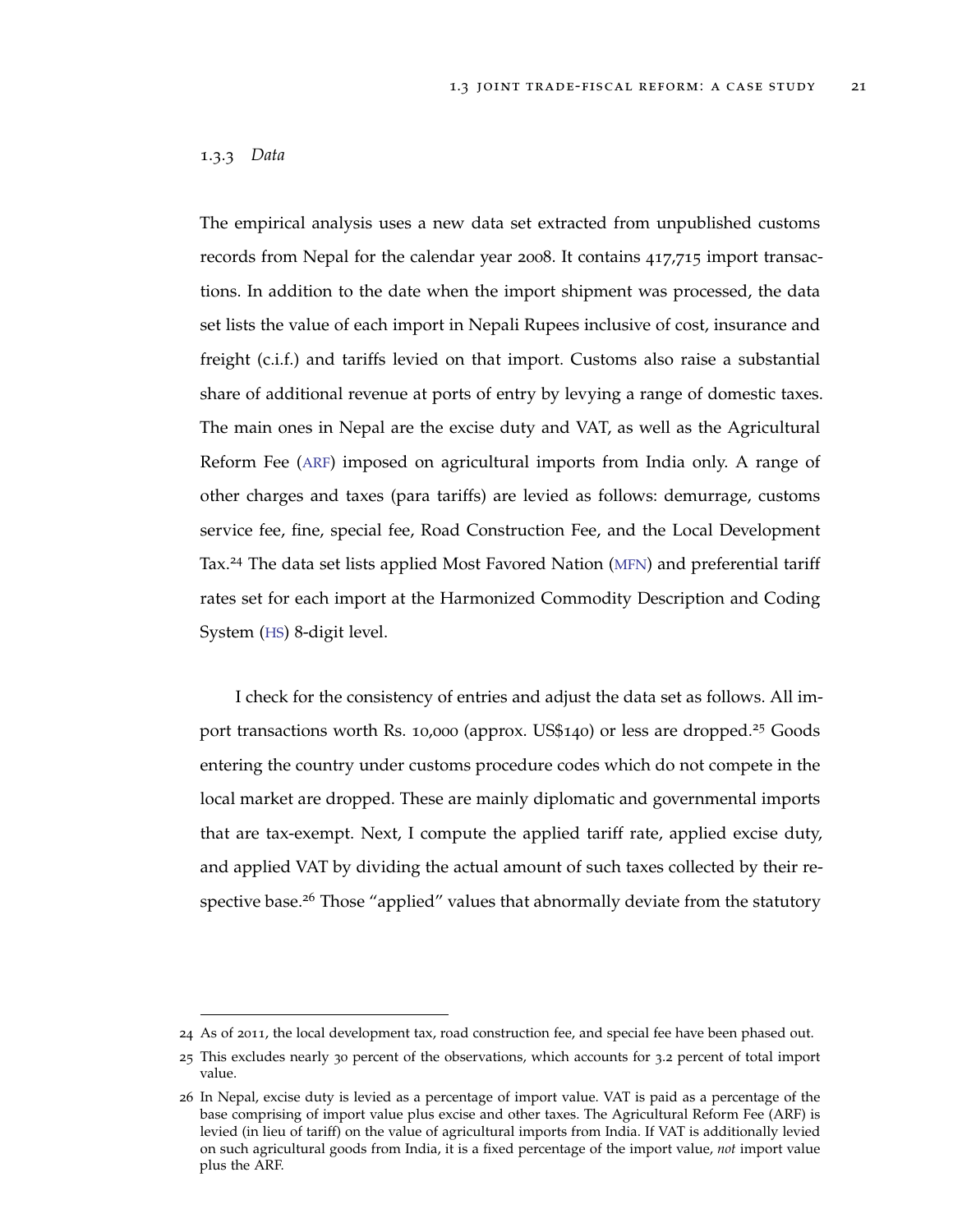tax rates are dropped. The cleaned data set that is ready for simulation consists of  $265,194$  import records spanning  $4032$  tariff lines from 133 economies.<sup>27</sup>

The paper also incorporates domestic production data extracted from the latest quinquennial Census of Manufacturing Establishments that reports the domestic sale of manufactured goods [\(Government of Nepal](#page-50-12) [2008](#page-50-12)). For 3,079 of the 4032 import codes, there exists matching data for domestically sold products. This allows for substitution of imports by domestically produced goods when the price of imports rises, adding to the richness of simulation results. There are, however, two limitations. First, the latest production data are available only up to the fiscal year 2006-07, whereas the import data straddles the fiscal years of 2007-08 and 2008-09 (that is, calendar year 2008). Second, production data covers only manufacturing industries. For a little less than 25 percent of the tariff lines that belong to non-manufacturing industries, there are no data on domestic production. In the language of the model, for a subset of imports, the substitution between imports and domestically produced goods is *perfectly* inelastic.

The 133 import trading partners of Nepal in 2008 are organized in eight groups: (1) India; (2) China, including the Tibet Autonomous Region; (3) Rest of South Asia (Afghanistan, Bangladesh, Bhutan, Maldives, Pakistan, Sri Lanka); (4) Northeast Asia (Japan, Republic of Korea, Hong Kong Special Administrative Region, and Taiwan); (5) Southeast Asia (Indonesia, Malaysia, Philippines, Singapore, Thailand, Vietnam); (6) North America (Canada, Mexico, United States); (7) the European Union; and (8) the Rest of the World ([ROW](#page-6-14)). The baseline scenarios assume an export substitution elasticity of 1.5, domestic substitution elasticity of 1, and import demand elasticity of 0.5.

<sup>27</sup> The term "economies" is used in lieu of "countries" because Nepal's customs data treat Tibet, Hong Kong, and Taiwan as sources of imports that are distinct from the People's Republic of China even though the three economies are (politically) part of China.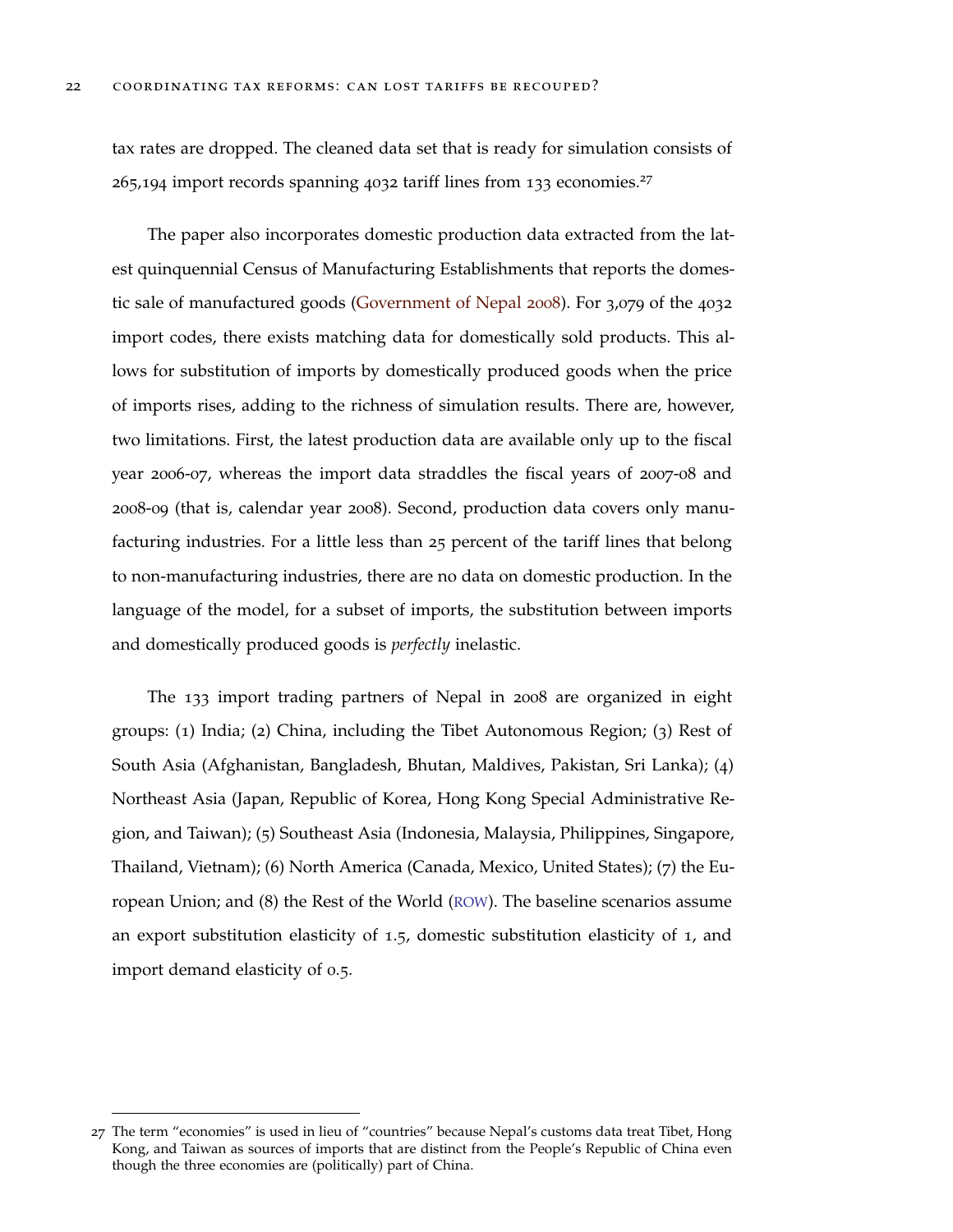#### 1.3.3.1 *Import-based Revenue in Nepal*

The structure of tariffs and tariff-based revenue in Nepal is described in this section. Columns  $3$  to 6 in Table  $3$  show that the collected tariff and VAT rates across all imports are just over 10.5 percent and 11 percent, respectively. When imports are weighted by value, those rates drop to 7 and 9.9 percent, respectively. That the applied VAT rate of above 11 percent is nearly two percentage points below the statutory rate of 13 percent indicates the scale of average exemptions, a proxy for discretion that the authorities exercise. For tariffs, the scale of average exemptions is the difference between the weighted statutory tariff rate of 8.33 percent and the applied tariff rate of  $7$  percent.<sup>28</sup> Compared to just 20 years ago, the height of trade protection has fallen considerably, although revenue generated by taxing imports through tariffs, VAT and excise continues to be the dominant source of tax revenue in Nepal.

After the adjustments described in the preceding section are made, the total value of imports in 2008 is Rs. 222.19 billion.<sup>29</sup> Table [3](#page-58-1) shows that in 2008, Nepal received Rs. 15.6 billion in tariff revenue, amounting to 34.3 percent of total revenue derived from imports. VAT on these imports (Rs. 23.9 billion) accounted for 52.7 percent of the total import-based revenue, and the remaining 13 percent was accounted for by excise and other taxes amounting to nearly Rs. 6 billion.

Figure [2](#page-31-0) shows that VAT (on both imports and domestic consumption) surpassed customs-based revenue as the main source of tax revenue after 2004. How-

<sup>28</sup> The extent of exemptions granted can only be assessed for products subject to ad valorem duties. Because the AVE for specific tariffs have been computed by the so-called income method of taking the (median) applied tariff rate, there is no difference between the statutory and collected tariff rates for the category of imports that face specific tariffs.

<sup>29</sup> This figure is for the calendar year 2008. Its comparison with total import figures for the fiscal year 2008 deserves care. The reported total import by Nepal in the fiscal year (from July 2008 to July 2009) was Rs. 284.5 billion. In the fiscal year 2007-08 (from July 2007 to July 2008), total import was Rs. 221.9 billion. The raw customs total for the calendar year 2008 is in between the figures for the two fiscal years, at Rs. 236.6 billion. After adjustment, this drops to Rs. 222.2 billion.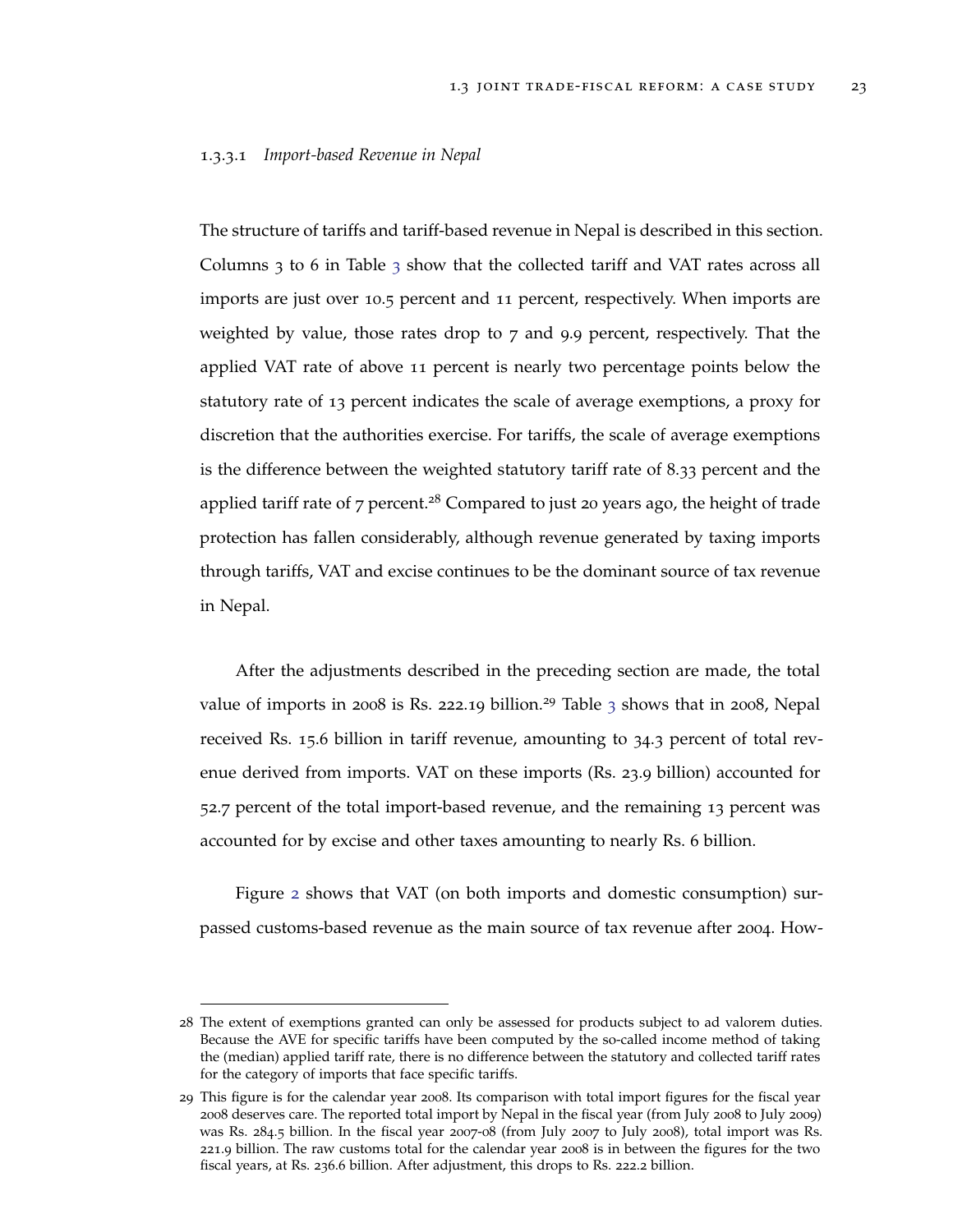<span id="page-31-0"></span>

Figure 2: Share of Tax Revenue by Source

ever, as shown in Table [4](#page-58-2), at least 62 percent of total VAT revenue is derived from imports.<sup>30</sup>

Table [5](#page-58-3) shows the distribution of observations by tariff bands ranging from zero to 80 percent for SAFTA and non-SAFTA trading partners. There is an additional row for products (such as fuel, tobacco, alcohol and cement) that face specific tariffs (that is, per quantity, not percentage of value). The first group comprises countries that generally pay a higher rate of applied [MFN](#page-6-12) tariff. The second group of countries pays preferential tariff rate under [SAFTA](#page-6-4). This group accounts for nearly 64 percent of imports into Nepal, and is almost exclusively dominated by India.

Several features stand out in Table [5](#page-58-3). First, less than 15 percent of imports (by value) are free of statutory duty. Second, nearly 36 percent of imports are subject to "nuisance" tariffs between zero and five percent; the term indicates that at such

Source: Government of Nepal (2011 Source: Government of Nepal (2011)<br>Note 1: Customs includes import tariffs, export duties, Indian Excise Refund

<sup>30</sup> Data from the Internal Revenue Department of the Ministry of Finance of the Government of Nepal as published in [Government of Nepal](#page-50-13) ([2004](#page-50-13)), [Government of Nepal](#page-50-14) ([2009](#page-50-14)) and [Government of Nepal](#page-50-15) ([2010](#page-50-15)) show that VAT revenue from imports has exceeded 60 percent over the past 10 years.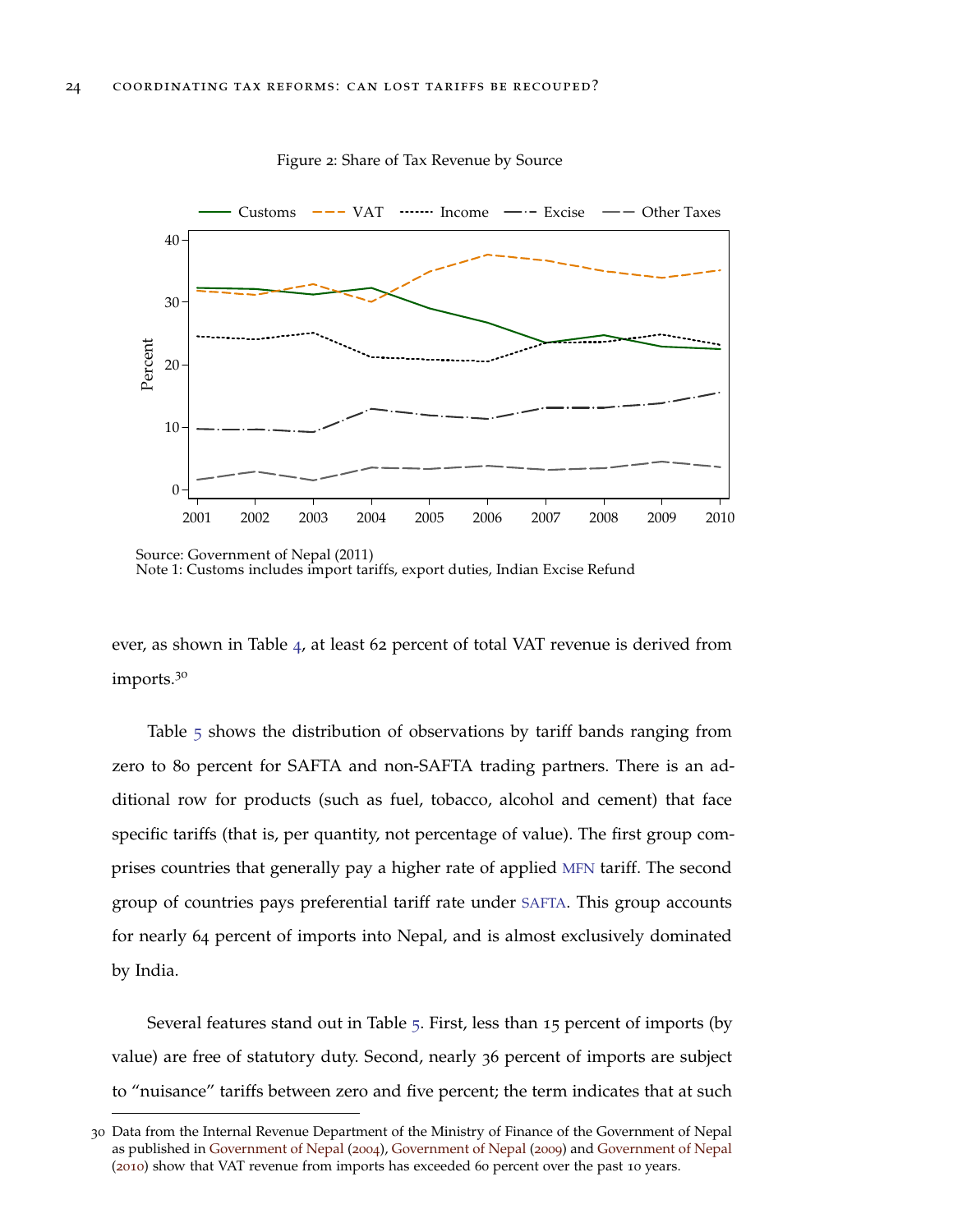low rates the cost of monitoring and collecting tariffs could outweigh the revenue collected. Third, there are 421 observations that are subject to specific tariffs, whose Ad Valorem Equivalent ([AVE](#page-6-15)) is 26 percent. The [AVE](#page-6-15) of specific tariffs is calculated as the median applied tariff rate of all applicable imports at the HS 8-digit level (that is, customs tariff divided by import value). Almost all the goods on which specific tariffs are levied originate in India. These goods account for 19.2 percent of total import value and 22.6 percent of collected tariffs.

## <span id="page-32-0"></span>1.3.4 *Results*

# 1.3.4.1 *Coordinated Tariff and Tax Reform with Small Informal Sector*

This section reports results of the impact of five reform scenarios of coordinated tariff cuts and VAT consolidation. In the first scenario, statutory tariffs on all imports are cut by 50 percent, together with a full enforcement of the VAT at the existing 13 percent.<sup>31</sup> Full implementation means that all imports and domestically produced goods are charged a non-discriminatory VAT rate of 13 percent with no exception. All "other" taxes and charges including the Agricultural Reform Fee, fines and demurrage are eliminated.<sup>32</sup>

The essence of this reform is to reduce significantly the distortionary trade tax and recoup potential tariff losses by plugging exemptions on a much wider VAT base. In scenario 1 of Table [6](#page-59-0), total imports *increase* by 0.3 percent in value. Note that this appears to be a small response to such a drastic cut in tariffs. However, cuts in tariff have been accompanied by an indiscriminate application of the VAT. This could, in some cases, raise the domestic price of the good even though the

<sup>31</sup> Note that the statutory tariff rates are applied MFN or preferential rates. They are not bound MFN rates.

<sup>32</sup> Nepal has already announced that it would phase out the [ARF](#page-6-11).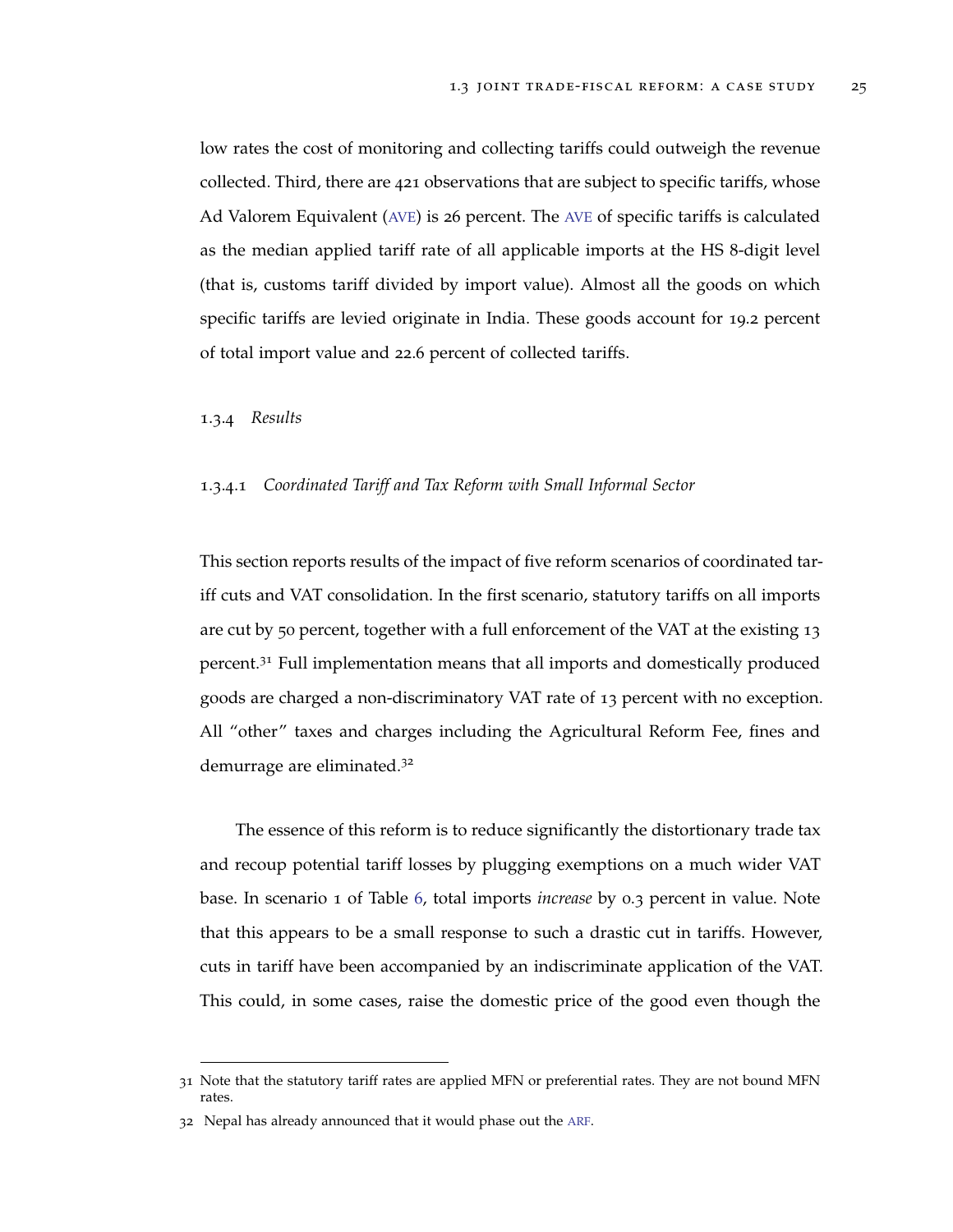trade-weighted applied tariff rate drops from 7 to 4.3 percent. This suggests that there is substitution away from domestic production.

The 50 percent cut would not "bite" if some imports were currently being charged less than the statutory tariff rate because of discretion exercised by customs authorities, corruption, or temporary government exemptions. In scenario 1, tariff revenues drop by 38.3 percent, as expected, from Rs. 15.6 billion to Rs. 9.6 billion. The VAT compensates for the tariff loss even when other domestic taxes/charges are eliminated. VAT revenue on imports increases from Rs. 23.9 billion to Rs. 30.6 billion, and VAT revenue on domestically produced goods increases from Rs. 10.7 billion to Rs. 13.6 billion (not shown in a disaggregated manner in the table). Overall, this reform that cuts tariffs by half and enforces the existing VAT ends up being more than revenue-neutral: total revenue goes up by 1 percent, while domestic production suffers a modest loss of 0.14 percent.

In scenario 2, I apply a uniform tariff rate of five percent on all imports from all countries and match that, again, with full implementation of the existing VAT rate of 13 percent and elimination of all other taxes/charges. The tariff cuts are less biting than in scenario 1, because existing tariffs that are already less than 5 percent are increased to five percent. This affects nearly 17 percent of tariff lines, and tariff revenue from this subset increases. However, tariff revenue from products on which the existing tariff rate exceeds five percent is likely to decline. The net effect of this reform on tariff revenue is a loss of 28.9 percent. When the VAT is levied on all imports, the final decline of total tax revenue from imports is from Rs. 45.4 billion to Rs. 44.1 billion. This modest loss is more than made up for by the VAT imposed on domestic products. Overall tax revenue from imports and domestic sales under the second scenario increases by 2.7 percent.

In scenarios 3 and 4, the VAT rate is increased to 15 and 17 percent, respectively. As expected, total revenues increase by 13.3 and 23.7 percent. In scenario 5, I simulate another radical combination of complete full trade with no tariff on any import, matched by a flat VAT of 17 percent on all goods. This leads to a drop in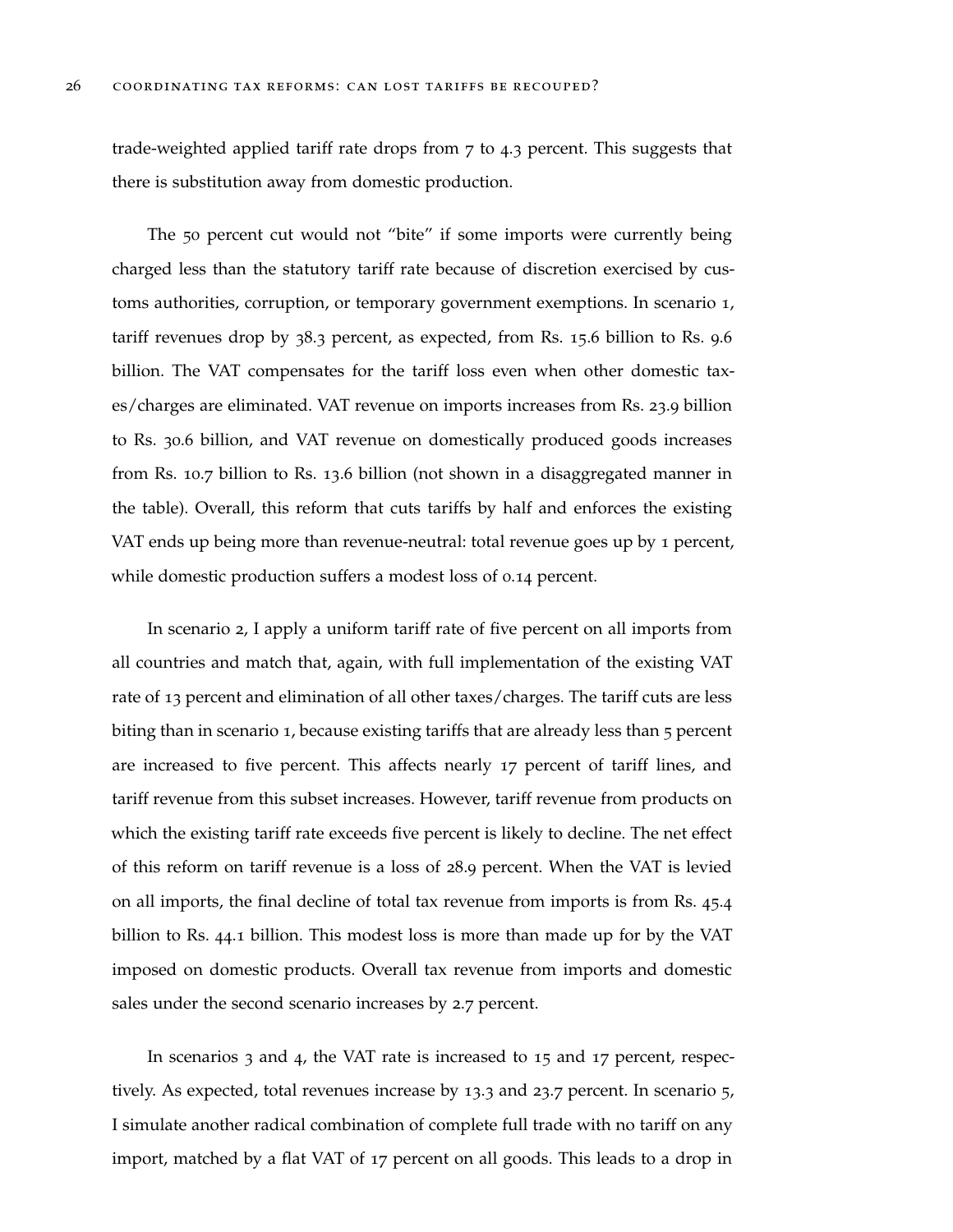tariff revenue from Rs. 15.6 billion to zero; however, total effect on revenue is a net increase of 4 percent.

The message from the simulation results reported in Table [6](#page-59-0) is that trade taxes can be reduced without adversely affecting total government revenues by implementing domestic taxes like VAT and excise duties effectively. In fact, if tariffs are used mainly for revenue-raising purposes (that is, not used to protect domestic industries) they could simply be replaced by excise taxes. Like VAT, excise taxes do not discriminate between domestic and international sources. They also do not fall under the purview of trade agreements, so countries under pressure to cut tariffs can simply switch to excise. This would just be a semantic change in nomenclature.

There is, however, a powerful assumption behind the advocacy of a switch in tax regime from tariffs to a broad-based consumption tax, namely, that countries have the capacity to enforce a complicated system like the VAT. One of the main arguments for reliance by poor countries on tariffs has always been that they are easier and less costly to collect at fixed border points.

As postulated in section 2, we need a larger VAT base to raise the same level of revenue in the presence of an informal sector. [Piggott & Whalley](#page-51-14) ([2001](#page-51-14)) show that VAT expansion can reduce welfare if it encourages suppliers to go underground to evade new taxes. The presence of the informal sector, however, may not dent revenue collection to the extent that the theory suggests. This is because a substantial share of revenue in poor countries is generated from VAT on imports which is usually collected at the border together with tariffs. In the Nepali data for 2008, for every rupee collected in tariff revenue, Rs. 1.7 was collected additionally in VAT and excise duty. This point is also made by [Keen](#page-50-16) ([2008](#page-50-16)) that the VAT (and withholding taxes) on imports actually acts as a tax on the informal sector. While the formal sector may claim tax credit on payments made at the border when they eventually pay income and other taxes, the informal sector does not, thereby minimizing loss to the exchequer.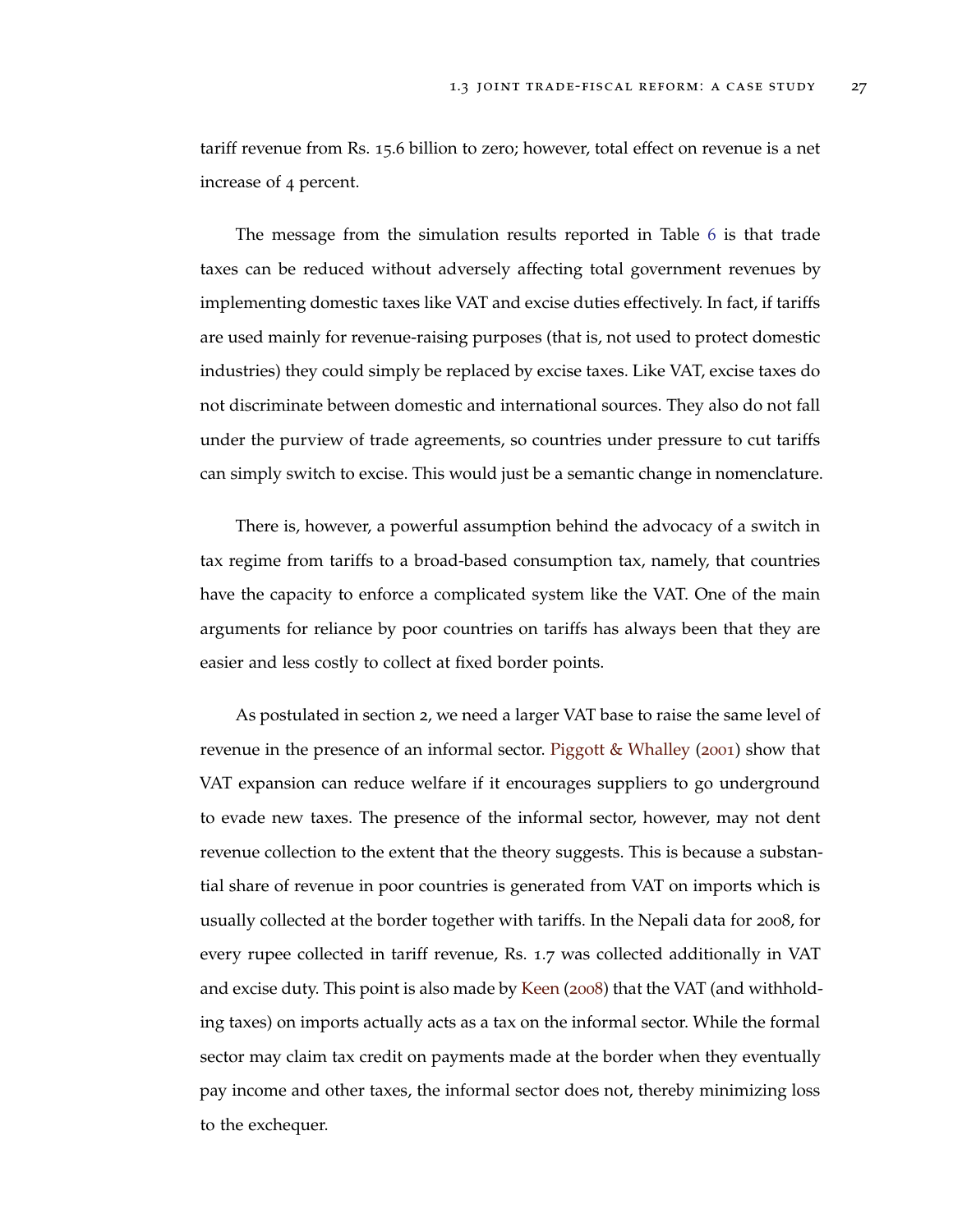#### 1.3.4.2 *Coordinated Tariff and Tax Reform with Large Informal Sector*

In this subsection, I allow for an exogenous shrinking of the taxable production base (Table [7](#page-60-0)), which is equivalent to the enlargement of the informal sector. In section 2 of this paper, it was shown that the presence of a large informal sector makes it difficult to raise revenue from domestic sources. To proxy for the informal sector, I run the same simulations as in Table [6](#page-59-0), but with the assumption that the taxable domestic base has shrunk by 30 percent.

In scenario 1 presented in Table [7](#page-60-0), the same policy simulation as in scenario 1 in Table [6](#page-59-0) leads to a drop in overall revenue by 0.6 percent. This is because the VAT is levied on a smaller production base (with activities going underground in response to the commodity tax hike). In scenarios 2, 3 and 4 with a uniform tariff of 5 percent matched by increasing rates of VAT, the net increase in total revenue is less than in Table [6](#page-59-0) for identical simulations. While scenario 5 raised total tax revenue by 4 percent, as in Table [6](#page-59-0), the increase in revenue is only 0.5 percent in the presence of an enlarged informal sector.

Ideally, the size of the informal sector ought to respond endogenously to the tax system. However, discussion of this is beyond the scope of this section whose the goal is to illustrate that i) it is costly to raise taxes on a narrow base and ii) revenue loss from a switch in trade to domestic commodity taxes is minimized when imports form an important part of the domestic tax base. In extreme cases, such a coordinated tariff and tax reform could merely lead to a replacement of tariff by VAT and excise at the border. There will, however, be a substantial difference made to production efficiency in the formal sector by switching to VAT and excise. Furthermore, while the VAT generally only taxes the informal sector if it consumes inputs from the taxed formal sector, this is not the case when imports are a large part of the VAT base when it can tax informal sector sales, as well as profits of formal sector firms [\(Boadway & Sato](#page-49-14) [2009](#page-49-14)).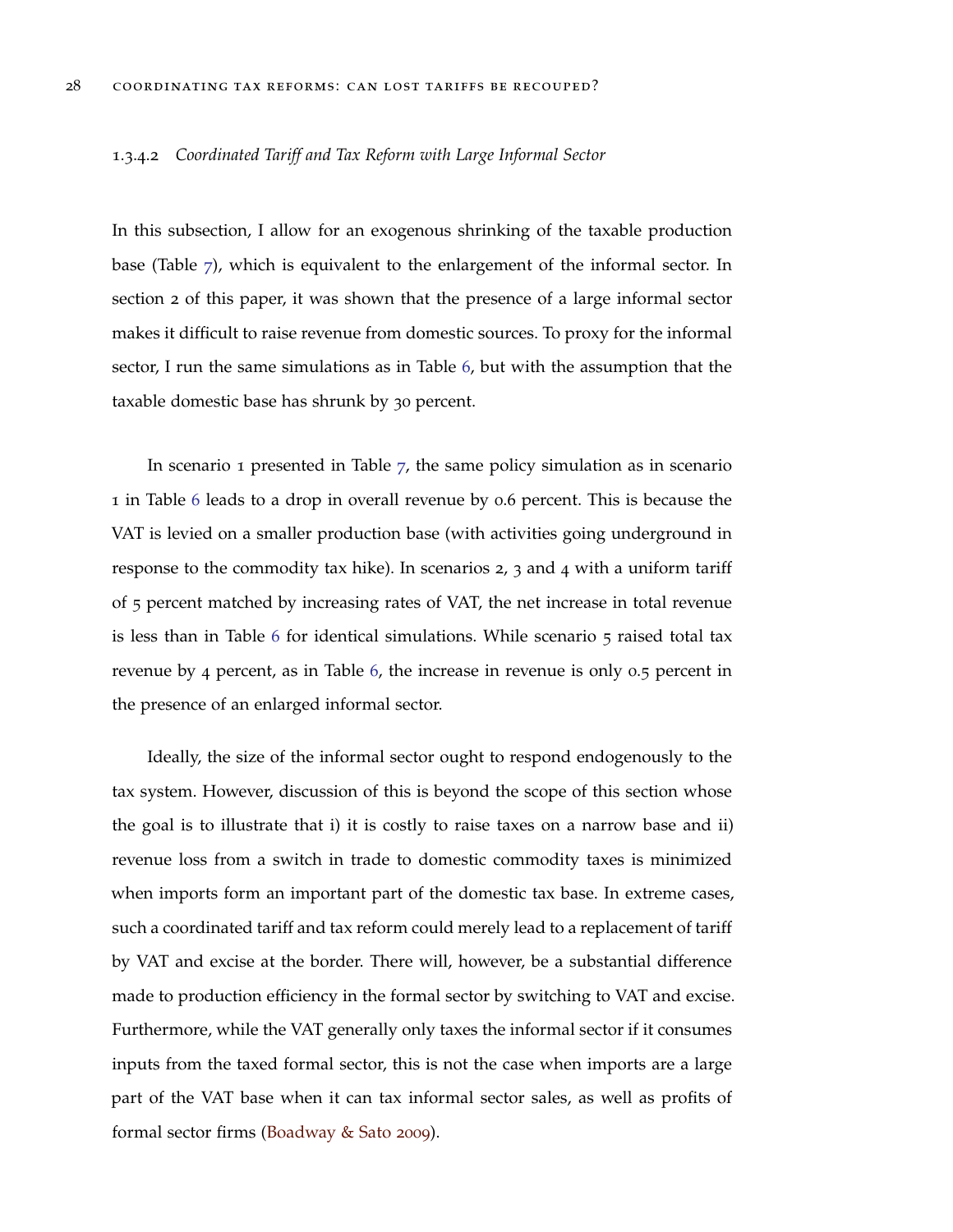<span id="page-36-0"></span>

Figure 3: Dispersion of Tariff Rates

Source: Department of Customs, Nepal

## 1.3.4.3 *Regional Free Trade without Sensitive Lists*

The second set of policy scenarios addresses the Tariff Liberalization Program, as spelled out in Article VII of [SAFTA](#page-6-4), launched in 2006 with the aim of establishing a free trade zone among the eight countries of South Asia [\(SAARC](#page-51-15) [2006](#page-51-15)).<sup>33</sup> What is foreseen by SAFTA is a preferential area where most goods would be traded at tariff levels between zero and five percent by 2016. Pakistan, India and Sri Lanka are not Least Developed Countries (LDCs) according to a United Nations definition,<sup>34</sup> and they follow a faster schedule of tariff liberalization than the other five, with tariffs reduced to at most five percent by 2013.

All members of SAFTA are permitted to maintain a Sensitive List ([SL](#page-6-16)) of exports that are exempt from tariff cuts. This is often at odds with the WTO's General Agreement on Tariffs and Trade ([GATT](#page-6-17)) that sets out rules for the negotiation of

<sup>33</sup> The members are Afghanistan, Bhutan, Bangladesh, India, Maldives, Nepal, Pakistan and Sri Lanka. 34 See [United Nations](#page-52-1) ([2011](#page-52-1)).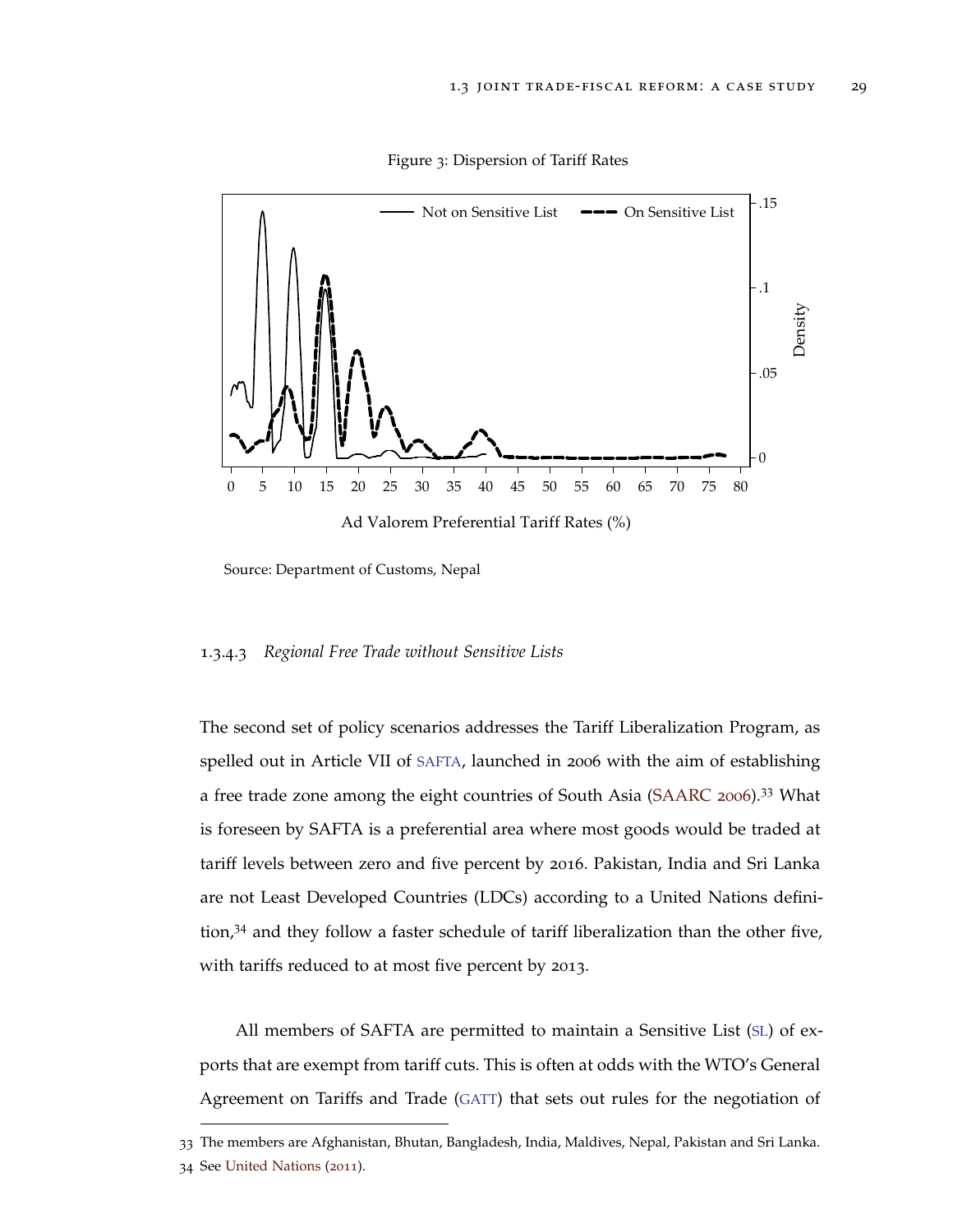customs unions and free trade areas. Article XXIV of [GATT](#page-6-17) allows regional trading arrangements to be set up as a special exception to the [MFN](#page-6-12) rule if tariffs and other barriers are eliminated for substantially all the trade. There is, however, no agreement on what numerical share of trade constitutes "substantially all."

Table [8](#page-61-0) shows impacts on Nepali imports, tariff revenue, and total tax revenue from implementing various tariff and VAT changes in relation to trade in the South Asia region. India accounts for over 63 percent of imports and the six other South Asian countries collectively account for less than 0.5 percent (Table [12](#page-65-1)). Thus, from the perspective of Nepali imports, free trade in South Asia is equivalent to free trade with India.

Scenario 1 in Table [8](#page-61-0) applies tariffs at the agreed preferential rates with no exemption while eliminating the Agricultural Reform Fee, and other charges like fines and demurrage. VAT and excise are not adjusted, and tariffs on countries outside South Asia are not changed. This modest incremental reform appears to be roughly revenue-neutral. In other words, simply applying agreed statutory rates on imports and eliminating tariff exemptions on imports from South Asia can pay for the elimination of the Agricultural Reform Fee currently levied on Indian agricultural imports. This would require no further change to the domestic tax regime.

Scenario 2 simulates complete free trade with South Asia, but tariffs on imports from the rest of the world are unchanged. Further, the existing VAT rate of 13 percent is enforced strongly on all imports and domestically produced goods. This scenario is unfavorable to Nepal as total tax revenue drops from Rs. 60 billion to Rs. 56.4 billion (by more than six percent). This indicates that even the full force of a perfectly implemented VAT at the existing rate is not sufficient to recoup tariff revenue loss of more than 62 percent (from Rs. 15.6 billion to Rs. 5.9 billion) as a consequence of free trade with the rest of South Asia. Scenario 3 shows, however, that a VAT of 15 percent is adequate to make up for the revenue cost of free trade with South Asia. Net tax revenues increase by 4.5 percent.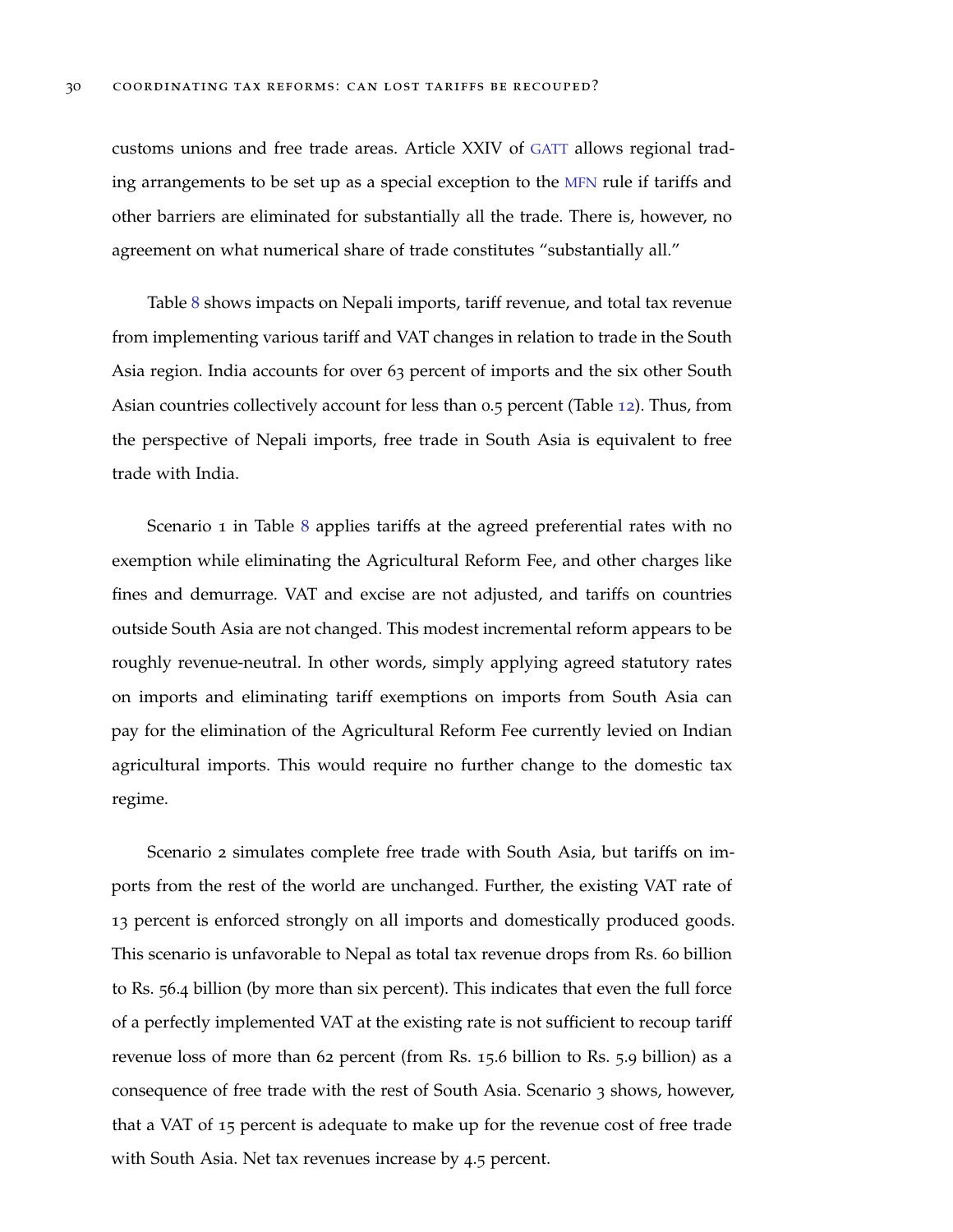In scenario 4, I foresee complete free trade within South Asia, enforcement of the VAT at 15 percent, elimination of ARF and other charges, and application of a uniform tariff of eight percent on imports from the rest of the world. This is almost equivalent to scenario 3, except that under this scenario, applied weighted tariff increases from 2.6 percent to 2.8 percent. In other words, scenario 3 is slightly more protectionist, but administratively simpler because there are only two tariff rates to enforce: zero percent for South Asian imports and eight percent for the rest.

Scenario 5 extends SAFTA to include China, envisioning a free trade area around Nepal that is peopled by 2.5 billion consumers. Interestingly, zero tariffs on all Indian and Chinese imports can be compensated by the full application of the VAT at 15 percent. Because China and India accounted for three-quarters of Nepali imports in 2008, reducing all tariffs on them to zero reduces the trade-weighted collected tariff (rate of protection) from seven to under two percent.

# 1.3.4.4 *Regional Free Trade with Sensitive Lists*

The Sensitive List shields products from tariff cut commitments on the basis of self-defined national interest. Among the members of SAFTA, Nepal maintains the longest list of sensitive products that are exempt from progressive tariff cuts (Table [13](#page-65-2)). By 2016, only products that are not on the Sensitive List whose tariffs will be confined to between zero and five percent.<sup>35</sup> Of the 1295 products (at the HS 6-digit level) on Nepal's Sensitive List of imports from the larger South Asian economies (India, Pakistan, Sri Lanka), more than 250 were not even imported into the country in 2008. The average tariff level of products on the Sensitive List is higher than those not on the list, as shown in Figure [3](#page-36-0). For products on the list, there is a noticeable "bunching" around the rates of 15, 20, 25 and 40 percent,

<sup>35</sup> In South Asia, Bhutan has the shortest list, followed by India's list for LDCs. India's list for Pakistan and Sri Lanka is much longer.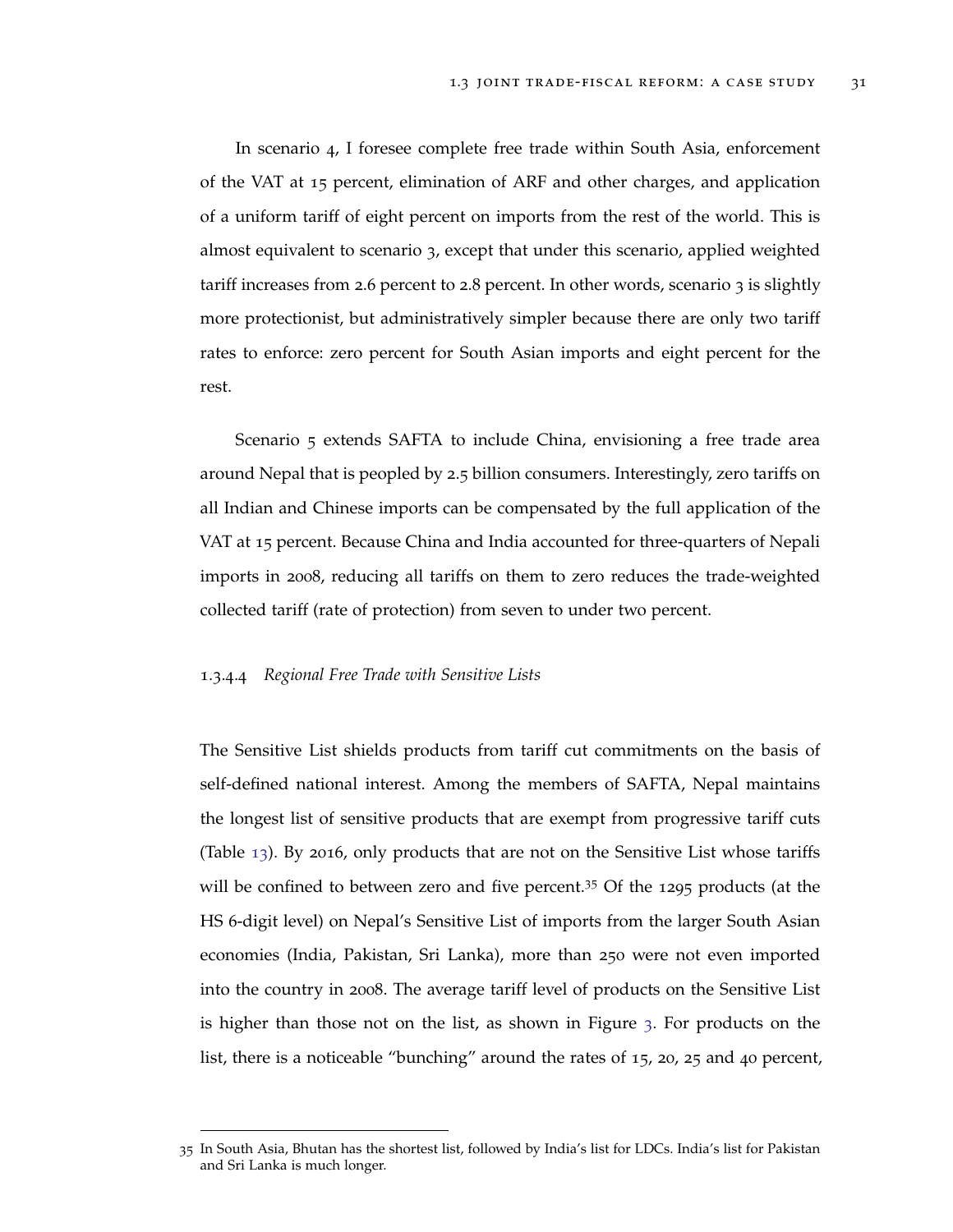whereas for products not on the list, the densities are higher at lower tariff rates of five and 10 percent.

Scenario 1 in Table [9](#page-62-0) presents the revenue baseline when there is free trade with South Asia (with tariffs and other taxes, but not excise, eliminated). The existing pattern of VAT is unchanged, as are tariffs on the rest of the world. Predictably, with 63 percent of total imports rendered duty-free, tariff revenues collapse by nearly 62 percent, and overall government revenues are reduced by 22.4 percent. Trade-weighted average applied tariff rate also drops from seven to 2.6 percent. The difference with scenario 2 in Table [6](#page-59-0) is that in the latter, tariff cuts are accompanied by full enforcement of the existing VAT rate, leading to an overall revenue decline of only 6.1 percent.

Scenario 2 repeats the previous simulation, but allows no tariff cuts on products on the government's existing Sensitive List. Tariff is not reduced to zero on 1092 products (but other taxes including the [ARF](#page-6-11) are eliminated). This limits revenue loss from imports to only about 10 percent, and when revenue from domestic production is allowed for, the government revenue drops by only 7.9 percent. The existing Sensitive List, therefore, protects revenue by nearly 15 percentage points. The down-side of this is that the trade-weighted average applied tariff rate has only dropped by 0.9 percentage points, from the pre-reform seven percent to the post-reform 6.1 percent. This suggests that while Nepal has signed up for freer trade, it is exhibiting anxiety about the consequences by using a lengthy Sensitive List that is legally sanctioned but operationally detrimental to the ethos of freer trade.

In scenario 3, I devise an *alternative* Sensitive List with 1096 products at the HS 8-digit level (same number as the government's existing list) with the sole objective of minimizing revenue loss from intra-regional free trade. The alternative Sensitive List is prepared by simulating unconditional free trade, and looking at final revenue changes at the product level subsequent to the three channels of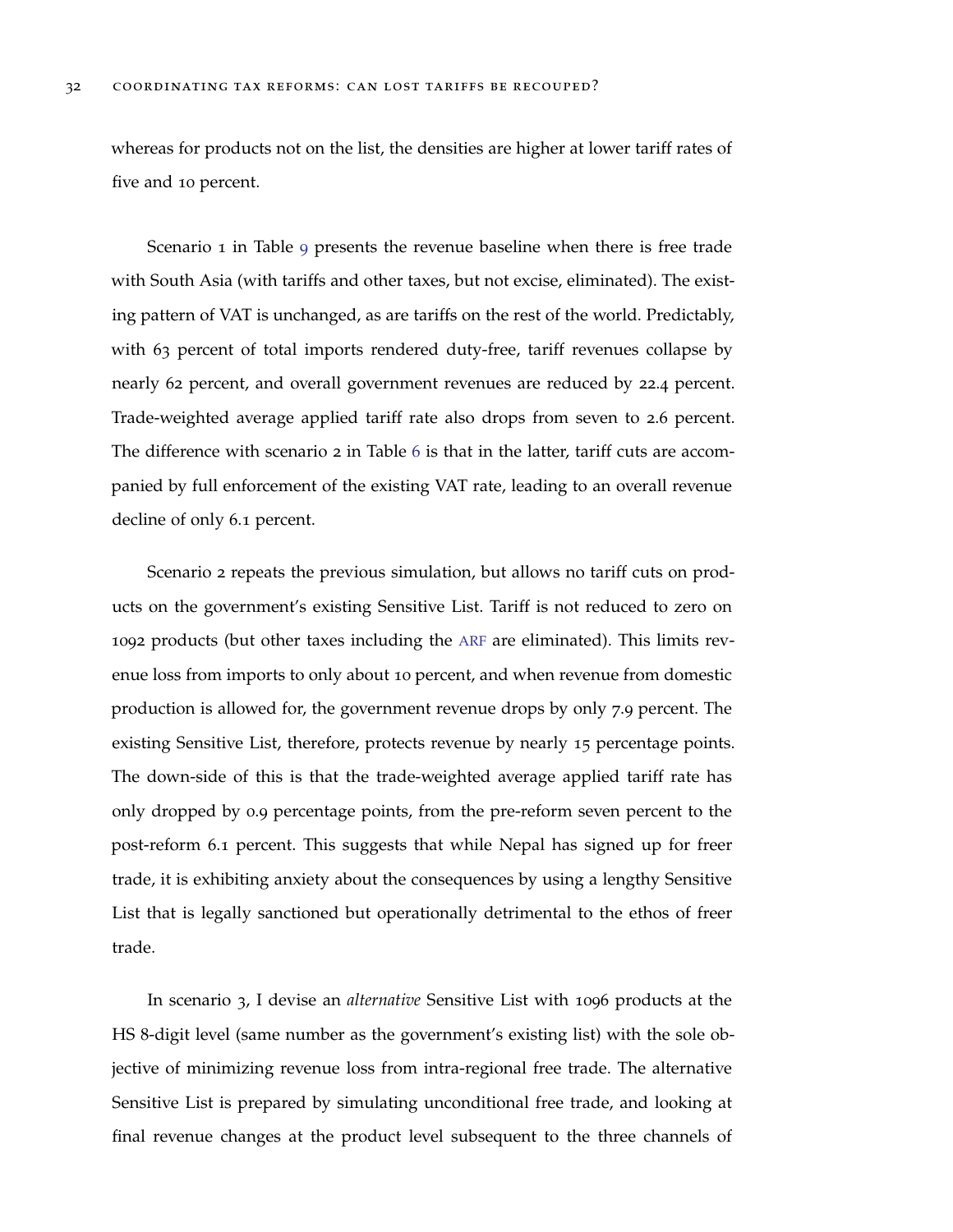adjustment described in Section 3. Products that recorded the highest losses are sorted and 1096 of them put on the Sensitive List. This preserves revenues by an additional 3.4 percentage points over and above the government's list. Indeed, tariff revenues *increase* under this scenario; it is only after accounting for the loss of other taxes that total revenue falls from Rs. 60 billion to Rs. 57.3 billion. The consequence of applying such a conservative Sensitive List is that there is no meaningful reduction in distortion from trade taxes as a result of intra-regional free trade. The trade-weighted average applied tariff rate stays unchanged at seven percent.

Scenarios 2 and 3 do not lead to as big a revenue loss as under complete intra-regional free trade because the Sensitive Lists are devised by counting the number of tariff lines. This approach is irrespective of the magnitude of the share of individual imports, and all high value tariff lines can be shielded from cuts. Indeed, the government's Sensitive List covers 50 percent of all imports, and my alternative list covers 84 percent of imports. This suggests that if the purpose of a regional free trade agreement is to foster regional trade, either the Sensitive Lists ought to be scrapped, or capped by value, in line with Article XXIV of GATT that permits an exception to the WTO's sacrosanct MFN principle ([GATT](#page-6-17) Article I) only if regional trade blocs cover substantially all the trade among members.

Next, I examine the revenue consequences of free trade with South Asia when Nepal is permitted to design a Sensitive List that cumulatively accounts for 5, 10, and 20 percent of trade value. In other words, "substantially all the trade" is interpreted as 95, 90, and 80 percent of total imports, respectively.

Scenario 4 caps the cumulative import value of products in the Sensitive List at 20 percent. This list was created by adding the share of revenue changes normalized by the import value of each product from the South Asia region. Although this list is longer, in terms of the number of tariff lines shielded, than in the preceding two scenarios, capping the value at 20 percent frees up many high-value import categories that are now subject to tariff cuts. Overall revenue in this case decreases by 10.4 percent. Scenario 5 caps import value at 10 percent, leading to overall rev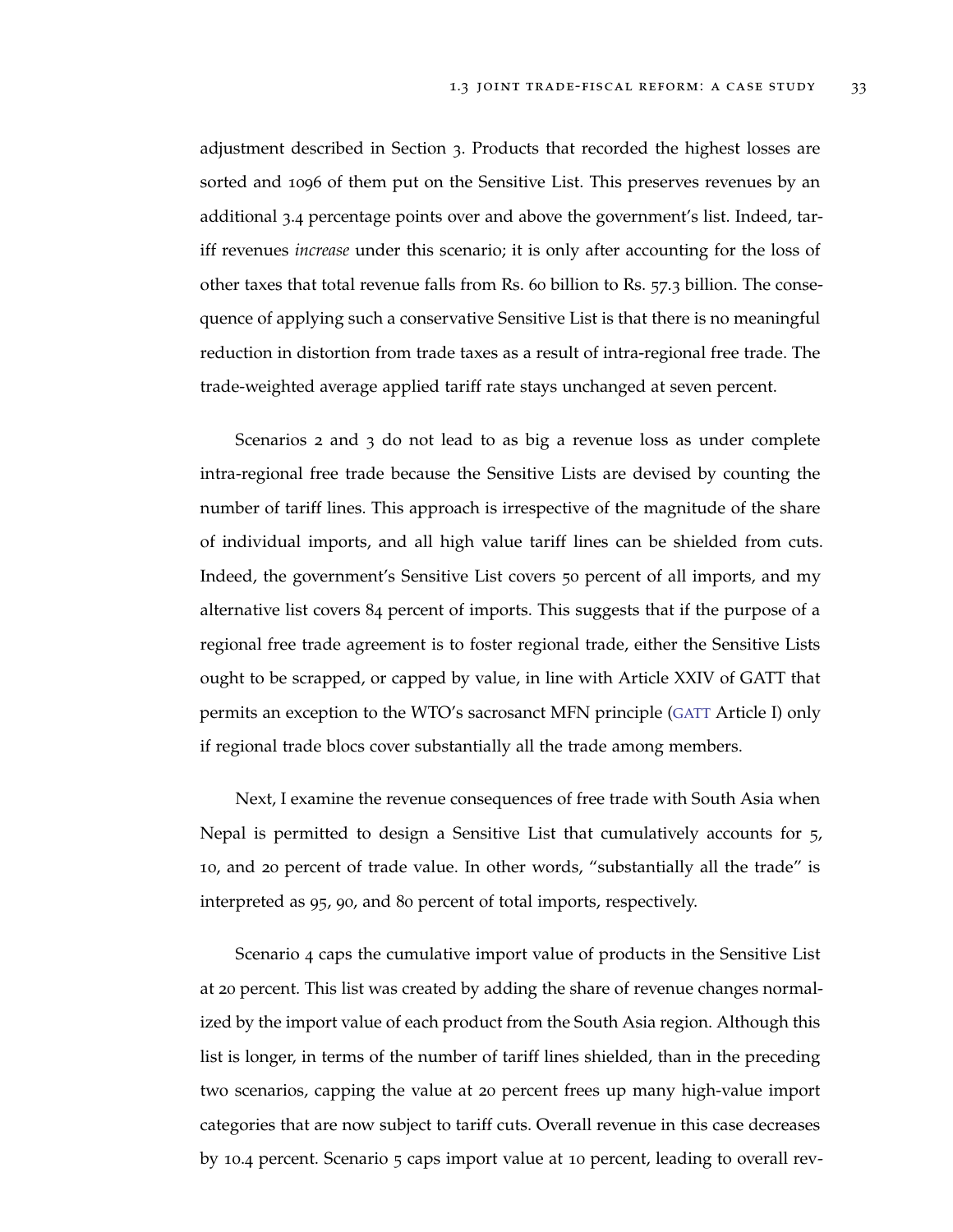enue loss of 13.8 percent. Scenario 6 caps the Sensitive List at five percent of import value, leading to a loss in revenue of 18.1 percent (Rs. 11 billion), which is more than under complete intra-regional free trade (scenario 1). In these simulations, the weighted average rate of collected tariffs halve, from 7 to 3.5 percent.

The simulation results reported in Table [9](#page-62-0) illustrate that the design of Sensitive Lists is crucial, with potential for either fostering or frustrating the objective of regional free trade. Sensitive Lists that are carved out by counting tariff lines appear to undermine the objective of intra-regional free trade more than when such lists shield products by value. In all cases, revenue losses are big, but as shown in Table [8](#page-61-0), these can be recouped through reforms to the domestic tax regime, especially a full and effective implementation of the VAT at existing or slightly higher rates.

## <span id="page-41-0"></span>1.3.5 *Robustness*

In this section, two major simulations from Tables [6](#page-59-0) and [8](#page-61-0) are re-run allowing for higher elasticities. Scenario 1 of Table [10](#page-63-0) uses default elasticities and is identical to scenario 1 of Table [6](#page-59-0) where the reform consists of a 50 percent cut in statutory tariffs on all imports from all countries matched by an effective 13 percent VAT on all goods. Scenario 2 repeats this simulation with higher elasticities: three for export substitution and two for domestic substitution, with demand elasticity applied at the *disaggregated product level* using the estimates of [Kee et al.](#page-50-17) ([2008](#page-50-17)). Scenario 3 repeats scenario 2, with an additional increase in only the exporter substitutability parameter from three to six.

The results in scenarios 2 and 3, compared to scenario 1, confirm that the responsiveness of imports to relative price changes is increasing in substitutability. Compared to the default case, imports increase by two percentage points, which reduces the loss in tariff revenue by 5.8 percentage points. Overall tax revenue increases by 3.3 percentage points when elasticities increase.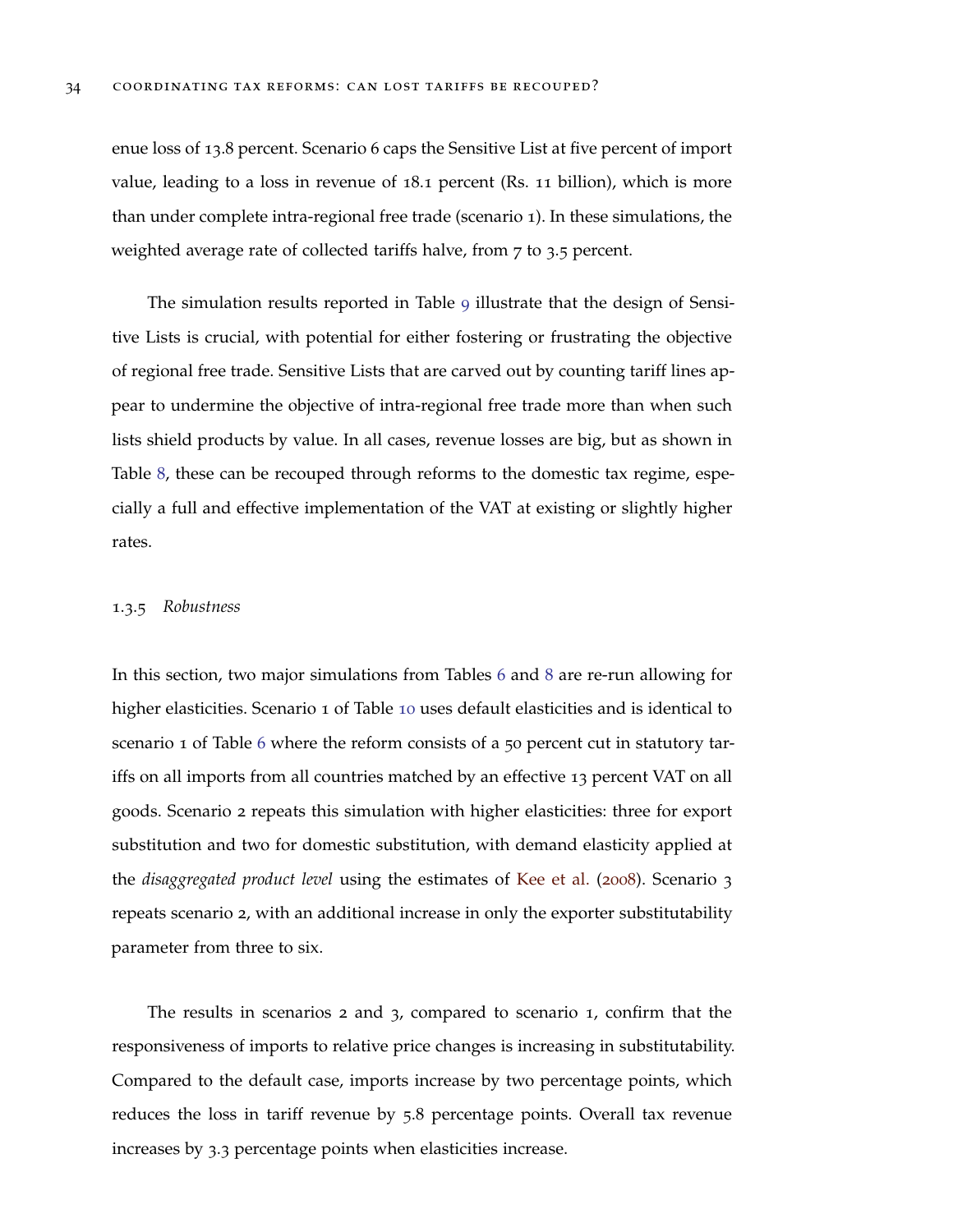Scenarios 4 to 6 simulate the revenue consequences – under varying sets of elasticities – for free trade under SAFTA with a Sensitive List that I create to cap imports under exemption to not exceed 10 percent of total import value from South Asia. This reform is closer to the spirit of freer regional trade, but it leads to greater revenue losses. Consistent with the previous set of simulations, revenue losses are decreasing in elasticity: the higher the degree of substitution allowed in response to import and domestic prices, the smaller the decline in revenue.

Note a nuanced change between scenarios 2 and 3 versus scenarios 5 and 6 in Table [10](#page-63-0). The difference between scenarios  $2$  and  $3$  and between  $5$  and  $6$  lies only in the exporter substitution elasticity. In the case of coordinated tax and tariff reform, *all* tariffs are cut and domestic tax is enforced on *all* goods. If there was no exemption on any good, this reform would not have triggered any substitution among exporters. Any increase in imports would be a result of final domestic price changes leading to increased demand for all products irrespective of origin. Because the existing VAT is not applied uniformly, the reform does lead to relative price changes, permitting some substitutability in imports by destination. The overall effect is that higher *exporter* substitutability (everything else being equal) leads to greater import response, tariff revenue, and total tax collection.

In scenarios 4, 5, and 6, however, the reform entails a radical cut in tariffs on South Asian imports only. When all elasticities increase in tandem, the net loss of revenue is less than under the default case. This is consistent with previous simulations where higher elasticities led to greater substitutability and import demand in response to overall price fall. However, when I increase *only* the exporter substitutability elasticity in scenario 6, overall tariff and tax revenues decrease by more than in scenario 5. The reason for this is that as a result of tariff elimination within South Asia, there is substitution of imports away from the rest of the world. But there is no tariff earned on South Asian imports under free trade. Because tariffs are part of the VAT base, elimination of tariffs leads to a further fall in revenue from VAT.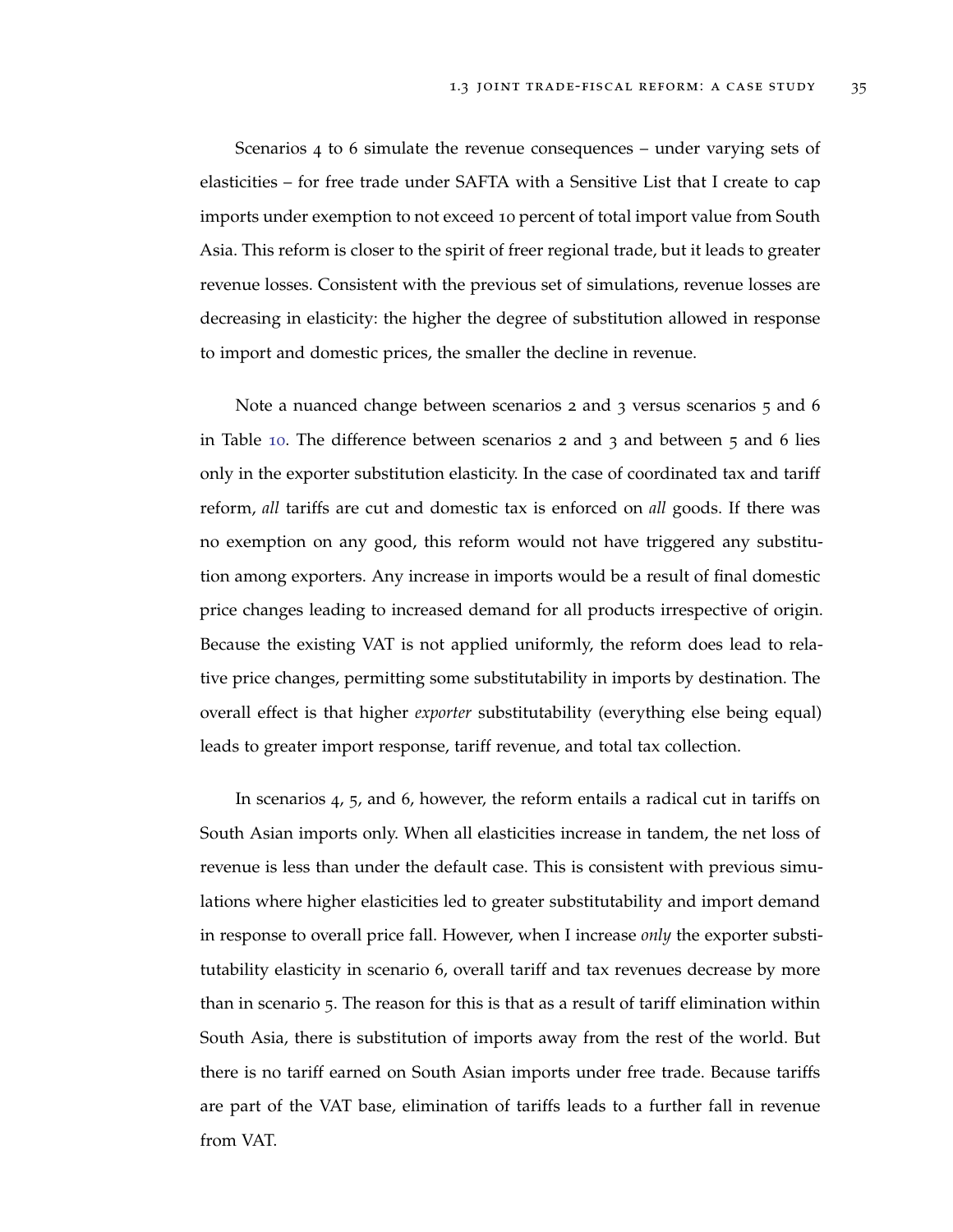#### <span id="page-43-0"></span>1.4 related issues in tariff reform

# <span id="page-43-1"></span>1.4.1 *Change in Domestic Prices and Production*

Together with the revenue consequences, [TRIST](#page-6-10) simulations indicate the extent to which domestic production is substituted for by imports when the latter become cheaper as a result of tariff cuts. Products are clustered by sector at the International Standard Industrial Classification ([ISIC](#page-6-18)) 3-digit level. In my data set, domestic production figures are only available for broadly-defined manufacturing industries. Because inter-sectoral cross-linkages are not incorporated in this model, the projected change in average prices and production apply to each sector only.

Table [11](#page-64-0) shows the value of domestic sales before and after Nepal applies zero tariff on all imports from South Asia without and with exemptions (as in scenarios 1 and 2 of Table [9](#page-62-0)). Predictably, the transport and motor vehicle sectors undergo the biggest change as a result of reforms because these products attract some of the highest rates of tariff at present. Note that because high rates of excise duty and VAT are still applied on some of these products, average prices do not fall dramatically. For example, the rate of protection of the motor vehicle sector falls by 16 percentage points, but still remains at over 12 percent, unlike several other sectors where the rate of protection falls below three percent.

Table [11](#page-64-0) disaggregates tariff revenue at the sectoral level. Among the top 10 sectors listed, the loss of tariff revenue is least pronounced in apparel and animal rearing sectors ([ISIC](#page-6-18) 12 and 181). In the remaining sectors, tariff revenues fall by between 46 and 99 percent. If the government's highly liberal Sensitive List shields some of the products which are anticipated to experience big revenue changes (for example, motor vehicles), the picture of domestic price and production change would alter. This is shown in the bottom half of the same table. Transport equipment and motor vehicles are protected from tariff cuts in the government's existing Sensitive List, so modest changes in domestic sales occur in primary sectors (ani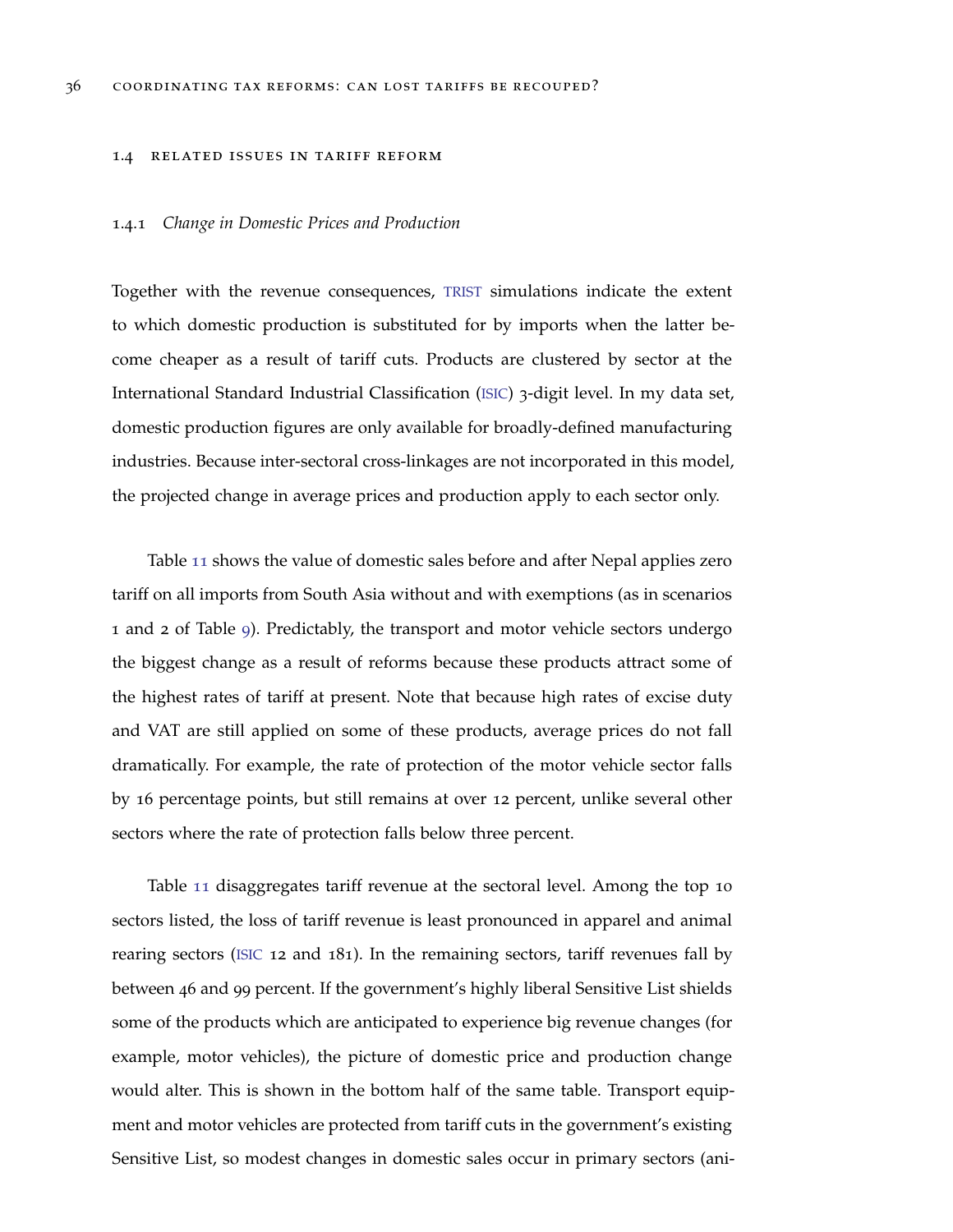mal rearing, mining, forestry) and basic manufacturing industries. Change in the level of protection as well as tariff revenues is also less severe than in the case when no product is shielded from tariff cuts.

# <span id="page-44-0"></span>1.4.2 *Collected and Statutory Rates*

[Pritchett & Sethi](#page-51-16) ([1994](#page-51-16)) found for some developing countries<sup>36</sup> that collected (applied) tariff rates are only weakly correlated with statutory rates and that the former decrease non-linearly as the latter rise. This reflects the problem of granting tariff exemptions discretionarily, and opening up opportunities for graft. Revisiting Nepal's import data for 2008, I find that the issue of a discrepancy between statutory and collected tariff rates is less important for Nepal. This is perhaps the effect of the sustained tariff reforms over the past 20 years that have focused on lowering the average rates as well as reducing the number of tariff bands through policy reforms supported by international organizations like the World Bank, IMF, and the World Trade Organization ([WTO](#page-6-19)).

Table [14](#page-65-0) lists the mean rate of collected tariff and its dispersion at selected statutory rates. However, except at the highest rate of 80 percent, applied tariff rates are only marginally less than statutory rates, indicating a high degree of compliance on average. When individual import transactions are parsed, however, the degree of discrepancy appears wider. Figure [4](#page-45-0) depicts this graphically where 23 percent of import transactions (out of 256,971) paid tariffs that did not match the statutory tariff rate. If the collected tariff rate is less than the statutory rate, it could mean either of the following: i) tariffs were legally sacrificed as part of a conscious government decision, such as import duty rebates as part of an export promotion strategy, ii) other para-tariffs have been introduced in lieu of, or on top of, tariffs, such as the Agricultural Reform Fee, or iii) there is malpractice in the customs administration where authorities exercise improper discretion and exempt certain

<sup>36</sup> Their data are for Jamaica (1991), Kenya (1987) and Pakistan (1991).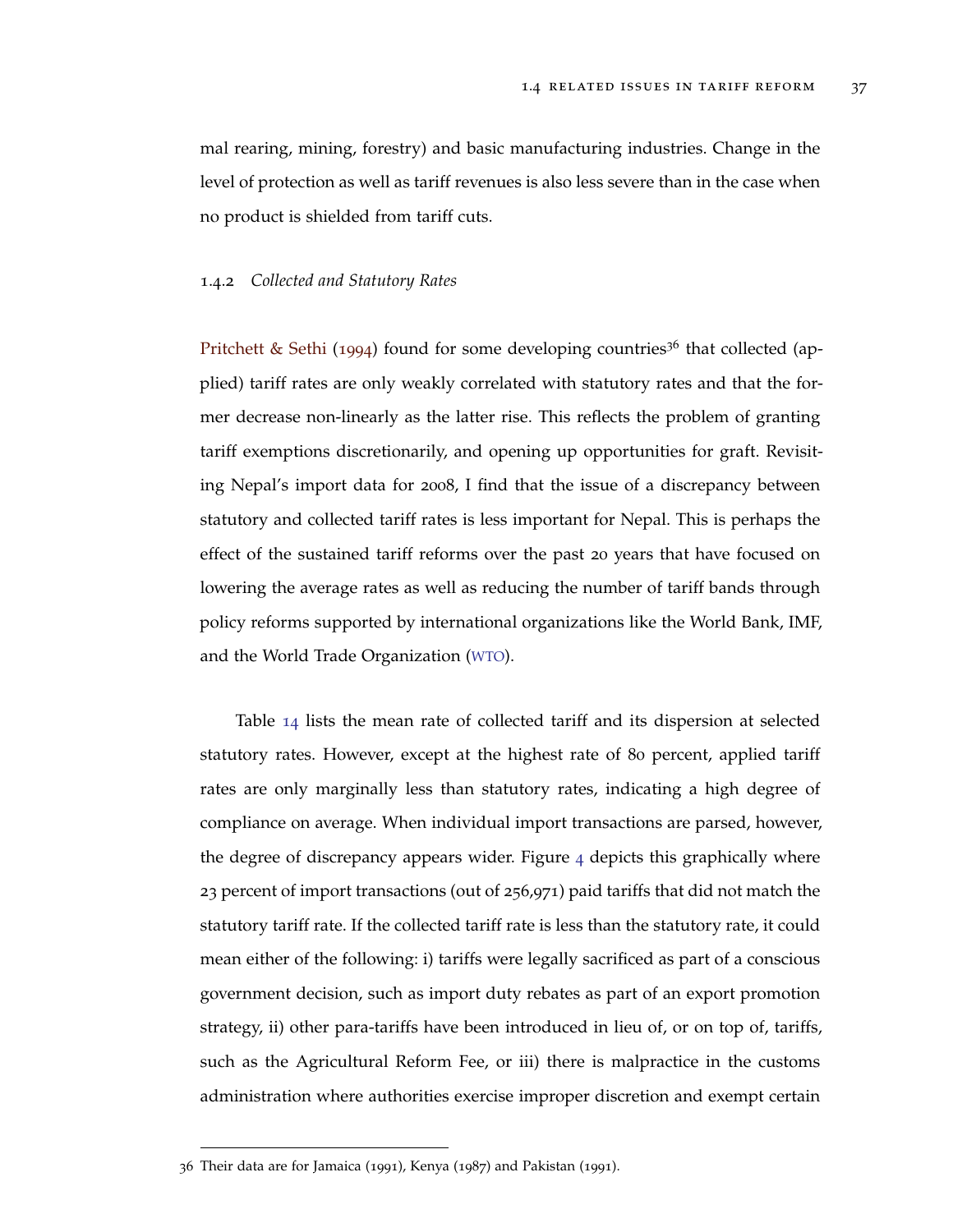<span id="page-45-0"></span>

Figure 4: Statutory and Collected Tariff Rates

Source: Department of Customs, Nepal Source: Department of Customs, Nepal<br>Note 1: Number of total observations is 256971 Note 2: 58421 observations where statutory rate > collected rate Note 3:36 observations where statutory rate < collected rate

imports from tariffs and taxes. In a negligible number of cases, collected tariff rates are actually *higher* than the ad valorem statutory rates.<sup>37</sup>

If all importers paid the statutory rate, it would be a perfect predictor of the collected tariff rate in a simple regression of applied tariff on statutory tariff. In Nepal, the explanatory power  $(R^2)$  of the latter on the former is higher (0.82) than that found by [Pritchett & Sethi](#page-51-16) ([1994](#page-51-16)). Further, a spline regression that allows for different slopes for two subsets of tariff rates (below and above 25 percent), and a quadratic regression of applied rate on statutory rate and its squared value demonstrate a high explanatory power, confirming that the correlation between statutory and collected tariff rates for Nepal is strong, but collected tariff rates do *decline* as statutory rates rise.

<sup>37</sup> This could be a result of specific decrees, or that these imports could be akin to personal effects that are generally charged a high tariff but no VAT. In 2008, there were 36 such items, 30 of which belonged to HS 3706 (Cinematography film). Note also that records corresponding to the high statutory rate of 80 percent applying largely to motor vehicles show that a number of exemptions were granted to parties that were neither government nor diplomatic establishments.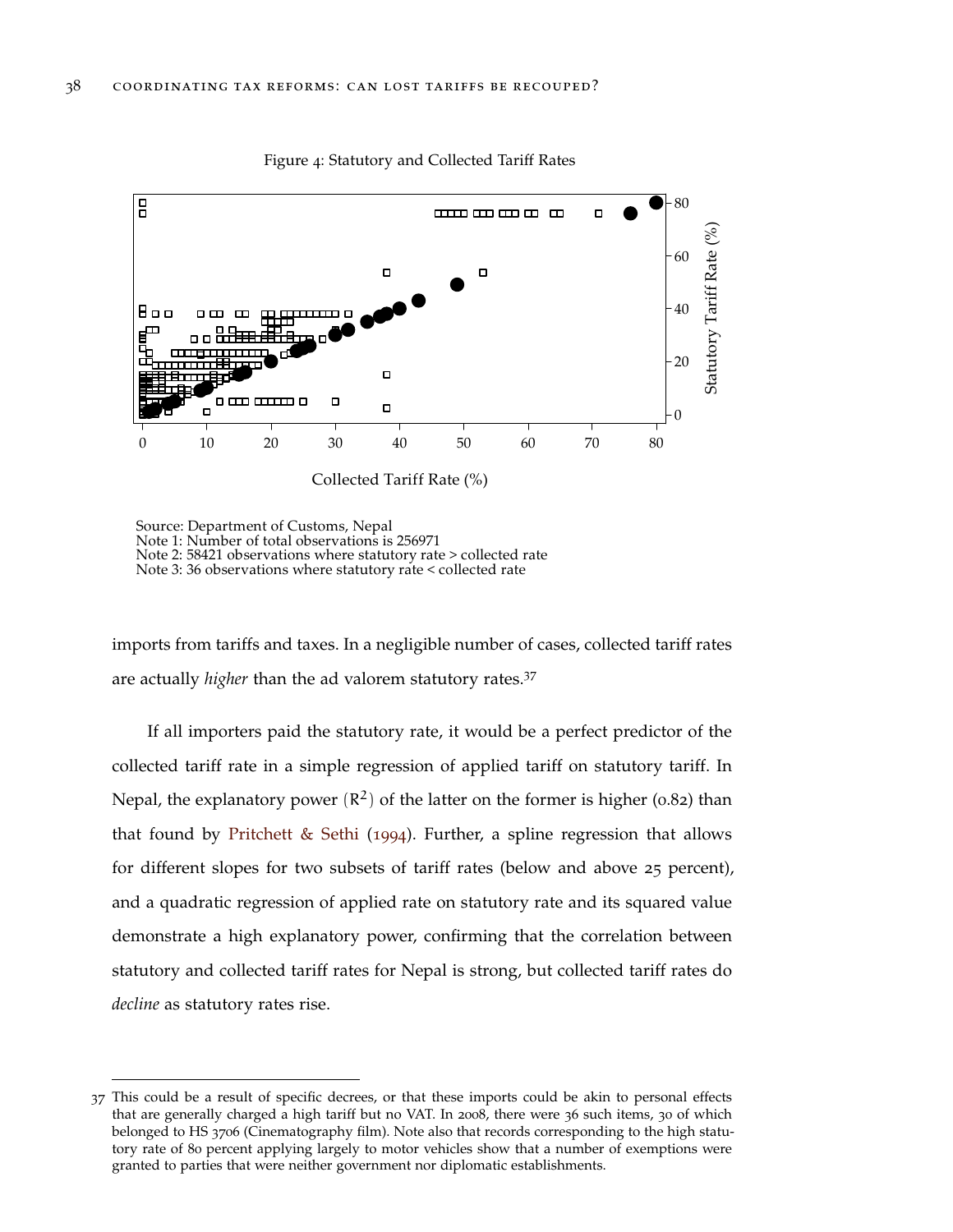Related to this is the issue of smuggling and under-invoicing. If statutory tariff rates and other border taxes are higher than the cost of smuggling, they provide incentives for smugglers to evade high tariffs. Since smuggling is not costless (it takes resources to arrange for successful smuggling, and face the law if caught), lowering of ad valorem tariffs decreases the incentives for smuggling.

Importers also have an incentive to collude with exporters to under-invoice their import value in order to pay less tariffs when duties are ad valorem. An intuitive solution for this is to levy specific tariffs, and not ad valorem, but specific tariffs have their own complications. The more important point is that both the problem of under-invoicing and smuggling are partly triggered by a cascading tariff structure where final goods attract high tariffs and intermediate goods attract low tariffs. Lowering of all tariffs could therefore encourage more goods to flow through formal channels, increasing tariff revenue.

# <span id="page-46-0"></span>1.5 conclusion

Tariffs have historically served the dual purpose of raising government revenue and protecting domestic producers. This was clearly seen in many developing countries when they experimented with import substitution policies behind high tariff walls in the post-war period.<sup>38</sup> In recent decades, the economic paradigm has shifted decisively towards greater liberalization, diminishing the protective function of tariffs. In the poorest countries, however, the revenue-raising role of tariffs remains important. The short-term concern over loss of revenue, therefore, has often stymied necessary trade and fiscal reforms.

<sup>38</sup> In the 19th century, tariffs were a major issue in the rich countries of the day as well. With no income taxes, and the popularly known Export Clause of the Constitution banning the levying of export duty, the United States relied heavily on tariffs. From South Carolina's Ordinance of Nullification (of tariffs) in 1832 that triggered a crisis over federal authority under President Jackson to the Great Tariff Debate of 1888, tariffs were a divisive political issue [\(Irwin](#page-50-18) [1997](#page-50-18)). In Britain, the repealing of tariffs on imported grain (Corn Laws) in 1846 by Prime Minister Robert Peel split the Tory Party and began a brief era of freer trade.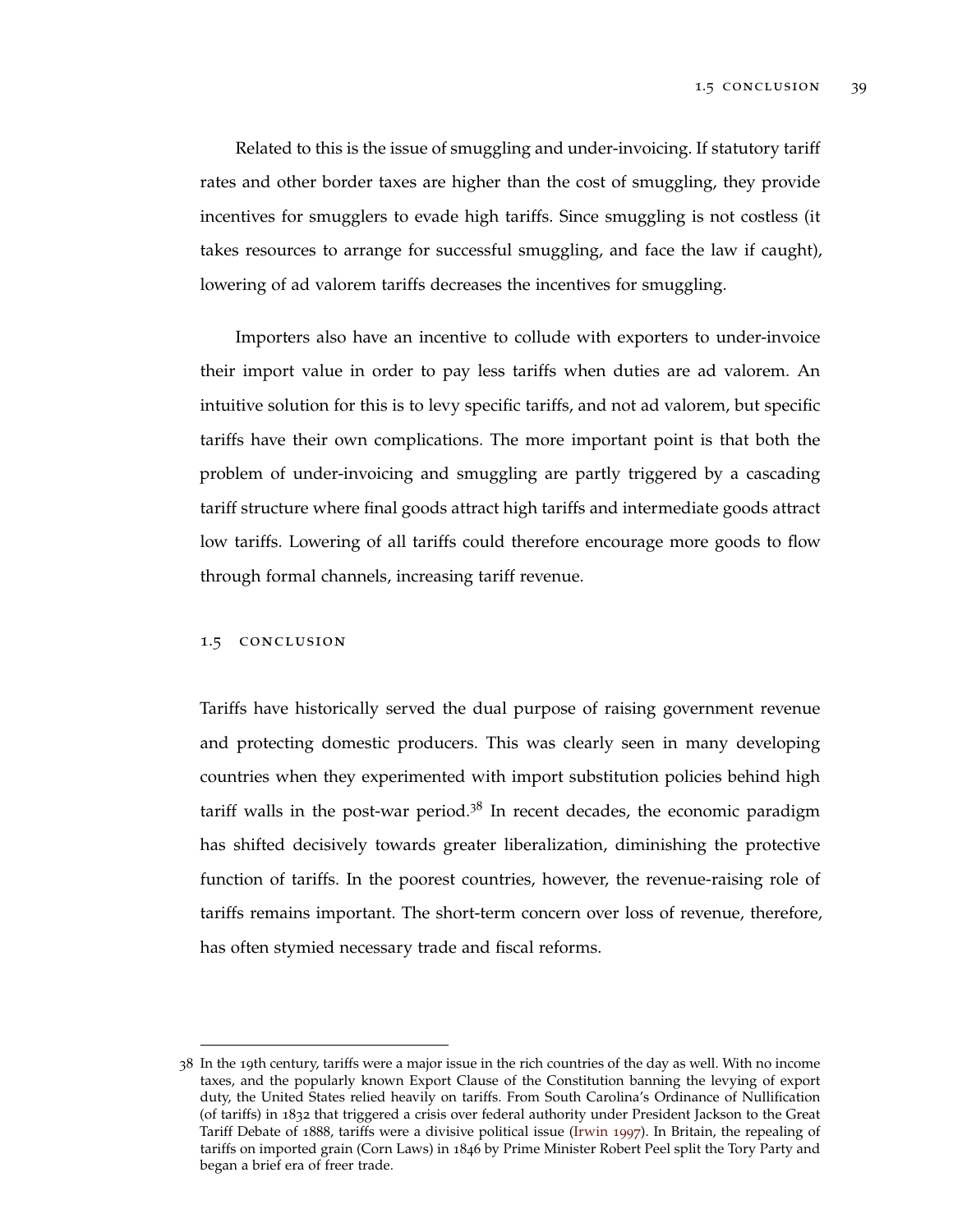An ideal tax system raises revenue to fund socially sanctioned government expenditures in ways that are administratively and politically feasible while promoting equity and efficiency [\(Burgess & Stern](#page-49-1) [1993](#page-49-1)). As countries become richer, they move towards this ideal by relying more on direct sources of taxation on personal income. Because of capacity constraints and high enforcement costs, however, developing countries focus on narrow tax bases that not only distort incentives and resource allocation, but also raise revenue that is inadequate to fund development needs.<sup>39</sup>

This paper contributes to the debate on ways to reform trade practices without adversely affecting the fiscal base of poor countries. Cross-country evidence from 35 low-income countries also shows that as countries move away from trade-based taxes, they manage to partially offset trade-based revenue losses with domestic sources of taxes. That the presence of VAT is not more strongly associated with revenue recovery is a surprise because this is not what the simulations suggest. This can only be resolved if we acknowledge the great heterogeneity in VAT regimes across countries, with efficacy dependent on factors beyond the ad valorem rate, such as the size of the informal sector, product coverage of the value-added tax, systems of tax refund, and the capacity of tax administrations.

Using actual data on import value, tariffs, and up to ten domestic taxes on more than 400,000 import transactions from Nepal, I develop scenarios in which tariffs can be cut with the least impact on total revenue. This requires eliminating widespread exemptions and an effective implementation of domestic taxes such as VAT and excise spanning a widened base. The degree of informality and the hardto-tax sectors complicate tax replacement, but a measured approach to reducing tariffs and expanding consumption taxes could minimize adjustment costs. In the

<sup>39</sup> Consider a hypothetical scenario where a typical poor country raises taxes of around 12 percent of GDP. It raises another 3 percent of GDP in non-tax revenue. Add to it a fiscal deficit of 5 percent of GDP. It then has to meet its immense development challenges like poverty alleviation with a resource envelope of around 20 percent of GDP. (Note that the interest burden on annual borrowing alone, at 8 percent, would add 0.4 percent of GDP in subsequent years.)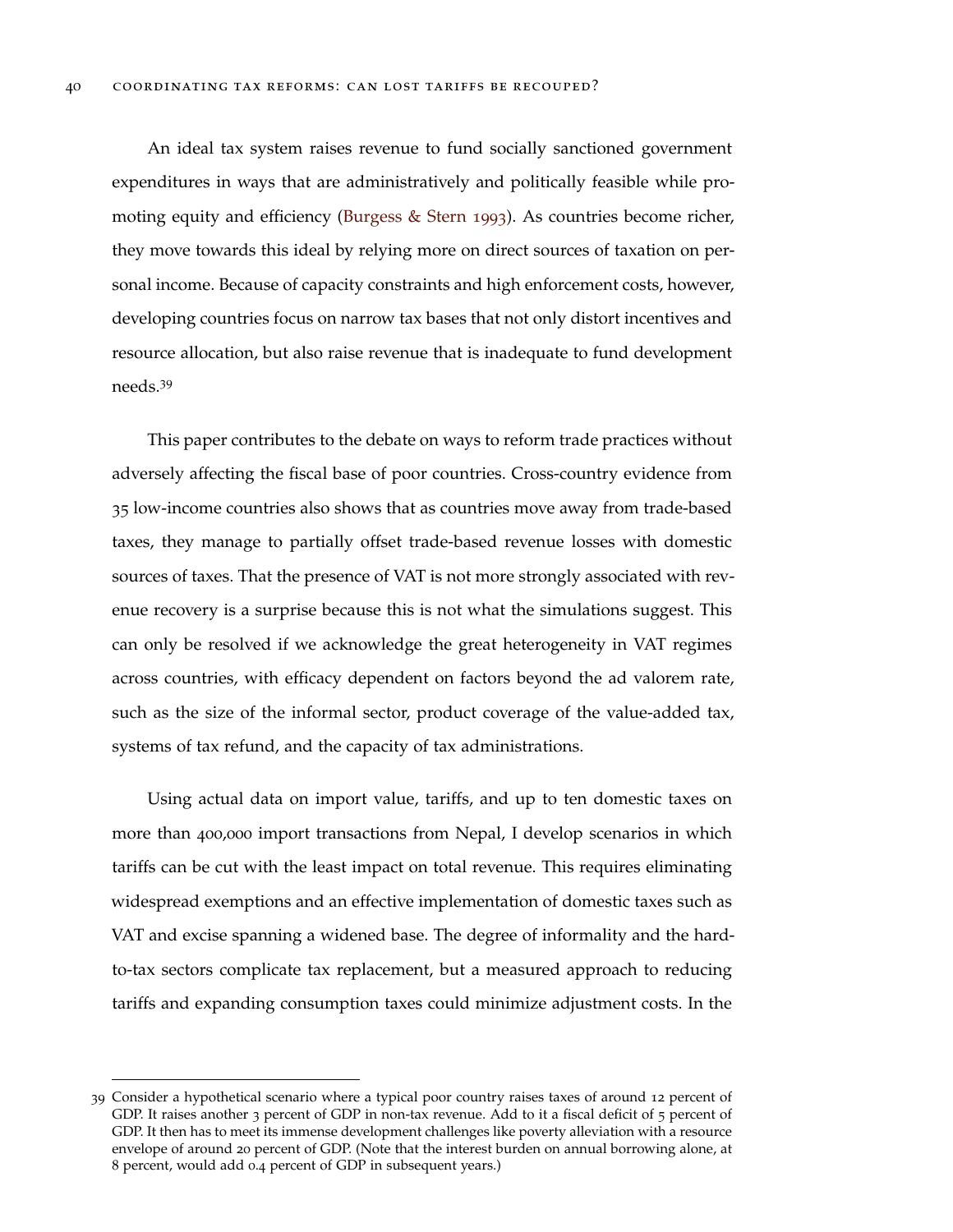case of regional free trade, Sensitive Lists can be crafted judiciously to minimize the strain on revenue.

The overarching policy lesson is that in countries undertaking trade reform, it is necessary to identify alternative sources of revenue ex ante. This steers developing countries towards strengthening their domestic tax system rather than resisting reforms. The use of partial (or general) equilibrium models, under sensible assumptions, produces estimates that assuage fears about the scale of loss of revenue and production. The models contribute to evidence-based policy making on the parameters of reform such as tariff-cutting formulae, schedules of products to exempt, and sectors to help temporarily. This is a period unprecedented in world history when countries *at all income levels* are engaged in simultaneous trade negotiations at the multilateral, regional, and bilateral levels. The utility of swift, time-sensitive analyses of trade adjustment costs, as attempted in this paper, could therefore be high.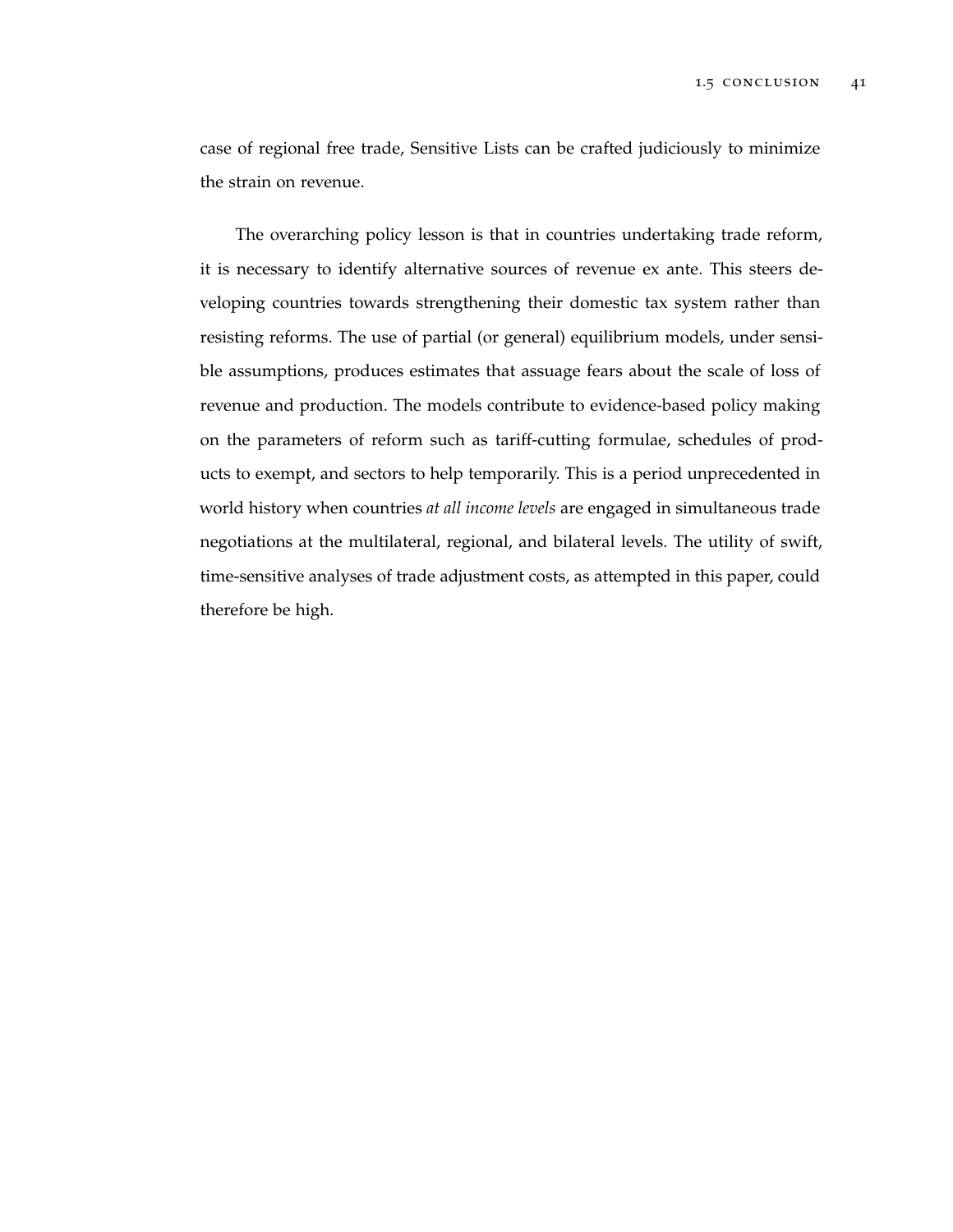#### **REFERENCES**

- <span id="page-49-6"></span>Arellano, M. & Bond, S. (1991), 'Some tests of specification for panel data: Monte Carlo evidence and an application to employment equations', *The Review of Economic Studies* **58**(2), 277.
- <span id="page-49-7"></span>Arellano, M. & Bover, O. (1995), 'Another look at the instrumental variable estimation of error-components models', *Journal of Econometrics* **68**(1), 29–51.
- <span id="page-49-13"></span>Armington, P. (1969), 'A theory of demand for products differentiated by place of production', *IMF Staff Papers* **16**, 159–76.
- <span id="page-49-4"></span>Baunsgaard, T. & Keen, M. (2005), 'Tax revenue and (or?) trade liberalization', *IMF Staff Papers No.* **112 (WP/05)**.
- <span id="page-49-3"></span>Baunsgaard, T. & Keen, M. (2010), 'Tax revenue and (or?) trade liberalization', *Journal of Public Economics* **94**(9-10), 563 – 577.
- <span id="page-49-11"></span>Bertrand, T. & Vanek, J. (1971), 'The theory of tariffs, taxes, and subsidies: some aspects of the second best', *The American Economic Review* **61**(5), 925–931.
- <span id="page-49-9"></span>Bhagwati, J. & Srinivasan, T. (1999), 'Outward-orientation and development: are revisionists right?', *Yale University Economic Growth Center Discussion Paper No.* **806**.
- <span id="page-49-8"></span>Blundell, R. & Bond, S. (2000), 'GMM estimation with persistent panel data: an application to production functions', *Econometric Reviews* **19**(3), 321–340.
- <span id="page-49-14"></span>Boadway, R. & Sato, M. (2009), 'Optimal tax design and enforcement with an informal sector', *American Economic Journal: Economic Policy* **1**(1), 1–27.
- <span id="page-49-5"></span>Bolt, K., Matete, M. & Clemens, M. (2002), 'Manual for Calculating Adjusted Net Savings'. World Bank Draft. Accessed October 21, 2011 <http://go.worldbank.org/VLJHBLZP71>.
- <span id="page-49-12"></span>Brenton, P., Saborowski, C., Staritz, C. & Von Uexkull, E. (2011), 'Assessing the adjustment implications of trade policy changes using the Tariff Reform Impact Simulation Tool (TRIST)', *World Trade Review* **10**(02), 249–276.
- <span id="page-49-2"></span>Buehn, A. & Schneider, F. (2007), 'Shadow economies and corruption all over the world: revised estimates for 120 countries', *Economics: The Open-Access, Open-Assessment E-Journal* **1**(2007-9).
- <span id="page-49-0"></span>Buffie, E. (2001), *Trade Policy in Developing Countries*, Cambridge University Press: Cambridge.
- <span id="page-49-1"></span>Burgess, R. & Stern, N. (1993), 'Taxation and development', *Journal of Economic Literature* **31**(2), 762–830.
- <span id="page-49-10"></span>Cockburn, J. (2006), 'Trade liberalisation and poverty in Nepal: a computable general equilibrium analysis', *Globalisation and Poverty: Channels and Policy Responses, Routledge, New York* pp. 171–94.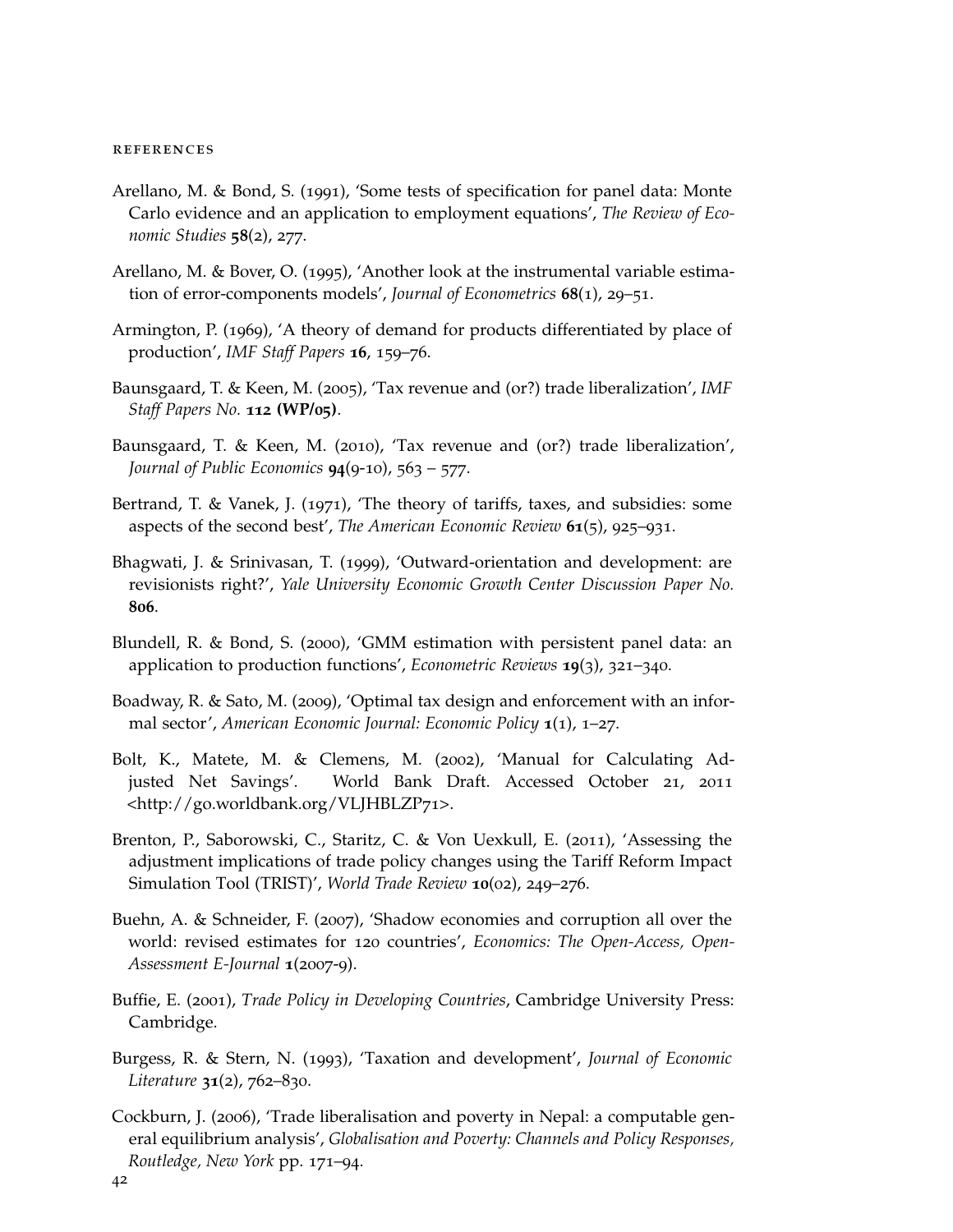<span id="page-50-2"></span>Corden, W. (1997), *Trade Policy and Economic Welfare*, Clarendon Press: Oxford.

- <span id="page-50-1"></span>Dixit, A. (1985), 'Tax policy in open economies', *Handbook of Public Economics* **1**, 313– 374.
- <span id="page-50-10"></span>Emran, M. & Stiglitz, J. (2005), 'On selective indirect tax reform in developing countries', *Journal of Public Economics* **89**(4), 599–623.
- <span id="page-50-4"></span>Ernst & Young (2008), *The 2008 Worldwide VAT and GST Guide*, EYGM Limited.
- <span id="page-50-8"></span>Falvey, R. (1994), 'Revenue enhancing tariff reform', *Review of World Economics* **130**(1), 175–190.
- <span id="page-50-13"></span>Government of Nepal (2004), *Annual Report of the Internal Revenue Repartment 2003- 04*, Vol. 1, Ministry of Finance: Kathmandu.
- <span id="page-50-12"></span>Government of Nepal (2008), *Census of Manufacturing Establishments 2006-07*, Central Bureau of Statistics, National Planning Commission Secretariat: Kathmandu.
- <span id="page-50-14"></span>Government of Nepal (2009), *Annual Report of the Internal Revenue Repartment 2008- 09*, Vol. 1, Ministry of Finance: Kathmandu.
- <span id="page-50-15"></span>Government of Nepal (2010), *Annual Report of the Internal Revenue Repartment 2009- 10*, Vol. 1, Ministry of Finance: Kathmandu.
- <span id="page-50-3"></span>Government of Nepal (2011), *Economic Survey of Fiscal Year 2010-11*, Vol. 1, Ministry of Finance: Kathmandu.
- <span id="page-50-0"></span>Greenaway, D. & Milner, C. (1991), 'Fiscal dependence on trade taxes and trade policy reform', *The Journal of Development Studies* **27**(3), 95–132.
- <span id="page-50-7"></span>Hatta, T. (1977), 'A theory of piecemeal policy recommendations', *The Review of Economic Studies* **44**(1), 1–21.
- <span id="page-50-18"></span>Irwin, D. (1997), 'Higher tariffs, lower revenues? Analyzing the fiscal aspects of the "Great Tariff Debate of 1888"', *NBER Working Papers No.* **6239**.
- <span id="page-50-17"></span>Kee, H., Nicita, A. & Olarreaga, M. (2008), 'Import demand elasticities and trade distortions', *The Review of Economics and Statistics* **90**(4), 666–682.
- <span id="page-50-11"></span>Keen, M. (2007), 'VAT attacks!', *International Tax and Public Finance* **14**(4), 365–381.
- <span id="page-50-16"></span>Keen, M. (2008), 'VAT, tariffs, and withholding: Border taxes and informality in developing countries', *Journal of Public Economics* **92**(10-11), 1892 – 1906.
- <span id="page-50-9"></span>Keen, M. & Ligthart, J. (1999), 'Coordinating tariff reduction and domestic tax reform', *IMF Working Paper No.* **93**.
- <span id="page-50-5"></span>Keen, M. & Lockwood, B. (2010), 'The value added tax: Its causes and consequences', *Journal of Development Economics* **92**(2), 138–151.
- <span id="page-50-6"></span>Khanal, D. R. (2006), 'Public finance implications of trade reforms: Nepal case study'. UNDP Regional Center (Colombo) Draft.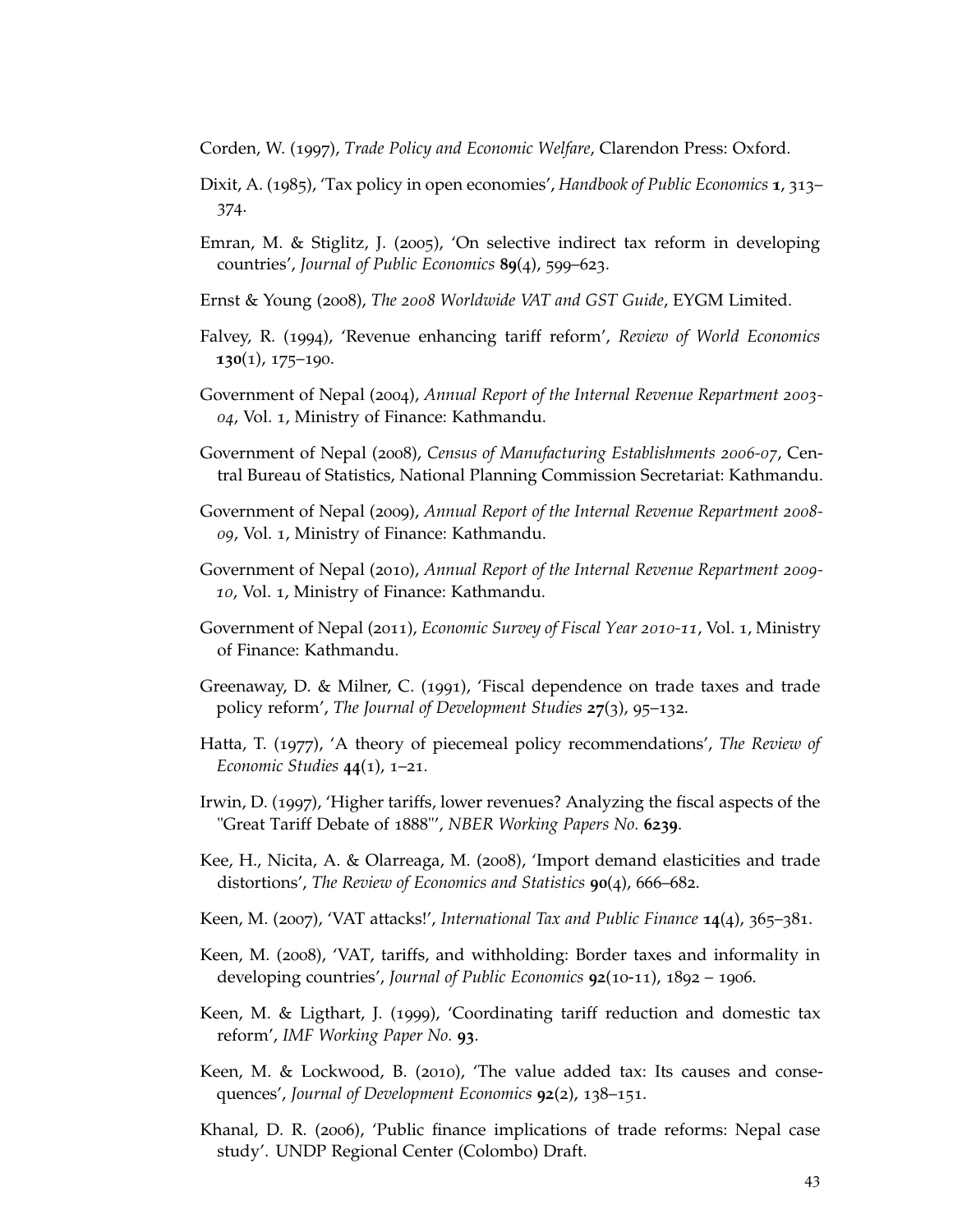<span id="page-51-4"></span>Krever, R., ed. (2008), *VAT in Africa*, Pretoria University Law Press: Pretoria.

- <span id="page-51-1"></span>Lewis, S. R. (1963), 'Government revenue from foreign trade: an international comparison', *The Manchester School* **31**(1), 39–46.
- <span id="page-51-12"></span>Lim, J. & Saborowski, C. (2010), 'Estimates of trade-related adjustment costs in Syria', *Journal of Policy Modeling* **32**(6), 843–864.
- <span id="page-51-9"></span>Lipsey, R. & Lancaster, K. (1956), 'The general theory of second best', *The Review of Economic Studies* **24**(1), 11–32.
- <span id="page-51-10"></span>Lloyd, P. (1974), 'A more general theory of price distortions in open economies', *Journal of International Economics* **4**(4), 365–386.
- <span id="page-51-8"></span>Meade, J. (1955), *Trade and Welfare*, Vol. 2, Oxford University Press: Oxford.
- <span id="page-51-11"></span>Munk, K. (2008), 'Tax-tariff reform with costs of tax administration', *International Tax and Public Finance* **15**(6), 647–667.
- <span id="page-51-5"></span>Nickell, S. (1981), 'Biases in dynamic models with fixed effects', *Econometrica: Journal of the Econometric Society* pp. 1417–1426.
- <span id="page-51-14"></span>Piggott, J. & Whalley, J. (2001), 'VAT base broadening, self supply, and the Informal Sector', *The American Economic Review* **91**(4), pp. 1084–1094.
- <span id="page-51-16"></span>Pritchett, L. & Sethi, G. (1994), 'Tariff rates, tariff revenue, and tariff reform: some new facts', *The World Bank Economic Review* **8**(1), 1.
- <span id="page-51-2"></span>Rodrik, D. (1998), 'Why do more open economies have bigger governments?', *Journal of Political Economy* **106**(5), 997–1032.
- <span id="page-51-6"></span>Roodman, D. (2009), 'How to do xtabond2: an introduction to difference and system GMM in Stata', *Stata Journal* **9**(1), 86–136.
- <span id="page-51-3"></span>Ross, M. (2001), 'Does oil hinder democracy?', *World Politics* **53**(3), 325–361.
- <span id="page-51-15"></span>SAARC (2006), *Agreement on South Asian Free Trade Area (SAFTA)*, SAARC Secretariat: Kathmandu. Accessed December 2, 2011 <http://www.saarcsec.org/userfiles/saftaagreement.pdf>.
- <span id="page-51-0"></span>Stewart, D. (1755), 'The Collected Works of Dugald Stewart', *Electronic Text Center of the University of Virginia Library* . Accessed October 26, 2011 <http://etext.virginia.edu/toc/modeng/public/stesmit.html>.
- <span id="page-51-7"></span>Tanzi, V., Barreix, A. & Villela, L., eds (2008), *Taxation and Latin American Integration*, David Rockefeller Center for Latin American Studies and the Inter-American Development Bank.
- <span id="page-51-13"></span>Taylor, L. & Von Arnim, R. (2007), *Modelling the impact of trade liberalisation: A critique of computable general equilibrium models*, Oxfam International.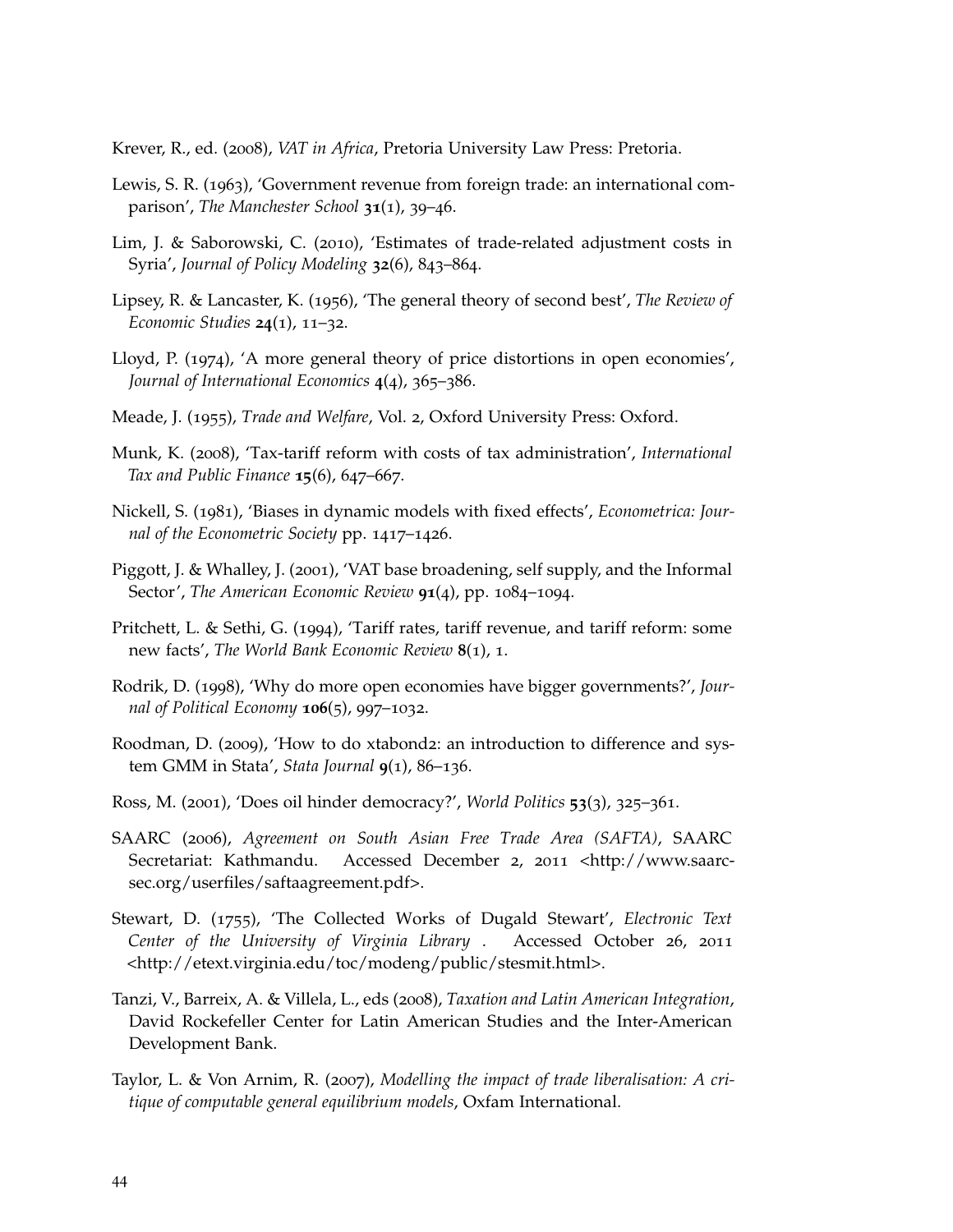- <span id="page-52-3"></span>Turunen-Red, A. & Woodland, A. (1993), Multilateral reforms of tariffs without transfer compensation, *in* H. Herberg & V. L. Ngo, eds, 'Trade, Welfare, and Economic Policies: Essays in Honor of Murray C. Kemp.', Vol. 145, University of Michigan Press: Ann Arbor, p. 166.
- <span id="page-52-1"></span>United Nations (2011), 'List of Least Developed Countries'. Accessed September 12, 2011 <http://www.unohrlls.org/en/ldc/25>.
- <span id="page-52-0"></span>Waldauer, C., Zahka, W. & Pal, S. (1996), 'Kautilya's Arthashastra: a neglected precursor to classical economics', *Indian Economic Review* **XXXI(1)**, 101–108.
- <span id="page-52-2"></span>World Bank (2011*a*), *Doing Business*, World Bank: Washington, D.C. Accessed October 21, 2011 <http://www.doingbusiness.org>.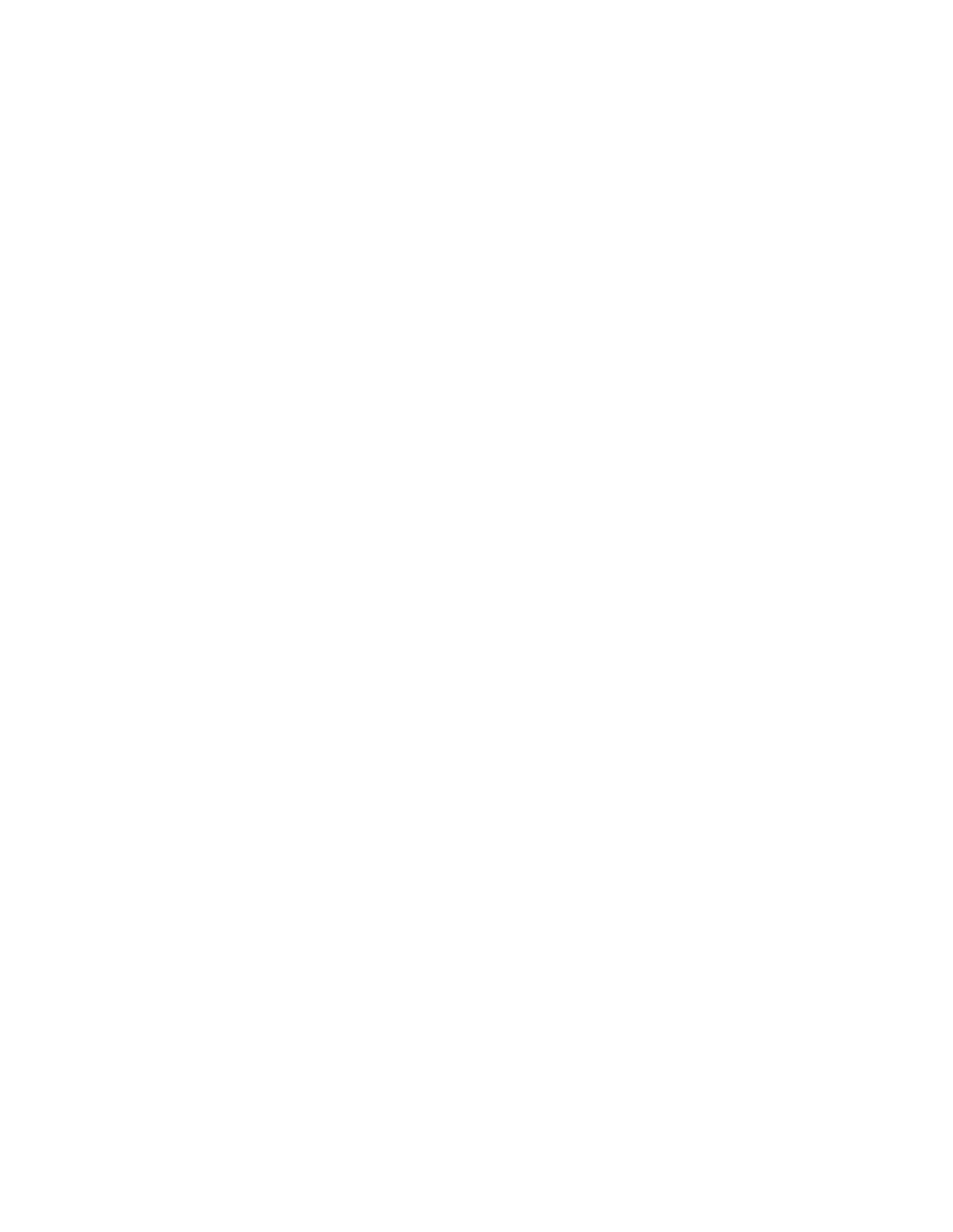#### <span id="page-54-1"></span><span id="page-54-0"></span>1.a how the model in trist works

This illustration simplifies [Brenton et al.](#page-49-12) ([2011](#page-49-12)) to a case where there are only three exporting countries  $(a, b, c)$ , one exportable product  $(j)$ , and an importing home country (h). (The real world simulations in this paper involved 133 exporting economies and 4032 products.) Existing imports from each country are multiplied by the price change ( $\Delta p_{ij}$ ) from equation 1.[15](#page-26-1), and adjusted by the elasticity of substitution  $(\sigma^{ES})$  between imports. Total imports  $\sum_n q_{ij} = (q_{aj} + q_{bj} + q_{cj})$  are held constant to isolate the substitution effect. Total import from each country after price change and substitution is:

$$
q_{ij}^{ES} = (1 + \sigma^{ES} \Delta p_{ij}) * q_{ij} \cdot \frac{\sum_{n} q_{ij}}{\sum_{n} (1 + \sigma^{ES} \Delta p_{ij}) * q_{ij}}
$$
(1.17)

Second, price change in imports relative to domestic price affects the allocation of expenditure between imports and domestically produced goods. As a result of the reform, the change in the weighted average price of imports  $(\triangle P_i)$  is the change in each price multiplied by that import's share of total imports:

$$
\triangle P_j = \sum_{n} \left[ \frac{q_{ij}}{\sum_{n} q_{ij}} * \Delta p_{ij} \right]
$$
 (1.18)

Total consumption  $(Q^D)$  at home consists of imports from the three countries and domestic production. So,  $Q^D = q_{hj} + \sum_n q_{ij}$ . Given that the elasticity of substitution between imports and domestic good is  $\sigma^{DS}$ , the import of each good after domestic substitution is:

$$
q_{ij}^{DS} = (1 + \sigma^{DS} \triangle P_j) * q_{ij}^{ES} \cdot \frac{Q^D}{\sum_{n} (1 + \sigma^{DS} \triangle P_j) * q_{ij}^{ES}}
$$
(1.19)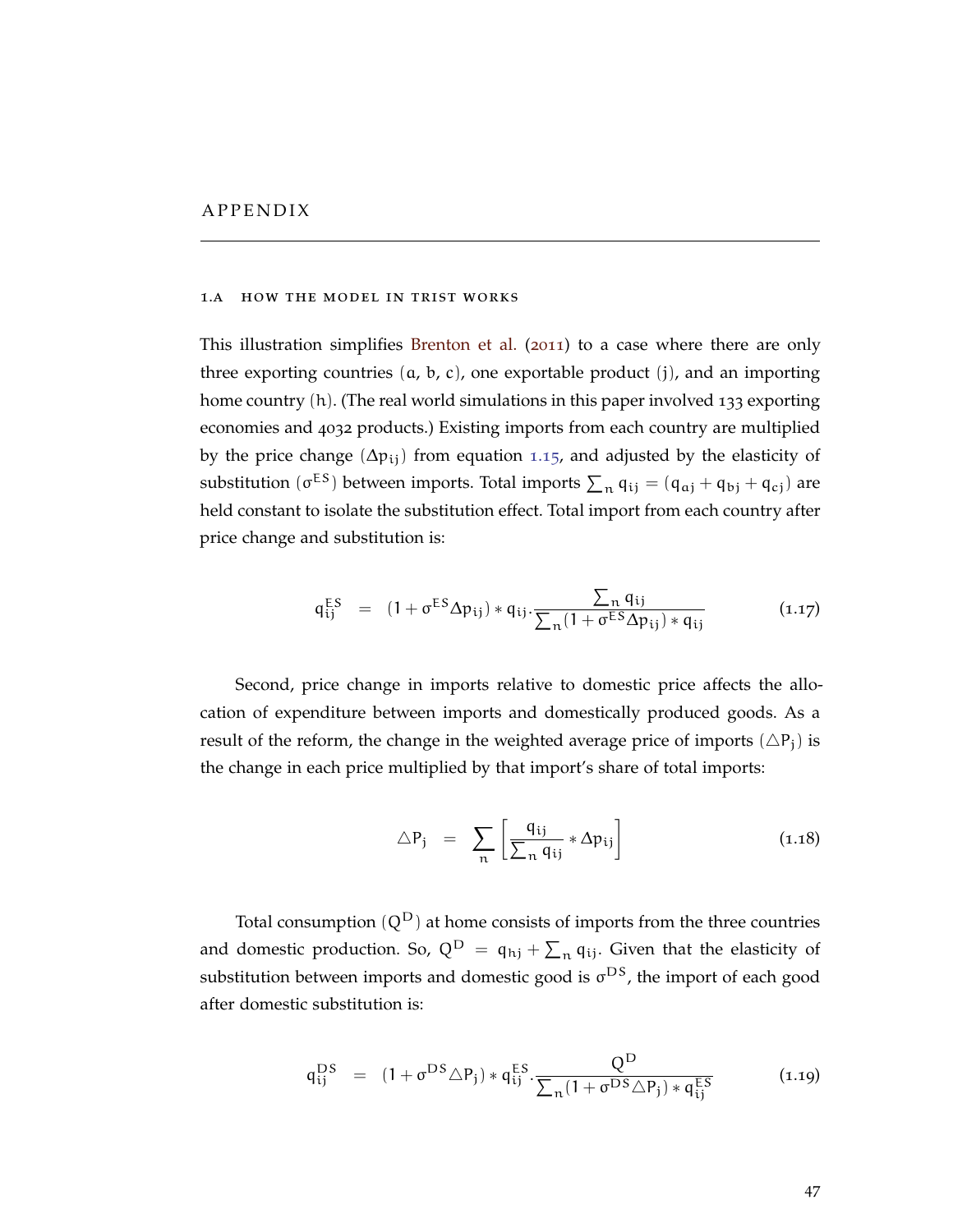Third, the weighted average price of imports is adjusted by the share of imports in total consumption. Because the price of domestically produced importcompeting product has not altered, the average change in the domestic price of good j is deflated by the share of imports in total domestic consumption. If there is no domestic production, the whole change in price as a result of tariff cut is passed on to domestic consumers.

$$
\triangle \widetilde{P_j} = \sum_{n} \left[ \frac{\sum_{n} q_{ij}}{Q^D} \triangle P_j \right] \tag{1.20}
$$

In response to domestic price change  $(\triangle P_j)$ , consumers now allocate their budget to imports *and* home products. Given the price elasticity of demand (σ<sup>P</sup>), total demand  $(Q^{D'})$  for good j supplied by each of the three exporting nations and domestic producers is:

$$
Q^{D'} = (1 + \sigma^P \triangle \widetilde{P}_j) * q_{ij}^{DS}
$$
 (1.21)

These steps are shown numerically in Table [2](#page-57-0) with a hypothetical example, as follows.

A product is imported from Countries A and B valued at 100 and 200 units, respectively. The importing country levies a tariff of 30 percent, VAT of 10 percent, and an excise duty of 5 percent (not shown). Suppose, as a result of a free trade agreement with Country B, the tariff on imports from that country is dropped to zero percent. The ratio of old domestic to world price for the same product from Country B drops from 1.50 to 1.16. The import from Country A sees no change in price because neither its tariff nor domestic taxes have altered. Because the price of the good from Country B has dropped by 23.1 percent, imports from that country rise. By how much depends on the exporter substitutability elasticity. At the default value of 1.5, imports from Country B rise from 200 to 218.8, and those from Country A fall from 100 to 81.3, keeping the pre-reform import volume intact.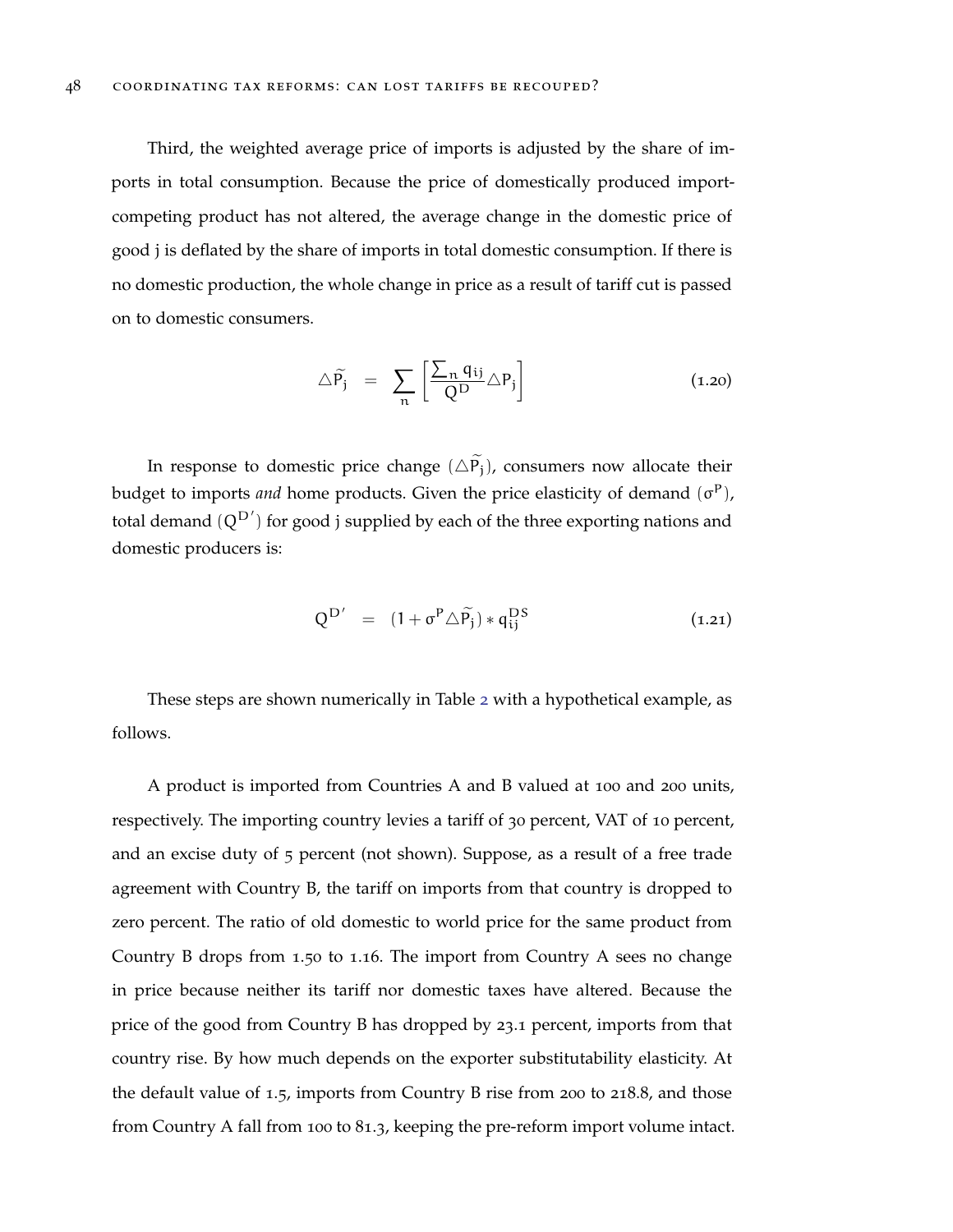Because Country B's share in the home country's import of the product is two-thirds, the weighted drop in the import price is 15.4 percent. Now, there is substitution away from domestically produced goods towards imports from Country B *as well as* Country A. The exact magnitude of this shift depends, again, on the elasticity of domestic substitution. At the default value of 1, the value of imports from Country B rises to 228.9 and from Country A rises to 85 whereas home production falls from 150 to 136.

Finally, because domestically produced goods meet only one-third of total consumption needs at home, the weighted average domestic price of the good falls by 10.3 percent as a result of the 23.1 percent drop in the price of the import from a country that contributes to 45 percent of demand at home. In response, at the assumed price elasticity of 0.5, demand for imports from all three suppliers increases, from 228.9 to 240.7 in Country B, from 85 to 89.4 in Country A, and from 136 to 143 at home. After the reform, total consumption increases from 450 to 473.1. Among the suppliers, Country B (on whose product tariff was cut) benefits the most.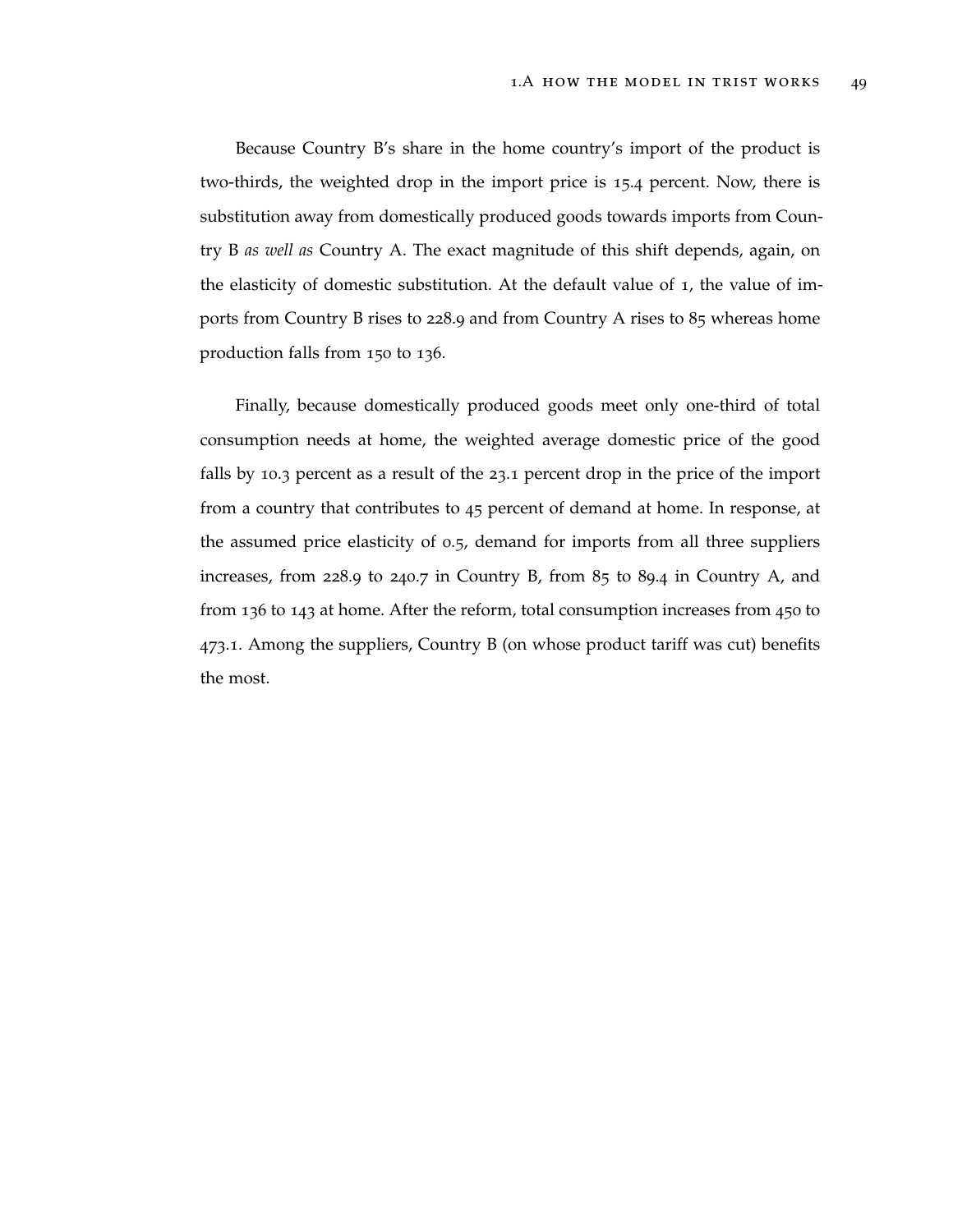|                                              | Table 2. Inustration of Frite and Demand Response in FRIST |                                             |                     |
|----------------------------------------------|------------------------------------------------------------|---------------------------------------------|---------------------|
|                                              |                                                            | Import from Country A Import from Country B | Domestic Production |
| Price change                                 |                                                            |                                             |                     |
| Initial tariff $(\%)$                        | 30                                                         | 30                                          |                     |
| New tariff $(\%)$                            | 30                                                         | $\bf{0}$                                    |                     |
| VAT $(%)$                                    | 10                                                         | 10                                          |                     |
| Initial domestic to world price ratio        | 1.50                                                       | 1.50                                        |                     |
| New domestic to world price ratio            | 1.50                                                       | 1.16                                        |                     |
| Change in import price (%)                   | 0.0                                                        | $-23.1$                                     |                     |
| Import response in three steps               |                                                            |                                             |                     |
| 1. Exporter substitution                     |                                                            |                                             |                     |
| Initial product value                        | 100                                                        | 200                                         |                     |
| Price change (%)                             | 0.0                                                        | $-23.1$                                     |                     |
| Intermediate step                            | 100.0                                                      | 269.2                                       |                     |
| Value after exporter substitution            | 81.3                                                       | 218.8                                       |                     |
| 2. Domestic substitution                     |                                                            |                                             |                     |
| New product value                            | 81.3                                                       | 218.8                                       | 150                 |
| Price change (%)                             | 0.0                                                        | $-23.1$                                     |                     |
| Average domestic price change of imports     | $-15.4$                                                    | $-15.4$                                     | 0                   |
| Intermediate step                            | 93.8                                                       | 252.4                                       | 150.0               |
| Value after domestic substitution            | 85.0                                                       | 228.9                                       | 136.0               |
| 3. Demand                                    |                                                            |                                             |                     |
| Latest product value                         | 85.0                                                       | 228.9                                       | 136.0               |
| Average domestic price change of imports (%) | $-15.4$                                                    | $-15.4$                                     | $\cdot$             |
| Average domestic price change (%)            | $-10.3$                                                    | $-10.3$                                     | $-10.3$             |
| Final demand at home                         | 89.4                                                       | 240.7                                       | 143.0               |

<span id="page-57-0"></span>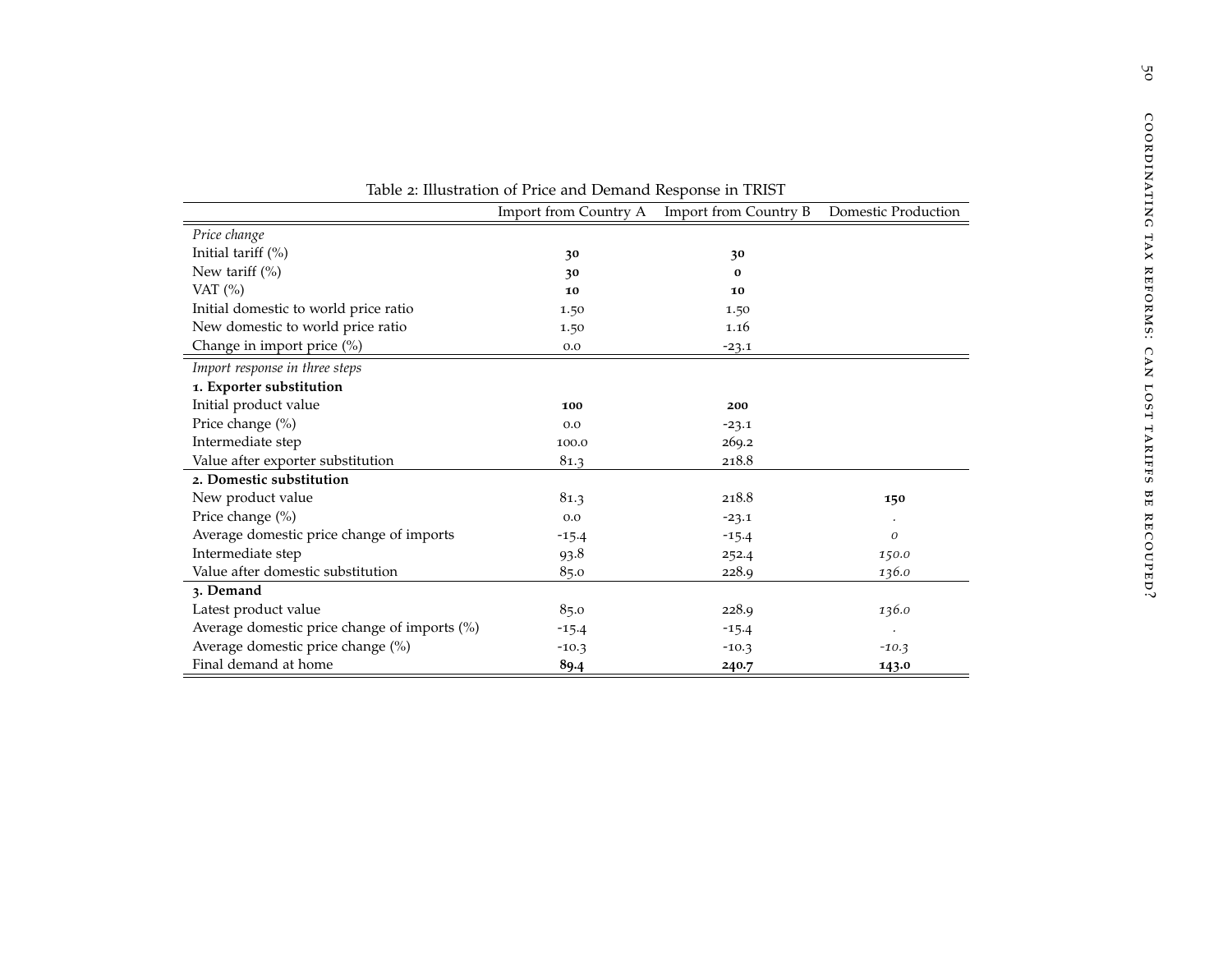# <span id="page-58-1"></span><span id="page-58-0"></span>1.b additional tables

|                                                          | Statutory | Collected | Excise | Value-added | Other |
|----------------------------------------------------------|-----------|-----------|--------|-------------|-------|
|                                                          | tariff    | tariff    | duty   | tax         | taxes |
| Revenue (billions of Rupees)                             | 18.5      | 15.6      | 3.0    | 23.9        | 2.9   |
| Share of total tax revenue $(\% )$                       |           | 34.28     | 6.58   | 52.73       | 6.41  |
| Simple average of $\text{tariff}/\text{tax rates}$ (%)   | 11.42     | 10.54     | 0.58   | 11.03       | 1.89  |
| Weighted average of $\text{tariff}/\text{tax rates}$ (%) | 8.33      | 7.00      | 1.26   | 9.94        | 1.31  |

# Table 3: Tariff Rates and Import-based Revenue in Nepal, 2008

Source: Unpublished data from the Department of Customs, Nepal

<span id="page-58-2"></span>

| Table 4: VAT Collected on Imports, 2005-2010                |       |       |       |       |       |  |  |
|-------------------------------------------------------------|-------|-------|-------|-------|-------|--|--|
| 2006-07<br>$2008 - 09$<br>2007-08<br>$2005 - 06$<br>2009-10 |       |       |       |       |       |  |  |
| Revenue from VAT (billions of Rupees)                       | 21.61 | 26.10 | 29.82 | 39.70 | 54.92 |  |  |
| Collected on imports                                        | 13.46 | 16.46 | 19.01 | 25.78 | 34.54 |  |  |
| Collected on domestic consumption                           | 8.15  | 9.63  | 10.81 | 13.92 | 20.38 |  |  |
| VAT Revenue from imports (%)                                | 62.29 | 63.09 | 63.75 | 64.94 | 62.89 |  |  |

<span id="page-58-3"></span>Source: Government of Nepal (2010)

|                             | Non-SAFTA    |                     |        |                  |                         |  |  |  |
|-----------------------------|--------------|---------------------|--------|------------------|-------------------------|--|--|--|
| Band                        | Observations | <b>Import Value</b> | Share  | Collected Tariff | <b>Statutory Tariff</b> |  |  |  |
| $\binom{0}{0}$              |              |                     | $(\%)$ | $(\%)$           | $\left(\%\right)$       |  |  |  |
| a. Zero                     | 1397         | 16.2                | 7.3    | 0.1              | 0.1                     |  |  |  |
| b. $\circ$ to $\frac{1}{2}$ | 3795         | 34.0                | 15.3   | 6.5              | 5.6                     |  |  |  |
| c. $5 \text{ to } 15$       | 4990         | 21.2                | 9.5    | 15.7             | 13.8                    |  |  |  |
| d. $15 \text{ to } 30$      | 1689         | 5.8                 | 2.6    | 8.2              | 7.1                     |  |  |  |
| e. 30 to 80                 | 447          | 1.9                 | 0.9    | 7.2              | 6.5                     |  |  |  |
| f. Specific (AVE)           | 162          | 1.2                 | 0.6    | 0.9              | 1.3                     |  |  |  |
|                             |              |                     |        |                  |                         |  |  |  |
|                             |              | <i>SAFTA</i>        |        |                  |                         |  |  |  |
| a. Zero                     | 609          | 15.8                | 7.1    | 0.0              | 0.0                     |  |  |  |
| b. $\circ$ to $\frac{1}{2}$ | 3491         | 45.9                | 20.7   | 10.9             | 9.5                     |  |  |  |
| c. $5$ to $15$              | 5690         | 25.2                | 11.3   | 9.7              | 14.1                    |  |  |  |
| d. $15 \text{ to } 30$      | 1424         | 7.5                 | $3-4$  | 6.1              | 9.5                     |  |  |  |
| e. 30 to 80                 | 376          | 6.2                 | 2.8    | 13.0             | 15.1                    |  |  |  |
| f. Specific (AVE)           | 259          | 41.3                | 18.6   | 21.7             | 17.5                    |  |  |  |
| Total                       | 24329        | 222.1               | 100.0  | 100.0            | 100.0                   |  |  |  |

|  | Table 5: Tariff Revenue by Band, 2008 |  |  |
|--|---------------------------------------|--|--|
|  |                                       |  |  |

Note: Import (in billions of Rupees) from 133 partners across 4032 tariff lines.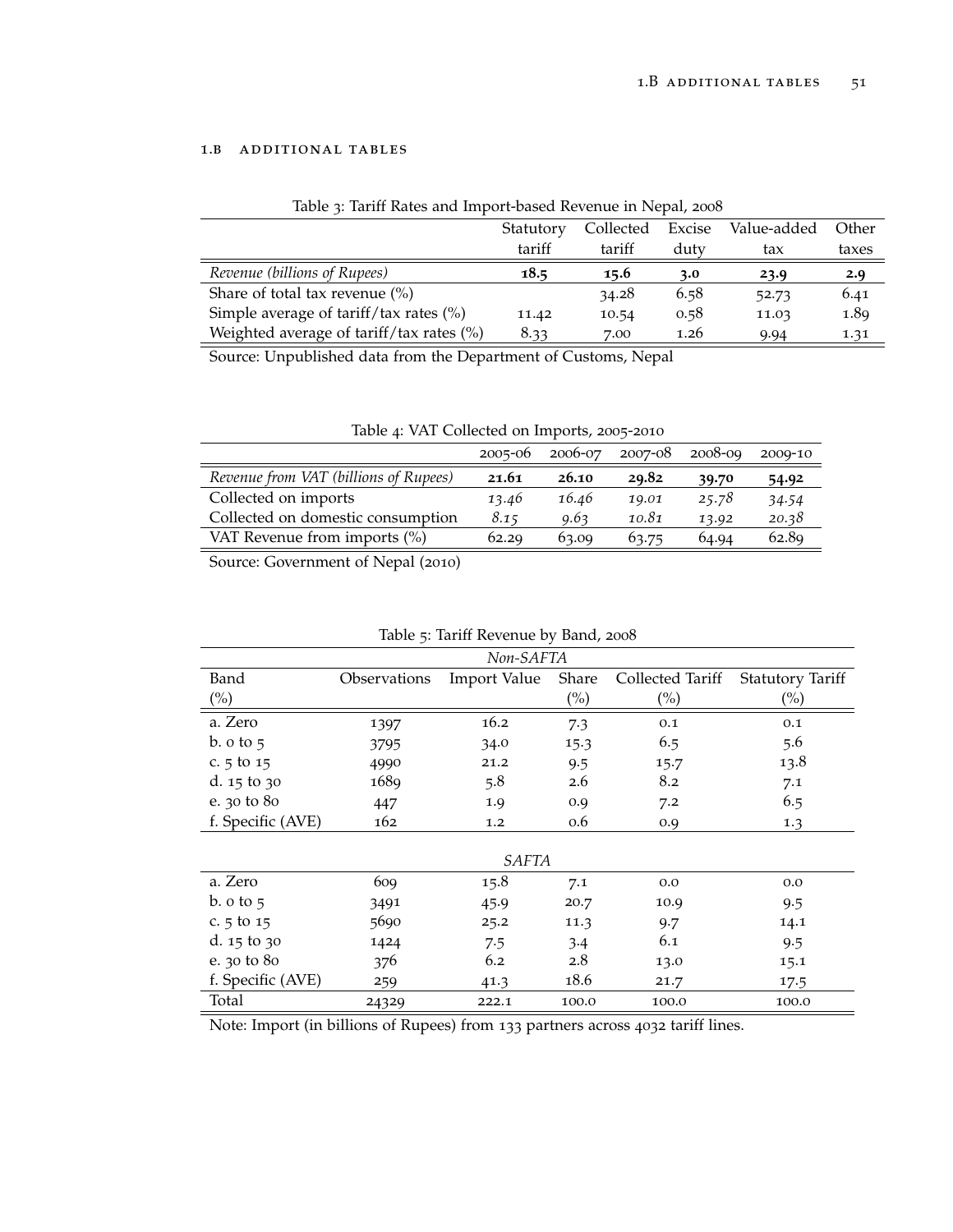<span id="page-59-0"></span>

| Table 0. Impact on Kevenue of Tarin and Tax Kelomis   |                |                   |                      |                   |              |  |  |
|-------------------------------------------------------|----------------|-------------------|----------------------|-------------------|--------------|--|--|
|                                                       | Scenario 1     | Scenario 2        | Scenario 3           | Scenario 4        | Scenario 5   |  |  |
| Reforms                                               | Tariff cut 50% | Uniform tariff 5% | Uniform tariff $5\%$ | Uniform tariff 5% | No tariff    |  |  |
|                                                       | Full VAT 13%   | Full VAT 13%      | Full VAT 15%         | Full VAT 17%      | Full VAT 17% |  |  |
| Impact on Imports                                     |                |                   |                      |                   |              |  |  |
| Imports pre                                           | 222.1          | 222.1             | 222.1                | 222.1             | 222.1        |  |  |
| Imports post                                          | 222.8          | 221.3             | 219.0                | 216.7             | 223.1        |  |  |
| % change in imports                                   | $0.3\%$        | $-0.4\%$          | $-1.4\%$             | $-2.5\%$          | $0.4\%$      |  |  |
| Impact on Revenue                                     |                |                   |                      |                   |              |  |  |
| Tariff revenue pre                                    | 15.6           | 15.6              | 15.6                 | 15.6              | 15.6         |  |  |
| Tariff revenue post                                   | 9.6            | 11.1              | 10.9                 | 10.8              | 0.0          |  |  |
| % change in tariff revenue                            | $-38.3\%$      | $-28.9%$          | $-29.6%$             | $-30.4\%$         | $-100.0\%$   |  |  |
| Total Tax Revenues on Imports                         |                |                   |                      |                   |              |  |  |
| Total revenue pre                                     | 45.4           | 45.4              | 45.4                 | 45.4              | 45.4         |  |  |
| Total revenue post                                    | 43.0           | 44.1              | 48.3                 | 52.4              | 40.8         |  |  |
| % change in total revenue                             | $-5.2\%$       | $-2.7\%$          | $6.5\%$              | $15.6\%$          | $-10.1\%$    |  |  |
| Total Tax Revenues on Imports and Domestic Production |                |                   |                      |                   |              |  |  |
| Total tax revenue pre                                 | 60.0           | 60.0              | 60.0                 | 60.0              | 60.0         |  |  |
| Total tax revenue post                                | 60.6           | 61.6              | 68.0                 | 74.2              | 62.4         |  |  |
| % change in total tax revenue                         | $1.0\%$        | $2.7\%$           | $13.3\%$             | 23.7%             | $4.0\%$      |  |  |
| Collected Tariff Rate                                 |                |                   |                      |                   |              |  |  |
| Collected applied tariff rate pre                     | $7.0\%$        | $7.0\%$           | $7.0\%$              | $7.0\%$           | $7.0\%$      |  |  |
| Collected applied tariff rate post                    | $4.3\%$        | $5.0\%$           | $5.0\%$              | $5.0\%$           | $0.0\%$      |  |  |
|                                                       |                |                   |                      |                   |              |  |  |

Table <sup>6</sup>: Impact on Revenue of Tariff and Tax Reforms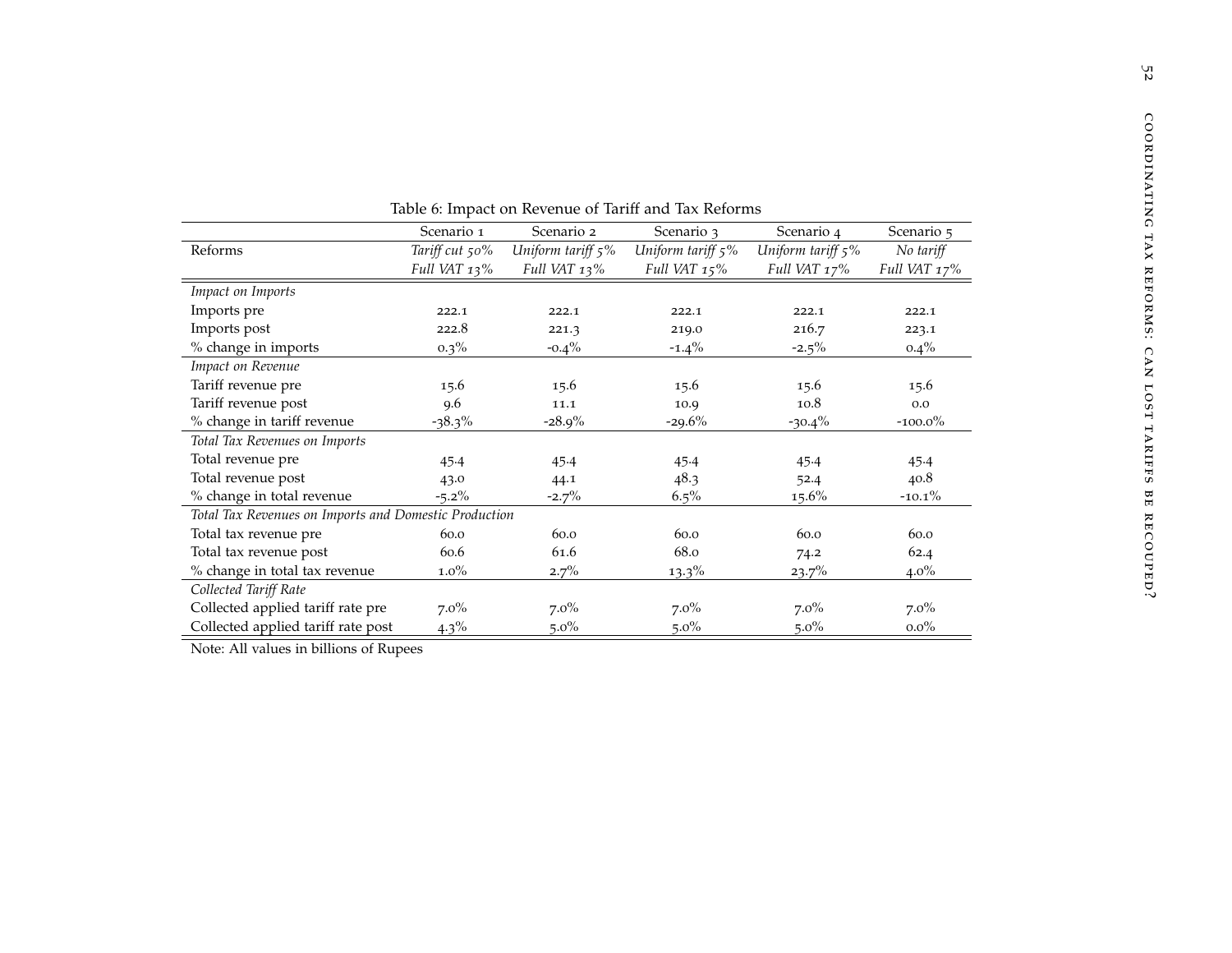<span id="page-60-0"></span>

|                                                       | Scenario 6     | Scenario 7        | Scenario 8        | Scenario 9        | Scenario 10  |
|-------------------------------------------------------|----------------|-------------------|-------------------|-------------------|--------------|
| Reforms                                               | Tariff cut 50% | Uniform tariff 5% | Uniform tariff 5% | Uniform tariff 5% | No tariff    |
|                                                       | Full VAT 13%   | Full VAT 13%      | Full VAT 15%      | Full VAT 17%      | Full VAT 17% |
| Impact on Imports                                     |                |                   |                   |                   |              |
| Imports pre                                           | 222.1          | 222.1             | 222.1             | 222.1             | 222.1        |
| Imports post                                          | 222.8          | 221.3             | 219.1             | 216.8             | 223.1        |
| % change in imports                                   | $0.3\%$        | $-0.4\%$          | $-1.4\%$          | $-2.4\%$          | $0.4\%$      |
| Impact on Revenue                                     |                |                   |                   |                   |              |
| Tariff revenue pre                                    | 15.6           | 15.6              | 15.6              | 15.6              | 15.6         |
| Tariff revenue post                                   | 9.6            | 11.1              | 11.0              | 10.8              | 0.0          |
| % change in tariff revenue                            | $-38.3\%$      | $-28.9%$          | $-29.6%$          | $-30.3\%$         | $-100.0\%$   |
| Total Tax Revenues on Imports                         |                |                   |                   |                   |              |
| Total revenue pre                                     | 45.4           | 45.4              | 45.4              | 45.4              | 45.4         |
| Total revenue post                                    | 43.0           | 44.1              | 48.4              | 52.5              | 40.8         |
| % change in total revenue                             | $-5.2\%$       | $-2.7%$           | 6.6%              | $15.6\%$          | $-10.2\%$    |
| Total Tax Revenues on Imports and Domestic Production |                |                   |                   |                   |              |
| Total tax revenue pre                                 | 55.6           | 55.6              | 55.6              | 55.6              | 55.6         |
| Total tax revenue post                                | 55.3           | 56.4              | 62.1              | 67.7              | 55.9         |
| % change in total tax revenue                         | $-0.6\%$       | $1.4\%$           | $11.7\%$          | 21.8%             | $0.5\%$      |
| Collected Tariff Rate                                 |                |                   |                   |                   |              |
| Collected applied tariff rate pre                     | $7.0\%$        | $7.0\%$           | $7.0\%$           | $7.0\%$           | $7.0\%$      |
| Collected applied tariff rate post                    | $4.3\%$        | $5.0\%$           | $5.0\%$           | $5.0\%$           | $0.0\%$      |

Table <sup>7</sup>: Impact on Revenue of Tariff and Tax Reforms with an Informal Sector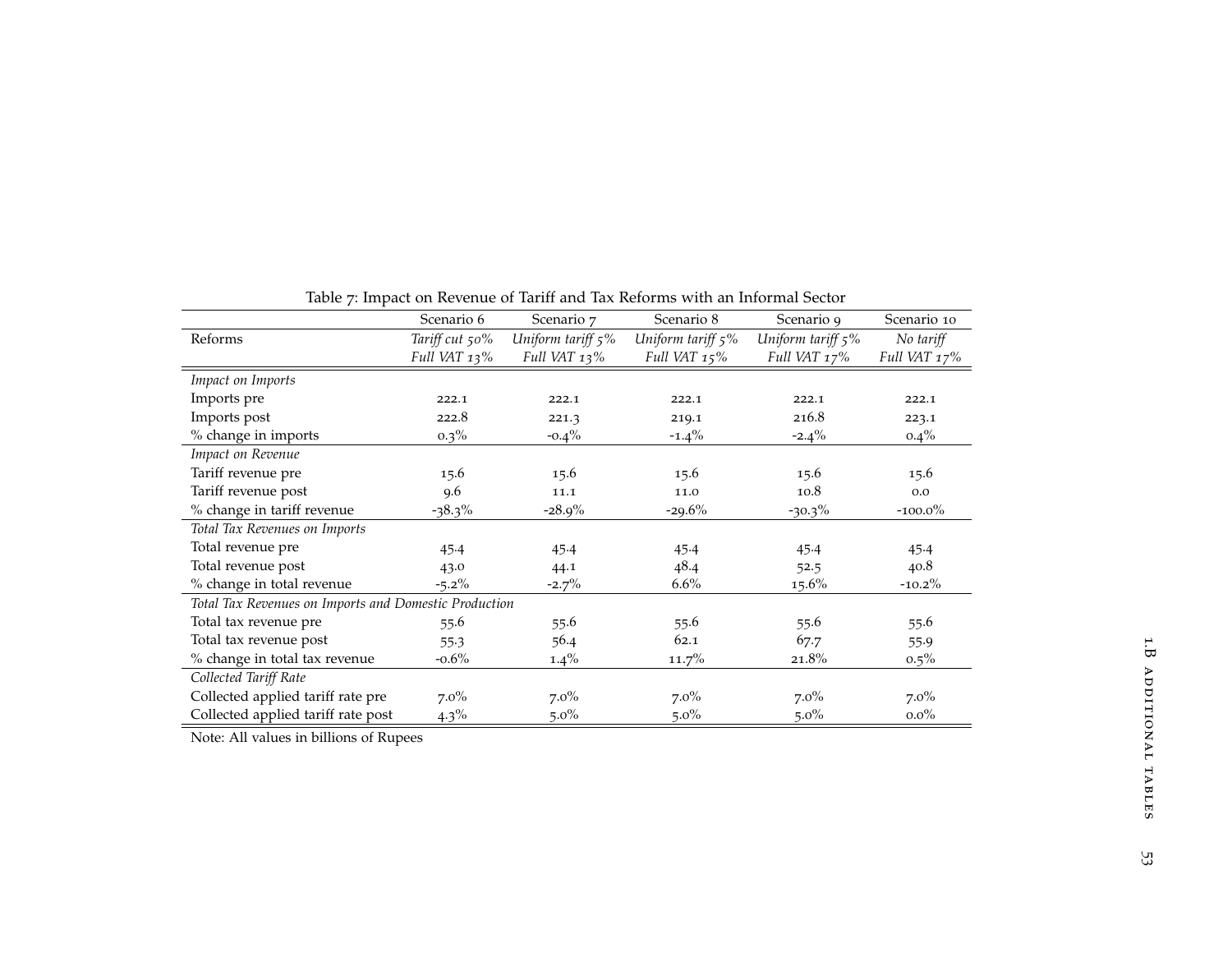<span id="page-61-0"></span>

|                                                       | Scenario 1   | Scenario 2   | Ō<br>Scenario 3             | Scenario 4   | Scenario 5                  |
|-------------------------------------------------------|--------------|--------------|-----------------------------|--------------|-----------------------------|
| Reforms                                               | Stat. tariff | Zero tariff  | Zero tariff                 | Zero tariff  | SAFTA and China zero tariff |
|                                                       | No ARF       | No ARF       | No ARF<br>Uniform 8% on ROW |              | Uniform 8% on ROW           |
|                                                       | Existing VAT | Full VAT 13% | Full VAT 15%                | Full VAT 15% | Full VAT 15%                |
| Impact on Imports                                     |              |              |                             |              |                             |
| Imports pre                                           | 222.1        | 222.1        | 222.1                       | 222.1        | 222.1                       |
| Imports post                                          | 222.4        | 224.5        | 222.3                       | 221.6        | 222.7                       |
| % change in imports                                   | $0.1\%$      | $1.1\%$      | $0.1\%$                     | $-0.2\%$     | $0.2\%$                     |
| Impact on Revenue                                     |              |              |                             |              |                             |
| Tariff revenue pre                                    | 15.6         | 15.6         | 15.6                        | 15.6         | 15.6                        |
| Tariff revenue post                                   | 18.0         | 5.9          | 5.8                         | 6.1          | 4.3                         |
| % change in tariff revenue                            | $15.7\%$     | $-62.1\%$    | $-62.5%$                    | $-60.5\%$    | $-72.3\%$                   |
| Total Tax Revenues on Imports                         |              |              |                             |              |                             |
| Total revenue pre                                     | 45.4         | 45.4         | 45.4                        | 45.4         | 45.4                        |
| Total revenue post                                    | 45.3         | 38.9         | 43.1                        | 43.2         | 41.2                        |
| % change in total revenue                             | $-0.1\%$     | $-14.3\%$    | $-5.0\%$                    | $-4.8\%$     | $-9.2\%$                    |
| Total Tax Revenues on Imports and Domestic Production |              |              |                             |              |                             |
| Total tax revenue pre                                 | 60.0         | 60.0         | 60.0                        | 60.0         | 60.0                        |
| Total tax revenue post                                | 60.1         | 56.4         | 62.7                        | 62.8         | 60.8                        |
| % change in total tax revenue                         | $0.2\%$      | $-6.1\%$     | $4.5\%$                     | $4.6\%$      | $1.3\%$                     |
| Collected Tariff Rate                                 |              |              |                             |              |                             |
| Collected applied tariff rate pre                     | $7.0\%$      | $7.0\%$      | $7.0\%$                     | $7.0\%$      | $7.0\%$                     |
| Collected applied tariff rate post                    | $8.1\%$      | $2.6\%$      | $2.6\%$                     | $2.8\%$      | $1.9\%$                     |

Table <sup>8</sup>: Impact on Revenue of Regional Free Trade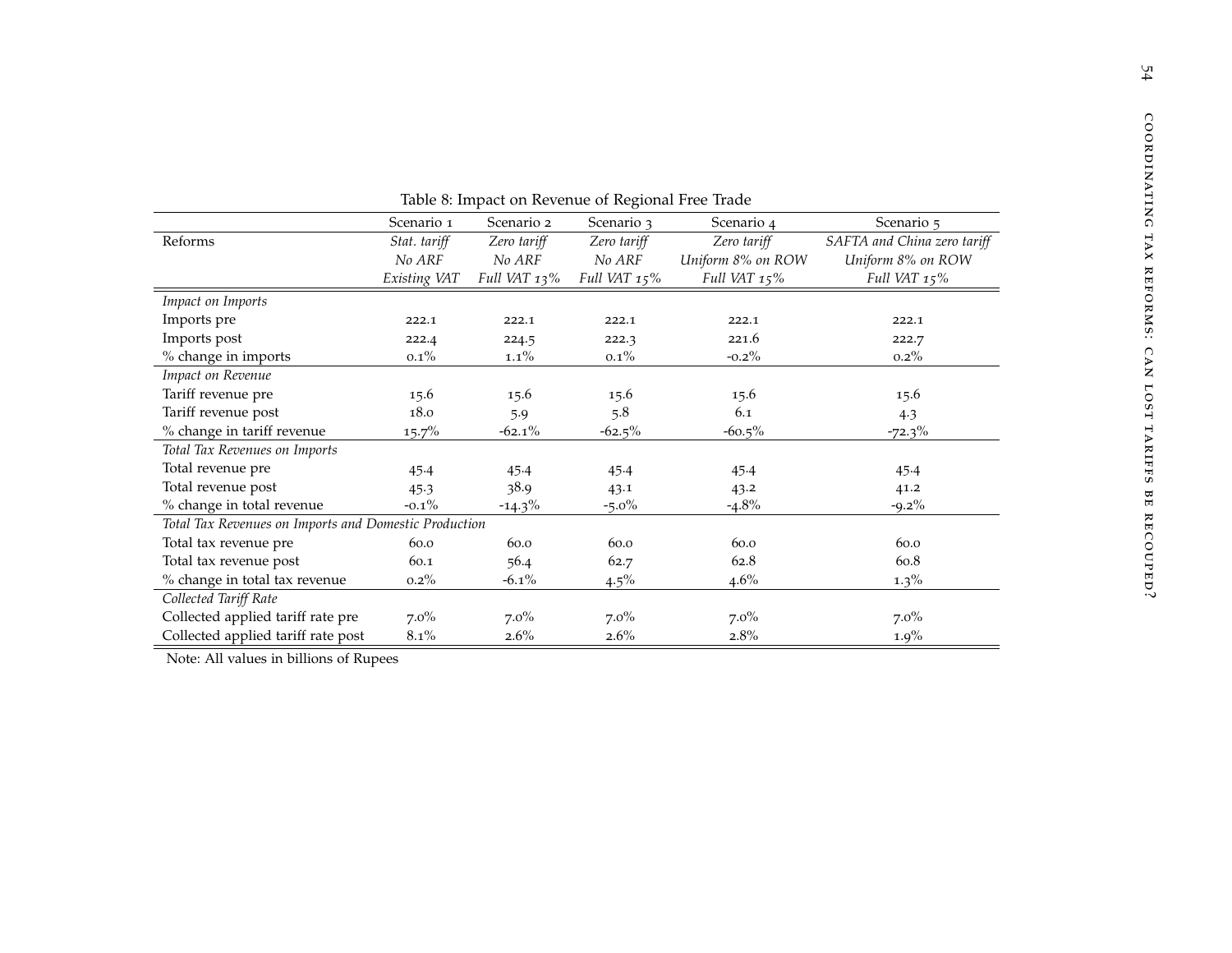|                                                       | Scenario 1   | Scenario 2        | Scenario 3     | Scenario 4         | Scenario 5         | Scenario 6        |
|-------------------------------------------------------|--------------|-------------------|----------------|--------------------|--------------------|-------------------|
|                                                       |              |                   |                |                    |                    |                   |
| Reforms                                               | No SL        | Existing Govt. SL | Alternative SL | 20% shielded in SL | 10% shielded in SL | 5% shielded in SL |
|                                                       | Existing VAT | Existing VAT      | Existing VAT   | Existing VAT       | Existing VAT       | Existing VAT      |
|                                                       | No ARF       | No ARF            | No ARF         | No ARF             | No ARF             | No ARF            |
| Impact on Imports                                     |              |                   |                |                    |                    |                   |
| Imports pre                                           | 222.1        | 222.1             | 222.1          | 222.1              | 222.1              | 222.1             |
| Imports post                                          | 228.5        | 224.9             | 223.9          | 225.7              | 226.7              | 227.8             |
| % change in imports                                   | $2.9\%$      | $1.2\%$           | $0.8\%$        | $1.6\%$            | $2.1\%$            | $2.5\%$           |
| Impact on Revenue                                     |              |                   |                |                    |                    |                   |
| Tariff revenue pre                                    | 15.6         | 15.6              | 15.6           | 15.6               | 15.6               | 15.6              |
| Tariff revenue post                                   | 5.9          | 13.6              | 15.6           | 12.2               | 10.4               | 8.0               |
| % change in tariff revenue                            | $-61.9\%$    | $-12.4\%$         | $0.2\%$        | $-21.6%$           | $-33.4\%$          | $-48.8\%$         |
| Total Tax Revenues on Imports                         |              |                   |                |                    |                    |                   |
| Total revenue pre                                     | 45.4         | 45.4              | 45.4           | 45.4               | 45.4               | 45.4              |
| Total revenue post                                    | 32.1         | 40.6              | 42.7           | 39.2               | 37.2               | 34.6              |
| % change in total revenue                             | $-29.4\%$    | $-10.4\%$         | $-5.9\%$       | $-13.7%$           | $-18.0\%$          | $-23.7%$          |
| Total Tax Revenues on Imports and Domestic Production |              |                   |                |                    |                    |                   |
| Total tax revenue pre                                 | 60.0         | 60.0              | 60.0           | 60.0               | 60.0               | 60.0              |
| Total tax revenue post                                | 46.6         | 55.2              | 57.3           | 53.7               | 51.7               | 49.1              |
| % change in total tax revenue                         | $-22.4\%$    | $-7.9\%$          | $-4.5\%$       | $-10.4\%$          | $-13.8\%$          | $-18.1\%$         |
| Collected Tariff Rate                                 |              |                   |                |                    |                    |                   |
| Collected applied tariff rate pre                     | $7.0\%$      | $7.0\%$           | $7.0\%$        | $7.0\%$            | $7.0\%$            | $7.0\%$           |
| Collected applied tariff rate post                    | $2.6\%$      | $6.1\%$           | $7.0\%$        | $5.4\%$            | $4.6\%$            | $3.5\%$           |
|                                                       |              |                   |                |                    |                    |                   |

# <span id="page-62-0"></span>Table <sup>9</sup>: Impact on Revenue of Regional Free Trade with Sensitive Lists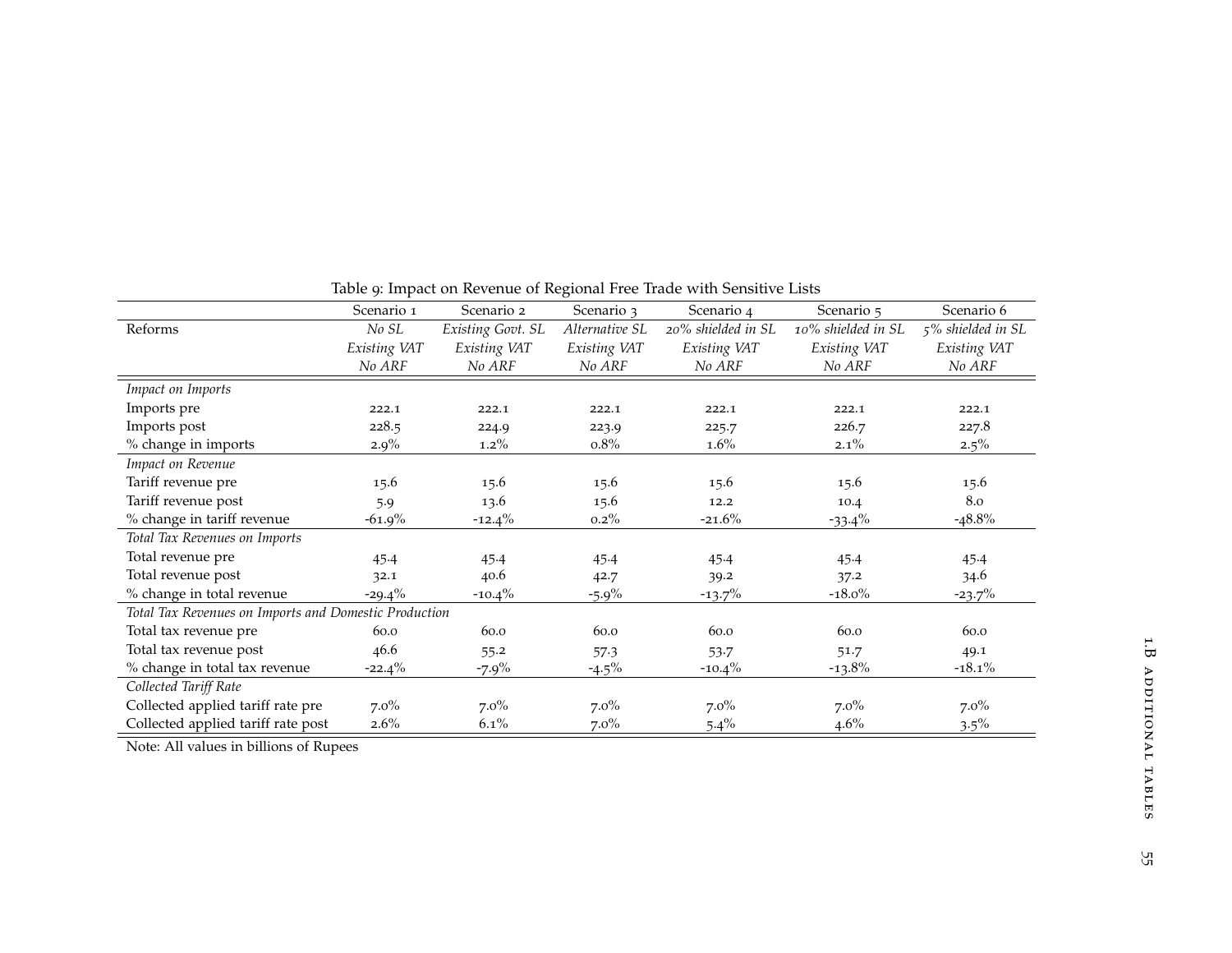<span id="page-63-0"></span>

| Table 10: Robustness Tests with Higher Elasticities   |               |                                   |                   |                                       |                   |                   |  |  |  |
|-------------------------------------------------------|---------------|-----------------------------------|-------------------|---------------------------------------|-------------------|-------------------|--|--|--|
|                                                       | Scenario 1    | Scenario 2                        | Scenario 3        | Scenario 4                            | Scenario 5        | Scenario 6        |  |  |  |
|                                                       |               | COORDINATED TARIFF AND TAX REFORM |                   | SAFTA WITH SENSITIVE LIST (10% VALUE) |                   |                   |  |  |  |
| Parameters                                            |               |                                   |                   |                                       |                   |                   |  |  |  |
| Exporter and Dom. Elasticity                          | 1.5 and 1     | $\frac{3}{2}$ and $\frac{2}{2}$   | $6$ and $2$       | 1.5 and 1                             | 3 and 2           | $6$ and $2$       |  |  |  |
| Demand Elasticity                                     | 0.5           | Kee et al. (2008)                 | Kee et al. (2008) | 0.5                                   | Kee et al. (2008) | Kee et al. (2008) |  |  |  |
| Tariff cut                                            | $50\%$ on all | $50\%$ on all                     | $50\%$ on all     | SAFTA duty-free                       | SAFTA duty-free   | SAFTA duty-free   |  |  |  |
| <b>VAT</b>                                            | 13% on all    | $13\%$ on all                     | $13\%$ on all     | Existing VAT                          | Existing VAT      | Existing VAT      |  |  |  |
| Impact on Imports                                     |               |                                   |                   |                                       |                   |                   |  |  |  |
| Imports pre                                           | 222.1         | 222.1                             | 222.1             | 222.1                                 | 222.1             | 222.1             |  |  |  |
| Imports post                                          | 222.8         | 227.0                             | 227.2             | 226.7                                 | 239.4             | 239.5             |  |  |  |
| % change in imports                                   | $0.3\%$       | $2.2\%$                           | $2.3\%$           | $2.1\%$                               | 7.8%              | 7.8%              |  |  |  |
| Impact on Revenue                                     |               |                                   |                   |                                       |                   |                   |  |  |  |
| Tariff revenue pre                                    | 15.6          | 15.6                              | 15.6              | 15.6                                  | 15.6              | 15.6              |  |  |  |
| Tariff revenue post                                   | 9.6           | 10.4                              | 10.5              | 10.4                                  | 10.5              | 10.4              |  |  |  |
| % change in tariff revenue                            | $-38.3\%$     | $-32.9%$                          | $-32.5%$          | $-33.4\%$                             | $-32.4\%$         | $-33.2\%$         |  |  |  |
| Total Tax Revenues on Imports                         |               |                                   |                   |                                       |                   |                   |  |  |  |
| Total revenue pre                                     | 45.4          | 45.4                              | 45.4              | 45.4                                  | 45.4              | 45.4              |  |  |  |
| Total revenue post                                    | 43.0          | 44.8                              | 45.0              | 37.2                                  | 38.9              | 38.7              |  |  |  |
| % change in total revenue                             | $-5.2\%$      | $-1.2\%$                          | $-0.9%$           | $-18.0\%$                             | $-14.4\%$         | $-14.7%$          |  |  |  |
| Total Tax Revenues on Imports and Domestic Production |               |                                   |                   |                                       |                   |                   |  |  |  |
| Total tax revenue pre                                 | 60.0          | 60.0                              | 60.0              | 60.0                                  | 60.0              | 60.0              |  |  |  |
| Total tax revenue post                                | 60.6          | 62.6                              | 62.8              | 51.7                                  | 53.6              | 53.4              |  |  |  |
| % change in total tax revenue                         | $1.0\%$       | $4.4\%$                           | $4.6\%$           | $-13.8%$                              | $-10.8%$          | $-11.0\%$         |  |  |  |
| Collected Tariff Rate                                 |               |                                   |                   |                                       |                   |                   |  |  |  |
| Collected applied tariff rate pre                     | $7.0\%$       | $7.0\%$                           | $7.0\%$           | $7.0\%$                               | $7.0\%$           | $7.0\%$           |  |  |  |
| Collected applied tariff rate post                    | $4.3\%$       | $4.6\%$                           | 4.6%              | $4.6\%$                               | $4.4\%$           | $4.3\%$           |  |  |  |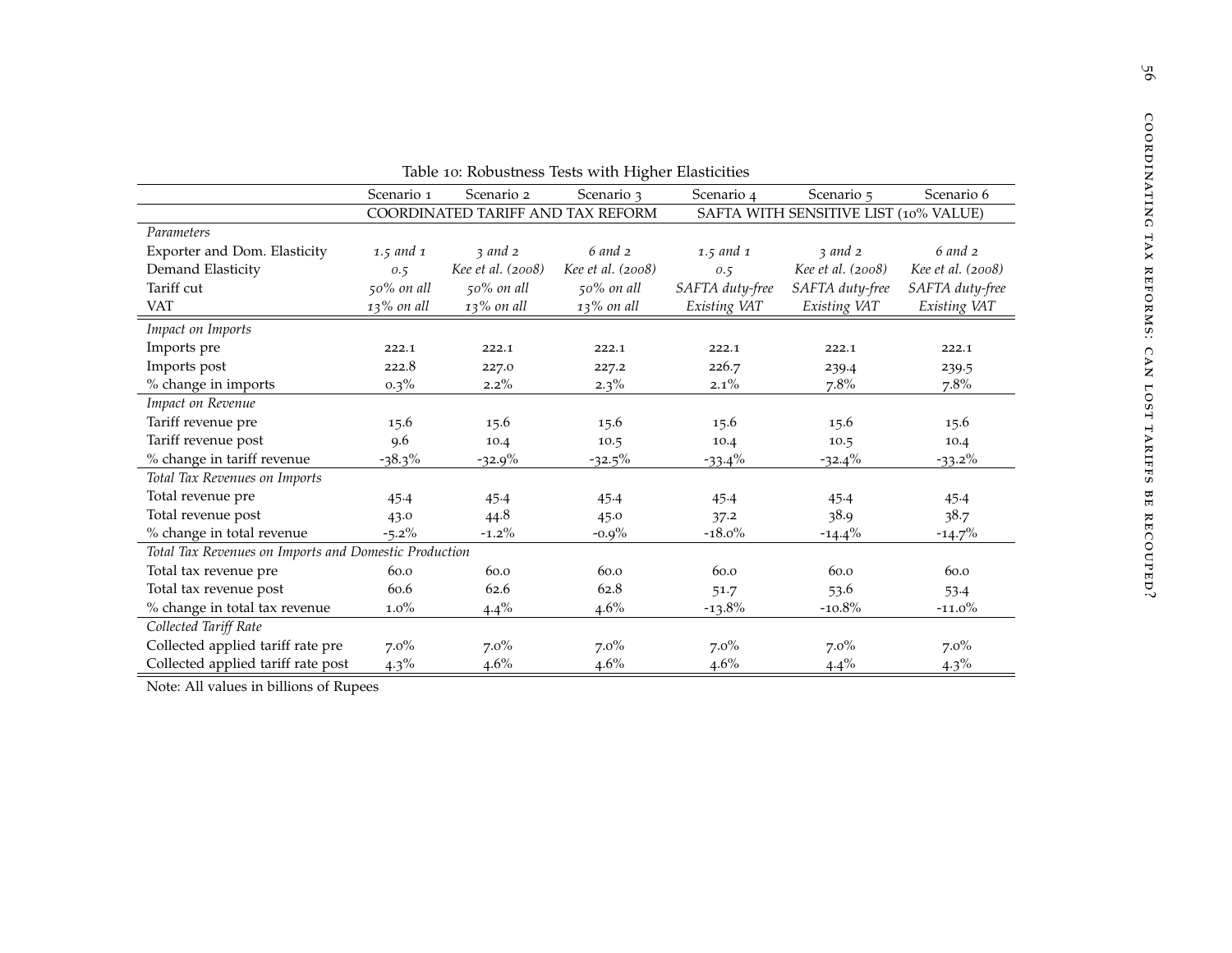|             |                                       | Ō<br><b>PRICE</b> |                | DOMESTIC PRODUCTION | <b>TARIFF REVENUE</b> |             | <b>PROTECTION</b> |          |
|-------------|---------------------------------------|-------------------|----------------|---------------------|-----------------------|-------------|-------------------|----------|
| <b>ISIC</b> | Description                           | Change            | Pre            | Post                | Pre                   | Post        | Pre               | Post     |
|             | With No Sensitive List                |                   |                |                     |                       |             |                   |          |
| 359         | Transport equipment n.e.c.            | $-19.73\%$        | 34,153,000     | 31,399,433          | 994,567,806           | 38,676,005  | $24.20\%$         | $0.90\%$ |
| 341         | Motor vehicles                        | $-12.99%$         | 41,464,000     | 39,204,213          | 2,138,244,335         | 918,667,069 | 28.30%            | 12.20%   |
| 141         | Quarrying of stone, sand and clay     | $-12.43\%$        | 47,421,000     | 45,091,897          | 82,464,005            | 2,583,235   | 13.90%            | 0.40%    |
| 142         | Mining and quarrying n.e.c.           | $-17.51\%$        | 339,020,000    | 323,626,886         | 184,379,204           | 113,653     | $28.00\%$         | $0.00\%$ |
| 261         | Glass and glass products              | $-8.99\%$         | 20,586,000     | 19,774,849          | 124,328,389           | 30,655,939  | 11.50%            | $2.80\%$ |
| 12          | Farming of animals                    | $-7.53\%$         | 18,700,000     | 18,093,203          | 397,635               | 328,896     | 0.20%             | 0.10%    |
| 20          | Forestry, logging                     | $-6.61%$          | 140,000        | 135,715             | 4,321,501             | 1,612,831   | $7.30\%$          | $2.70\%$ |
| 269         | Non-metallic mineral products         | $-14.66%$         | 10,995,294,000 | 10,704,445,219      | 1,144,878,146         | 59,877,975  | 17.90%            | $0.90\%$ |
| 343         | Parts and accessories for vehicles    | $-5.52\%$         | 30,000,000     | 29,246,069          | 53,985,555            | 24,714,072  | $7.50\%$          | $3.40\%$ |
| 222         | Printing                              | $-5.91\%$         | 18,826,000     | 18,394,321          | 12,190,961            | 6,569,016   | 11.00%            | $5.90\%$ |
|             | With Sensitive List                   |                   |                |                     |                       |             |                   |          |
| 142         | Mining and quarrying n.e.c.           | $-17.51\%$        | 339020000      | 323626886           | 184379204             | 113653      | $28.00\%$         | $0.00\%$ |
| 261         | Glass and glass products              | $-8.26%$          | 20586000       | 19841379            | 124328389             | 40587944    | 11.50%            | $3.80\%$ |
| 12          | Farming of animals                    | $-7.53\%$         | 18700000       | 18093203            | 397635                | 328896      | $0.20\%$          | $0.10\%$ |
| 20          | Forestry                              | $-6.61%$          | 140000         | 135715              | 4321501               | 1612831     | $7.30\%$          | $2.70\%$ |
| 291         | General purpose machinery             | $-3.80\%$         | 176639000      | 173603095           | 191972406             | 116474391   | 6.20%             | 3.70%    |
| 342         | Vehicle bodies, trailers              | $-5.91\%$         | 13745000       | 13516473            | 2320123               | 1380290     | $12.00\%$         | $7.20\%$ |
| 315         | Electric lamps and lighting equipment | $-3.17%$          | 41907000       | 41314225            | 51980453              | 43377661    | $9.80\%$          | $8.20\%$ |
| 271         | Basic iron and steel                  | $-3.63%$          | 6414842000     | 6325053323          | 957951571             | 287136311   | $3.80\%$          | $1.10\%$ |
| 312         | Electricity distribution apparatus    | $-2.92\%$         | 11228000       | 11072071            | 29201055              | 12864631    | $3.50\%$          | $1.60\%$ |
| 289         | Fabricated metal products             | $-5.21\%$         | 1496438000     | 1475960021          | 154013435             | 79458131    | $8.60\%$          | 4.40%    |

Table <sup>11</sup>: Change in Price, Production, Revenue, and Protection

<span id="page-64-0"></span>Note: Top <sup>10</sup> sectors sorted by change in domestic production; values in Rupees

 $57\,$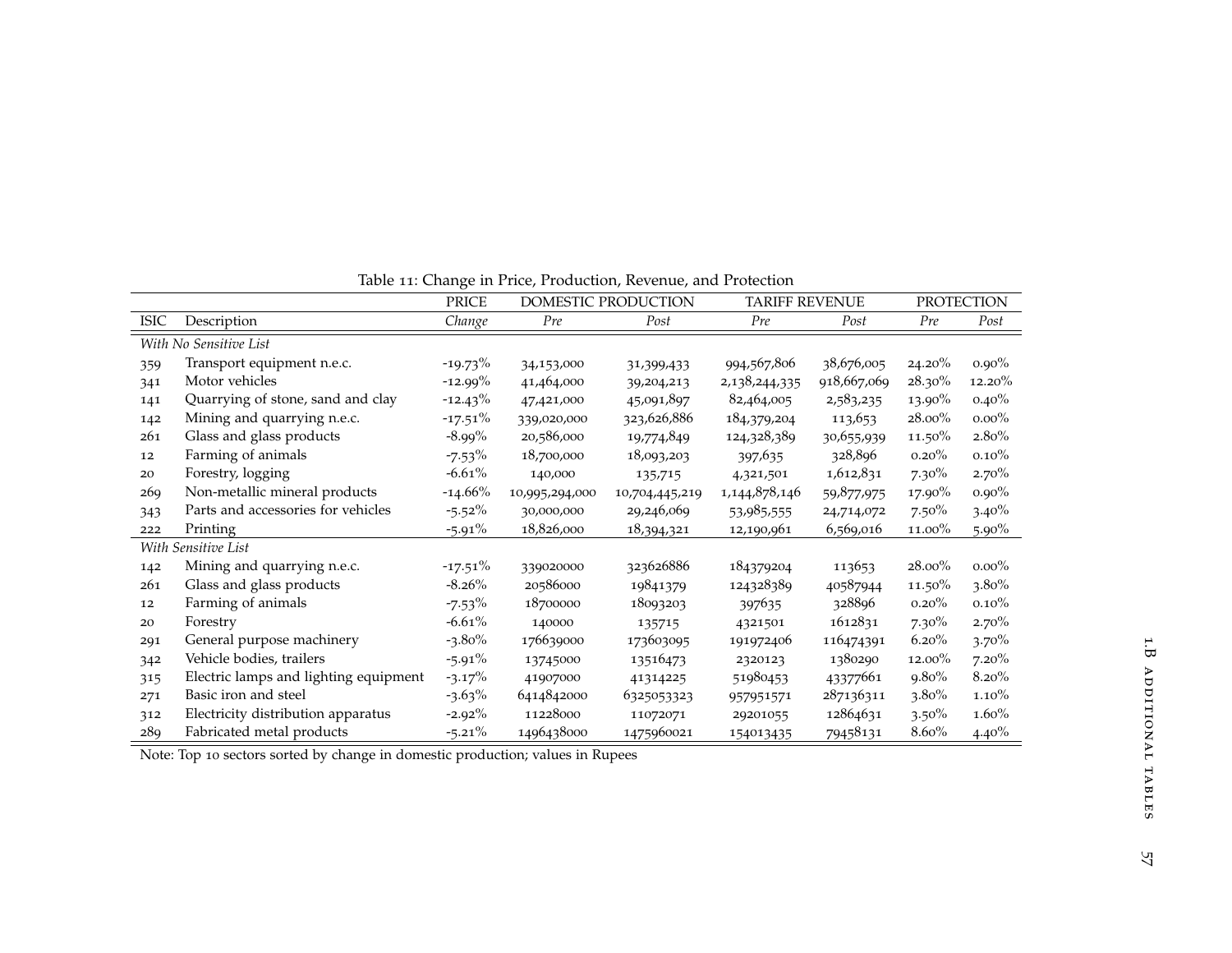<span id="page-65-0"></span>

|                    |                     | . .      |          |          |            |
|--------------------|---------------------|----------|----------|----------|------------|
| Statutory Rate (%) | Mean Tariff $(\% )$ | St. Dev. | 25th pct | 75th pct | Total Obs. |
| 5                  | 4.92                | 1.37     | 5        | 5        | 53285      |
| 10                 | 9.92                | 0.97     | 10       | 10       | 28254      |
| 15                 | 14.88               | 1.31     | 15       | 15       | 49208      |
| 20                 | 19.98               | 0.56     | 20       | 20       | 26221      |
| 30                 | 29.47               | 3.68     | 30       | 30       | 3320       |
| 40                 | 39.68               | 3.56     | 40       | 40       | 948        |
| 80                 | 77.72               | 13.33    | 80       | 80       | 771        |

Table 14: Statutory and Applied Tariff Rates

Source: Unpublished data from the Department of Customs, Nepal

Table 12: Major Exporters to Nepal, 2008 & 2010

<span id="page-65-1"></span>

| Partners 2010 (UN COMTRADE) |               | Partners 2008 (Nepal Customs) |               |  |  |  |
|-----------------------------|---------------|-------------------------------|---------------|--|--|--|
| Economy                     | Value (US\$m) | Economy                       | Value (US\$m) |  |  |  |
| India                       | 2900.0        | India                         | 2064.2        |  |  |  |
| China                       | 536.4         | China                         | 365.9         |  |  |  |
| United Arab Emirates        | 456.8         | Indonesia                     | 104.8         |  |  |  |
| Indonesia                   | 110.7         | Japan                         | 76.6          |  |  |  |
| Thailand                    | 102.6         | Singapore                     | 76.5          |  |  |  |
| United Kingdom              | 99.8          | Thailand                      | 64.7          |  |  |  |
| Japan                       | 85.7          | Malaysia                      | 56.7          |  |  |  |
| Korea, Rep.                 | 80.5          | Argentina                     | 51.0          |  |  |  |
| <b>United States</b>        | 73.7          | <b>United States</b>          | 46.4          |  |  |  |
| Argentina                   | 68.9          | Germany                       | 34.9          |  |  |  |
| Singapore                   | 68.5          | Saudi Arabia                  | 32.0          |  |  |  |
| Australia                   | 67.7          | Korea, Rep.                   | 30.7          |  |  |  |
| Hong Kong, China            | 57.8          | Taiwan, China                 | 22.3          |  |  |  |
| Malaysia                    | 57.5          | United Arab Emirates          | 21.5          |  |  |  |
| Switzerland                 | 37.5          | United Kingdom                | 21.5          |  |  |  |

Note: Different sources and years used for check of consistency

<span id="page-65-2"></span>

|             | In use as of 2010 | Agreed reduction | In effect from November 2011 |
|-------------|-------------------|------------------|------------------------------|
| Afghanistan | 1072              | 214              | 858                          |
| Bangladesh  | $1233*$           | $246*$           | 987*                         |
|             | $1241**$          | $248**$          | 993**                        |
| Bhutan      | 150               | $\mathbf{O}$     | 150                          |
| India       | $480*$            | $96*$            | $384*$                       |
|             | 868**             | $173**$          | 695**                        |
| Maldives    | 681               | 136              | 545                          |
| Nepal       | $1257*$           | $251*$           | 1006*                        |
|             | 1295**            | $259**$          | 1036**                       |
| Pakistan    | 1169              | 233              | 936                          |
| Sri Lanka   | 1042              | 208              | 834                          |

Table 13: Number of Products in the Sensitive Lists

Source: SAARC Secretariat; \*For LDCs, \*\* For Non-LDCs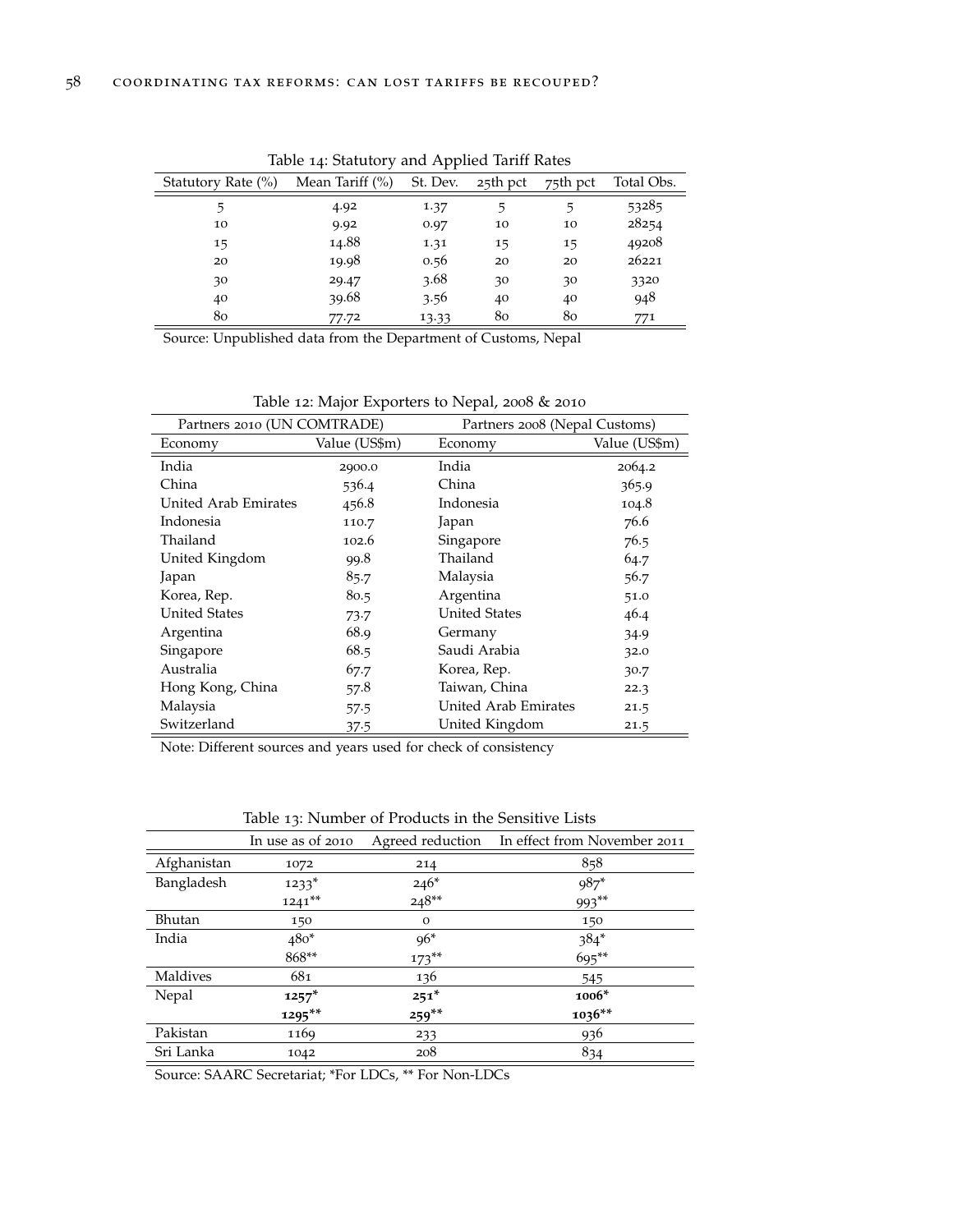<span id="page-66-0"></span>

| Variables                                    | Obs. | Mean    | St. Dev. | Min          | Max    | Source         |
|----------------------------------------------|------|---------|----------|--------------|--------|----------------|
| Trade tax revenue relative to GDP (%)        | 933  | 4.15    | 4.10     | 0.04         | 33.33  | <b>IMF IFS</b> |
| Imports relative to GDP $(\%)$               | 950  | 34.00   | 20.32    | 0.12         | 148.58 | <b>IMF IFS</b> |
| Export of natural resources per capita (log) | 965  | 5.21    | 3.01     | $-5.15$      | 12.22  | World Bank     |
| Oil and gas rent per capita (log)            |      | $-2.02$ | 3.24     | $-3.91$      | 7.31   | WDI            |
| Per capita GDP (log)                         |      | 5.78    | 0.55     | 4.52         | 7.25   | WDI            |
| Inflation (log)                              | 804  | 2.21    | 1.18     | $-3.91$      | 7.00   | <b>IMF IFS</b> |
| Share of aid in GDP                          | 938  | 12.48   | 10.43    | 0.05         | 94.92  | WDI            |
| Share of agriculture in GDP                  | 906  | 33.59   | 12.12    | 4.21         | 68.88  | WDI            |
| VAT rates                                    | 1000 | 6.27    | 8.06     | $\mathbf{o}$ | 35     | Author         |

Table 15: Summary of Data used in Table [1](#page-18-0) Regressions